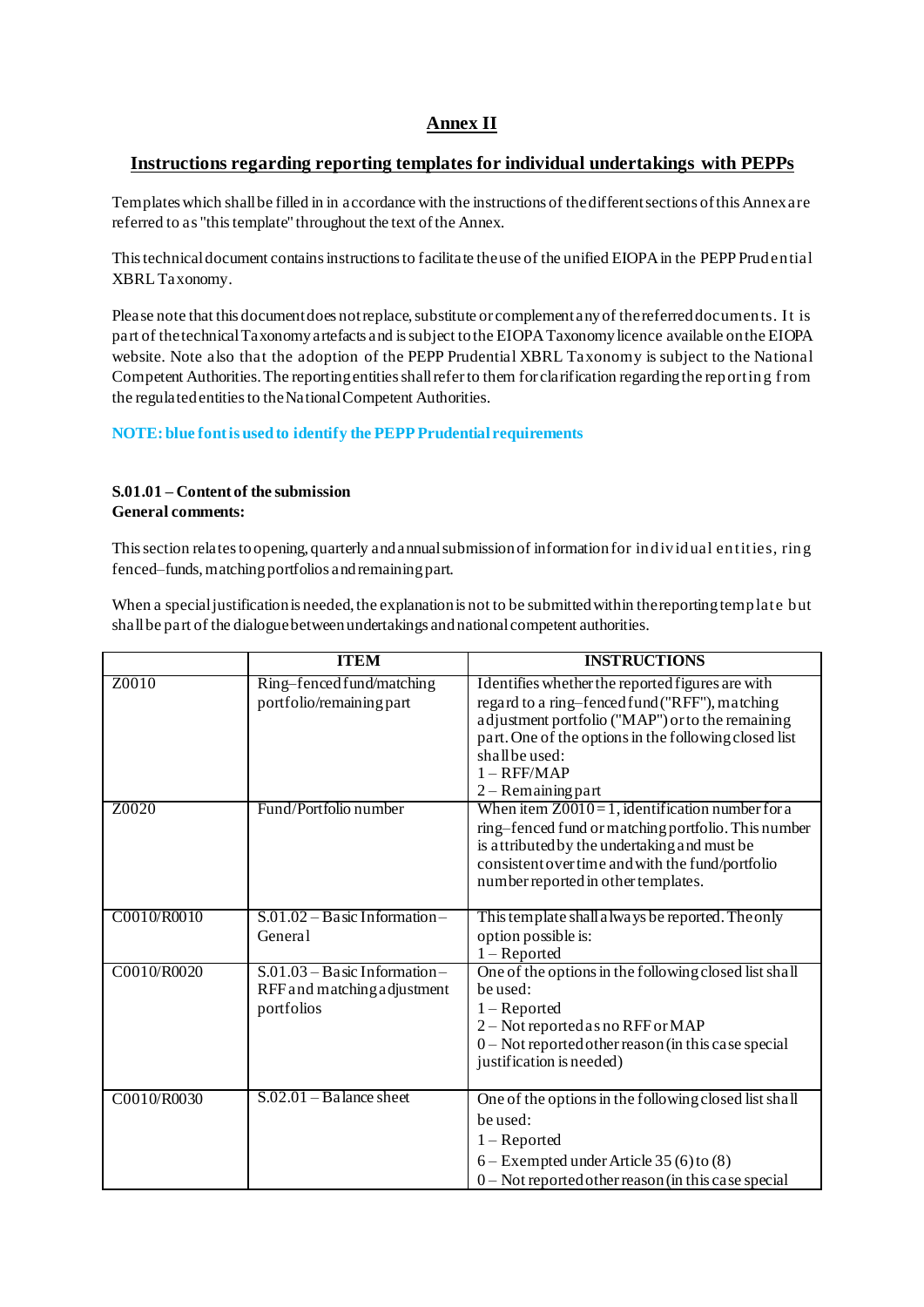|             |                                                | justification is needed)                                                                  |
|-------------|------------------------------------------------|-------------------------------------------------------------------------------------------|
|             |                                                |                                                                                           |
|             |                                                |                                                                                           |
|             |                                                |                                                                                           |
|             |                                                |                                                                                           |
| C0010/R0040 | $S.02.02 - Assets$ and liabilities             | One of the options in the following closed list shall                                     |
|             | by currency                                    | be used:                                                                                  |
|             |                                                | $1 -$ Reported                                                                            |
|             |                                                | $3 -$ Not due in accordance with instructions of the                                      |
|             |                                                | template                                                                                  |
|             |                                                | $0$ – Not reported other reason (in this case special                                     |
|             |                                                | justification is needed)                                                                  |
| C0010/R0060 | $S.03.01 - Off–balance sheet$<br>items-general | One of the options in the following closed list shall<br>be used:                         |
|             |                                                | $1 -$ Reported                                                                            |
|             |                                                | 2 – Not reported as no off-balance sheet items                                            |
|             |                                                | $0$ – Not reported other reason (in this case special                                     |
|             |                                                | justification is needed)                                                                  |
| C0010/R0070 | $S.03.02 - Off$ -balance sheet                 | One of the options in the following closed list shall                                     |
|             | items-List of unlimited                        | be used:                                                                                  |
|             | guarantees received by the                     | $1 -$ Reported                                                                            |
|             | undertaking                                    | 2 – Not reported as no unlimited guarantees received                                      |
|             |                                                | 0 - Not reported other reason (in this case special                                       |
|             |                                                | justification is needed)                                                                  |
| C0010/R0080 | $S.03.03 - Off-balance sheet$                  | One of the options in the following closed list shall                                     |
|             | items-List of unlimited                        | be used:                                                                                  |
|             | guarantees provided by the                     | $1 -$ Reported                                                                            |
|             | undertaking                                    | 2 – Not reported as no unlimited guarantees provided                                      |
|             |                                                | $0$ – Not reported other reason (in this case special                                     |
|             |                                                | justification is needed)                                                                  |
| C0010/R0090 | $S.04.01$ – Activity by country                | One of the options in the following closed list shall                                     |
|             |                                                | be used:                                                                                  |
|             |                                                | $1 -$ Reported<br>2 - Not reported as no activity outside the home                        |
|             |                                                | country                                                                                   |
|             |                                                | $0$ – Not reported (in this case special justification is                                 |
|             |                                                | needed)                                                                                   |
| C0010/R0100 | $S.04.02 - Information on class$               | One of the options in the following closed list shall                                     |
|             | 10 in Part A of Annex I of                     | be used:                                                                                  |
|             | Solvency II Directive, excluding               | $1 -$ Reported                                                                            |
|             | carrier's liability                            | 2 - Not reported as no activity outside the home<br>country in relation to specific class |
|             |                                                | 18 – Not reported as no direct insurance business                                         |
|             |                                                | $0$ – Not reported (in this case special justification is                                 |
|             |                                                | needed)                                                                                   |
| C0010/R0110 | $S.05.01$ – Premiums, claims and               | One of the options in the following closed list shall                                     |
|             | expenses by line of business                   | be used:                                                                                  |
|             |                                                | $1 -$ Reported                                                                            |
|             |                                                | $6 -$ Exempted under Article 35 (6) to (8)                                                |
|             |                                                | $0$ – Not reported (in this case special justification is                                 |
| C0010/R0120 | $S.05.02$ – Premiums, claims and               | needed)<br>One of the options in the following closed list shall                          |
|             | expenses by country                            | be used:                                                                                  |
|             |                                                | $1 -$ Reported                                                                            |
|             |                                                | $3 -$ Not due in accordance with instructions of the                                      |
|             |                                                | template                                                                                  |
|             |                                                | $0$ – Not reported (in this case special justification is                                 |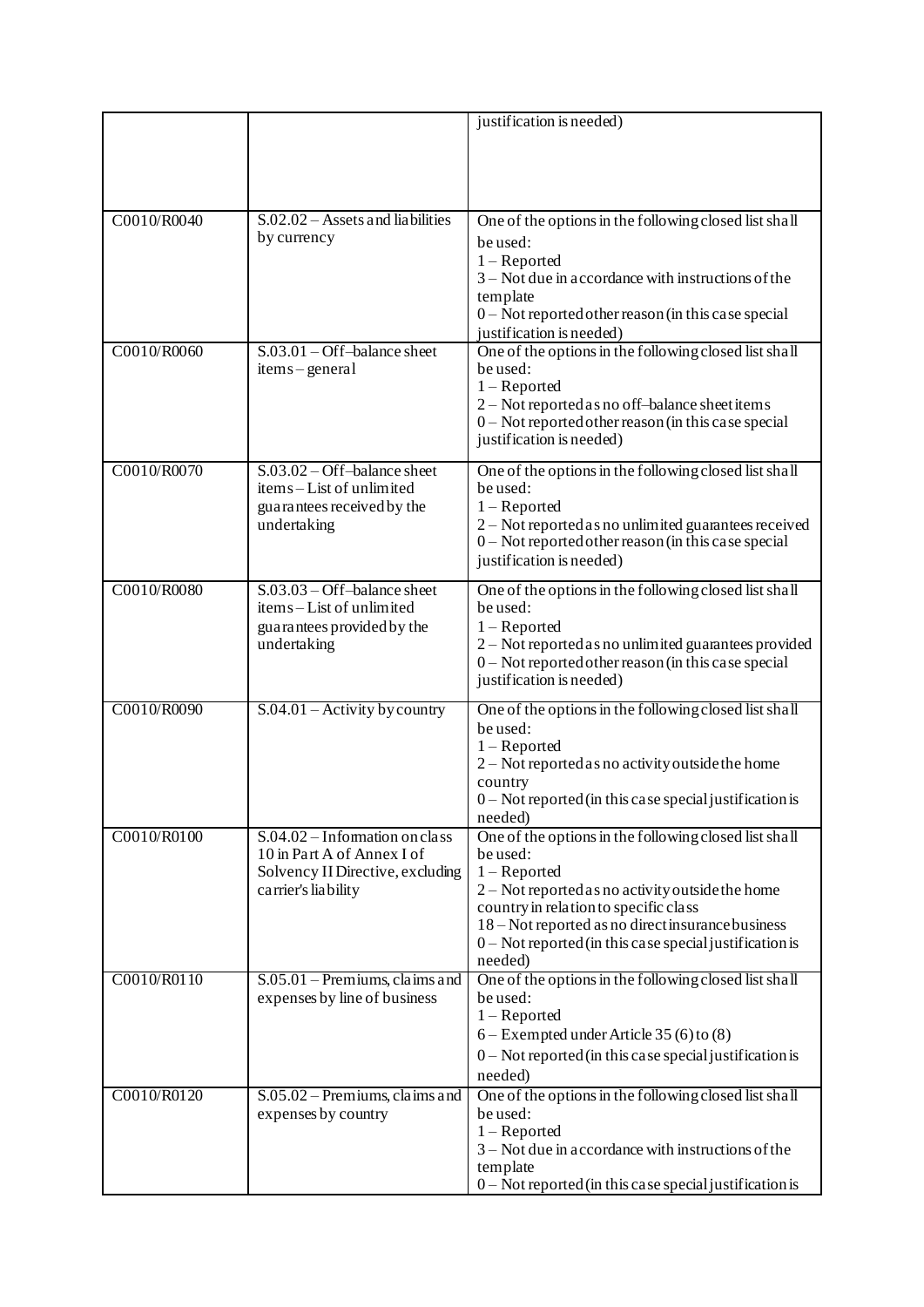|             |                                     | needed)                                                                           |
|-------------|-------------------------------------|-----------------------------------------------------------------------------------|
|             |                                     |                                                                                   |
|             |                                     |                                                                                   |
|             |                                     |                                                                                   |
|             |                                     |                                                                                   |
| C0010/R0130 | S.06.01 - Summary of Assets         | One of the options in the following closed list shall                             |
|             |                                     | be used:                                                                          |
|             |                                     | $1 -$ Reported                                                                    |
|             |                                     | 4 – Not due as S.06.02 and S.08.01 reported quarterly                             |
|             |                                     | 5 – Not due as S.06.02 and S.08.01 reported annually                              |
|             |                                     | $0$ – Not reported (in this case special justification is                         |
|             |                                     | needed)                                                                           |
| C0010/R0140 | $S.06.02 - List$ of assets          | One of the options in the following closed list shall                             |
|             |                                     | be used:                                                                          |
|             |                                     | $1 -$ Reported                                                                    |
|             |                                     | $6 -$ Exempted under Article 35 (6) to (8)                                        |
|             |                                     | 7 – Not due annually as reported for Quarter 4 (this                              |
|             |                                     | option is only applicable on annual submissions)                                  |
|             |                                     | $0$ – Not reported (in this case special justification is                         |
|             |                                     | needed)                                                                           |
| C0010/R0150 | $S.06.03$ – Collective investment   | One of the options in the following closed list shall                             |
|             | undertakings-look-through           | be used:                                                                          |
|             | approach                            | $1 -$ Reported                                                                    |
|             |                                     | 2 - Not reported as no Collective investment                                      |
|             |                                     | undertakings                                                                      |
|             |                                     | $3 -$ Not due in accordance with instructions of the                              |
|             |                                     | template                                                                          |
|             |                                     | $6 -$ Exempted under Article 35 (6) to (8)                                        |
|             |                                     | 7 - Not due annually as reported for Quarter 4 (this                              |
|             |                                     | option is only applicable on annual submissions)                                  |
|             |                                     | $0$ – Not reported (in this case special justification is                         |
|             |                                     | needed)                                                                           |
| C0010/R0160 | $S.07.01$ - Structured products     | One of the options in the following closed list shall                             |
|             |                                     | be used:                                                                          |
|             |                                     | $1 -$ Reported                                                                    |
|             |                                     | 2 - Not reported as no structured products                                        |
|             |                                     | $3 -$ Not due in accordance with instructions of the                              |
|             |                                     | template                                                                          |
|             |                                     | $6 -$ Exempted under 35 (6) to (8)                                                |
|             |                                     | $0$ – Not reported other reason (in this case special<br>justification is needed) |
| C0010/R0170 | $S.08.01 - \text{Open derivatives}$ | One of the options in the following closed list shall                             |
|             |                                     | be used:                                                                          |
|             |                                     | $1 -$ Reported                                                                    |
|             |                                     | $2 - Not$ reported as no derivative transactions                                  |
|             |                                     | $6 -$ Exempted under Article 35 (6) to (8)                                        |
|             |                                     | 7 – Not due annually as reported for Quarter 4 (this                              |
|             |                                     | option is only applicable on annual submissions)                                  |
|             |                                     | 0 - Not reported other reason (in this case special                               |
|             |                                     | justification is needed)                                                          |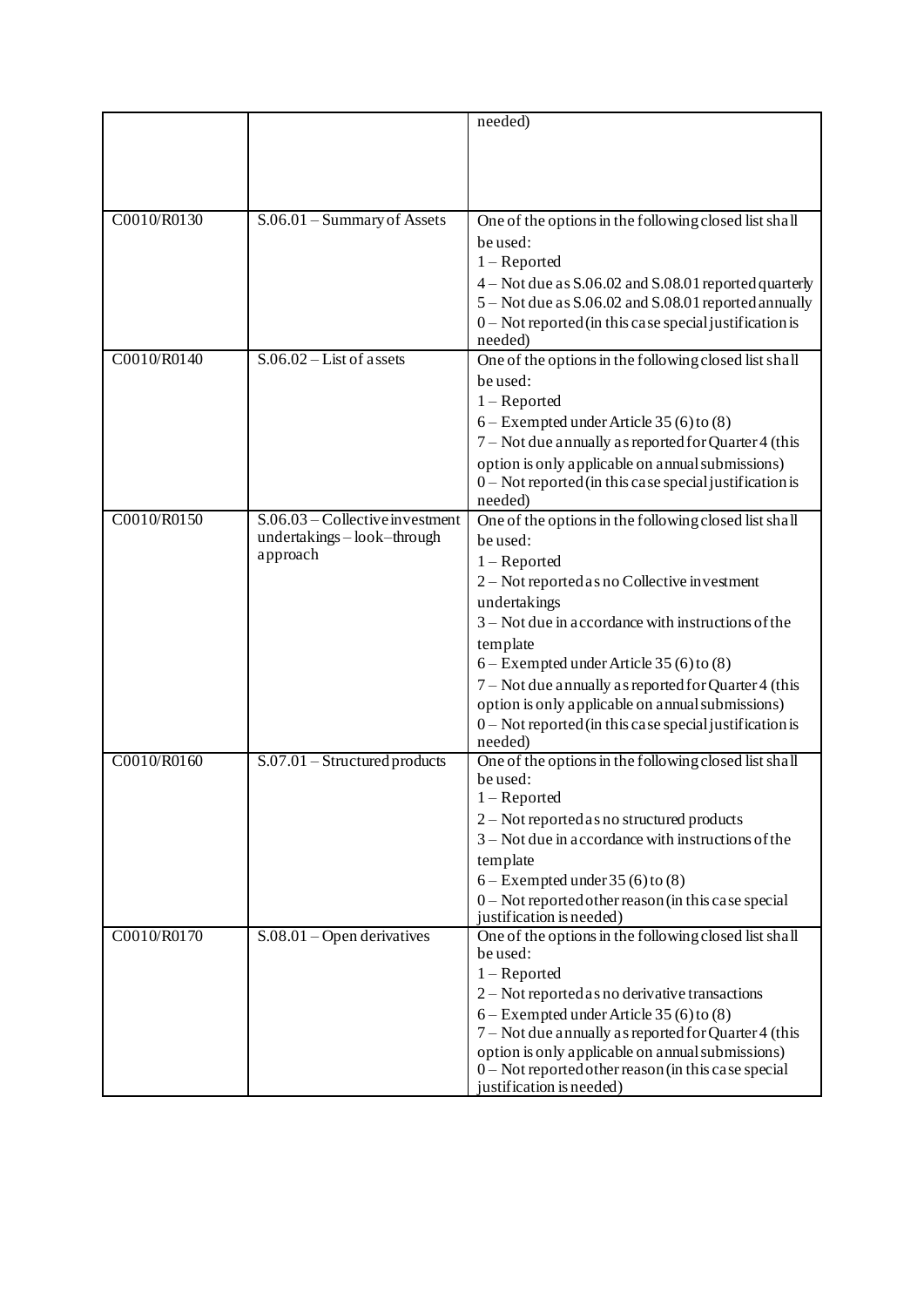| C0010/R0180 | $S.08.02 - Derivatives$                              | One of the options in the following closed list shall                         |
|-------------|------------------------------------------------------|-------------------------------------------------------------------------------|
|             | Transactions                                         | be used:                                                                      |
|             |                                                      | $1 -$ Reported                                                                |
|             |                                                      | $2 - Not$ reported as no derivative transactions                              |
|             |                                                      | $6 -$ Exempted under Article 35 (6) to (8)                                    |
|             |                                                      | 7 – Not due annually as reported for Quarter 4 (this                          |
|             |                                                      | option is only applicable on annual submissions)                              |
|             |                                                      | $0$ – Not reported other reason (in this case special                         |
|             |                                                      | justification is needed)                                                      |
| C0010/R0190 | $S.09.01 - Income/gains and$                         | One of the options in the following closed list shall                         |
|             | losses in the period                                 | be used:<br>$1 -$ Reported                                                    |
|             |                                                      | 0 - Not reported other reason (in this case special                           |
|             |                                                      | justification is needed)                                                      |
|             |                                                      |                                                                               |
| C0010/R0200 | $S.10.01$ – Securities lending and                   | One of the options in the following closed list shall                         |
|             | repos                                                | be used:                                                                      |
|             |                                                      | $1 -$ Reported                                                                |
|             |                                                      | 2 – Not reported as no Securities lending and repos                           |
|             |                                                      | $3 -$ Not due in accordance with instructions of the                          |
|             |                                                      | template                                                                      |
|             |                                                      | $6 -$ Exempted under Article 35 (6) to (8)                                    |
|             |                                                      | 0-Not reported other reason (in this case special<br>justification is needed) |
| C0010/R0210 | $S.11.01 -$ Assets held as                           | One of the options in the following closed list shall                         |
|             | collateral                                           | be used:                                                                      |
|             |                                                      | $1 -$ Reported                                                                |
|             |                                                      | 2 - Not reported as no Assets held as collateral                              |
|             |                                                      | $6 -$ Exempted under Article 35 (6) to (8)                                    |
|             |                                                      | 0 - Not reported other reason (in this case special                           |
|             |                                                      | justification is needed)                                                      |
| C0010/R0220 | S.12.01 - Life and Health SLT                        | One of the options in the following closed list shall                         |
|             | <b>Technical Provisions</b>                          | be used:                                                                      |
|             |                                                      | $1 -$ Reported                                                                |
|             |                                                      | 2 – Not reported as no life and health SLT business                           |
|             |                                                      | $6 -$ Exempted under Article 35 (6) to (8)                                    |
|             |                                                      | $0$ – Not reported other reason (in this case special                         |
|             | S.12.02 – Life and Health SLT                        | justification is needed)                                                      |
| C0010/R0230 | Technical Provisions - by                            | One of the options in the following closed list shall<br>be used:             |
|             | country                                              | $1 -$ Reported                                                                |
|             |                                                      | 2 - Not reported as no life and health SLT business                           |
|             |                                                      | $3 -$ Not due in accordance with instructions of the                          |
|             |                                                      | template                                                                      |
|             |                                                      | 0 - Not reported other reason (in this case special                           |
|             |                                                      | justification is needed)                                                      |
| C0010/R0240 | $S.13.01$ – Projection of future<br>gross cash flows | One of the options in the following closed list shall<br>be used:             |
|             |                                                      | $1 -$ Reported                                                                |
|             |                                                      | 2 – Not reported as no life and health SLT business                           |
|             |                                                      | 0 - Not reported other reason (in this case special                           |
|             |                                                      | justification is needed)                                                      |
|             |                                                      |                                                                               |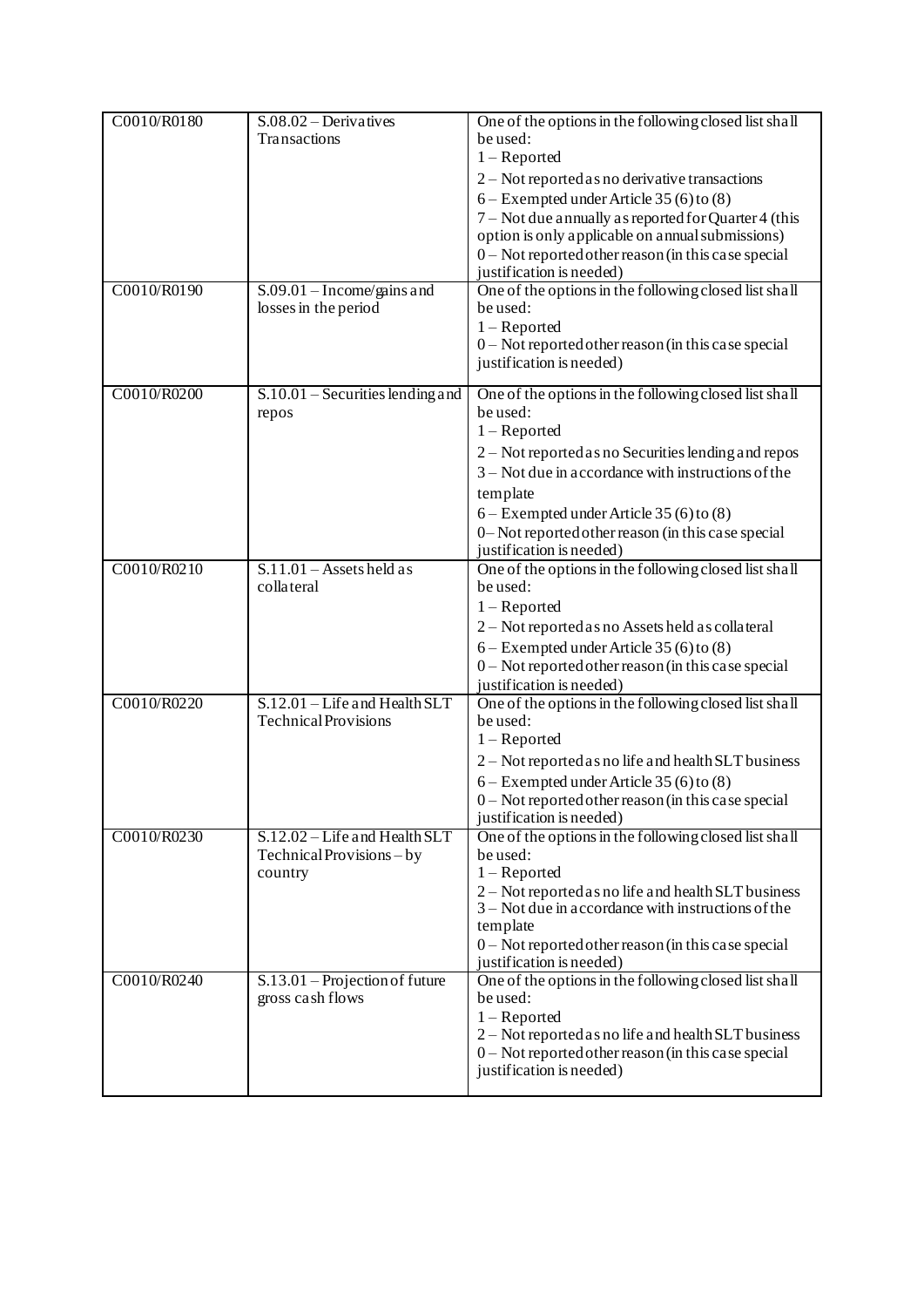| C0010/R0250 | $S.14.01$ – Life obligations<br>analysis                                                 | One of the options in the following closed list shall<br>be used:<br>$1 -$ Reported<br>2 - Not reported as no life and health SLT business<br>0 - Not reported other reason (in this case special<br>justification is needed)                                                                                                                 |
|-------------|------------------------------------------------------------------------------------------|-----------------------------------------------------------------------------------------------------------------------------------------------------------------------------------------------------------------------------------------------------------------------------------------------------------------------------------------------|
| C0010/R0260 | $S.15.01 - Description of the$<br>guarantees of variable annuities                       | One of the options in the following closed list shall<br>be used:<br>$1 -$ Reported<br>$2 - Not$ reported as no variable annuities<br>18 – Not reported as no direct insurance business<br>$0$ – Not reported other reason (in this case special<br>justification is needed)                                                                  |
| C0010/R0270 | $S.15.02 - Hedging of$<br>guarantees of variable annuities                               | One of the options in the following closed list shall<br>be used:<br>$1 -$ Reported<br>2 – Not reported as no variable annuities<br>18 – Not reported as no direct insurance business<br>0 - Not reported other reason (in this case special<br>justification is needed)                                                                      |
| C0010/R0280 | $S.16.01$ – Information on<br>annuities stemming from Non-<br>Life Insurance obligations | One of the options in the following closed list shall<br>be used:<br>$1 -$ Reported<br>$2 -$ Not reported as no annuities stemming from<br>Non-Life Insurance obligations<br>0 - Not reported other reason (in this case special<br>justification is needed)                                                                                  |
| C0010/R0290 | S.17.01 - Non-Life Technical<br>Provisions                                               | One of the options in the following closed list shall<br>be used:<br>$1 -$ Reported<br>$2 - Not$ reported as no non-lifebusiness<br>$6 -$ Exempted under Article 35 (6) to (8)<br>$0$ – Not reported other reason (in this case special<br>justification is needed)                                                                           |
| C0010/R0300 | S.17.02 - Non-Life Technical<br>Provisions – By country                                  | One of the options in the following closed list shall<br>be used:<br>$1 -$ Reported<br>2 - Not reported as no non-life business<br>$3 -$ Not due in accordance with instructions of the<br>template<br>18 – Not reported as no direct insurance business<br>$0$ – Not reported other reason (in this case special<br>justification is needed) |
| C0010/R0310 | $S.18.01$ – Projection of future<br>cash flows (Best Estimate - Non<br>Life)             | One of the options in the following closed list shall<br>be used:<br>$1 -$ Reported<br>$2 - Not$ reported as no non-lifebusiness<br>0 - Not reported other reason (in this case special<br>justification is needed)                                                                                                                           |
| C0010/R0320 | $S.19.01 - Non-life insurance$<br>claims                                                 | One of the options in the following closed list shall<br>be used:<br>$1 -$ Reported<br>2 – Not reported as no non-life business<br>0 - Not reported other reason (in this case special<br>justification is needed)                                                                                                                            |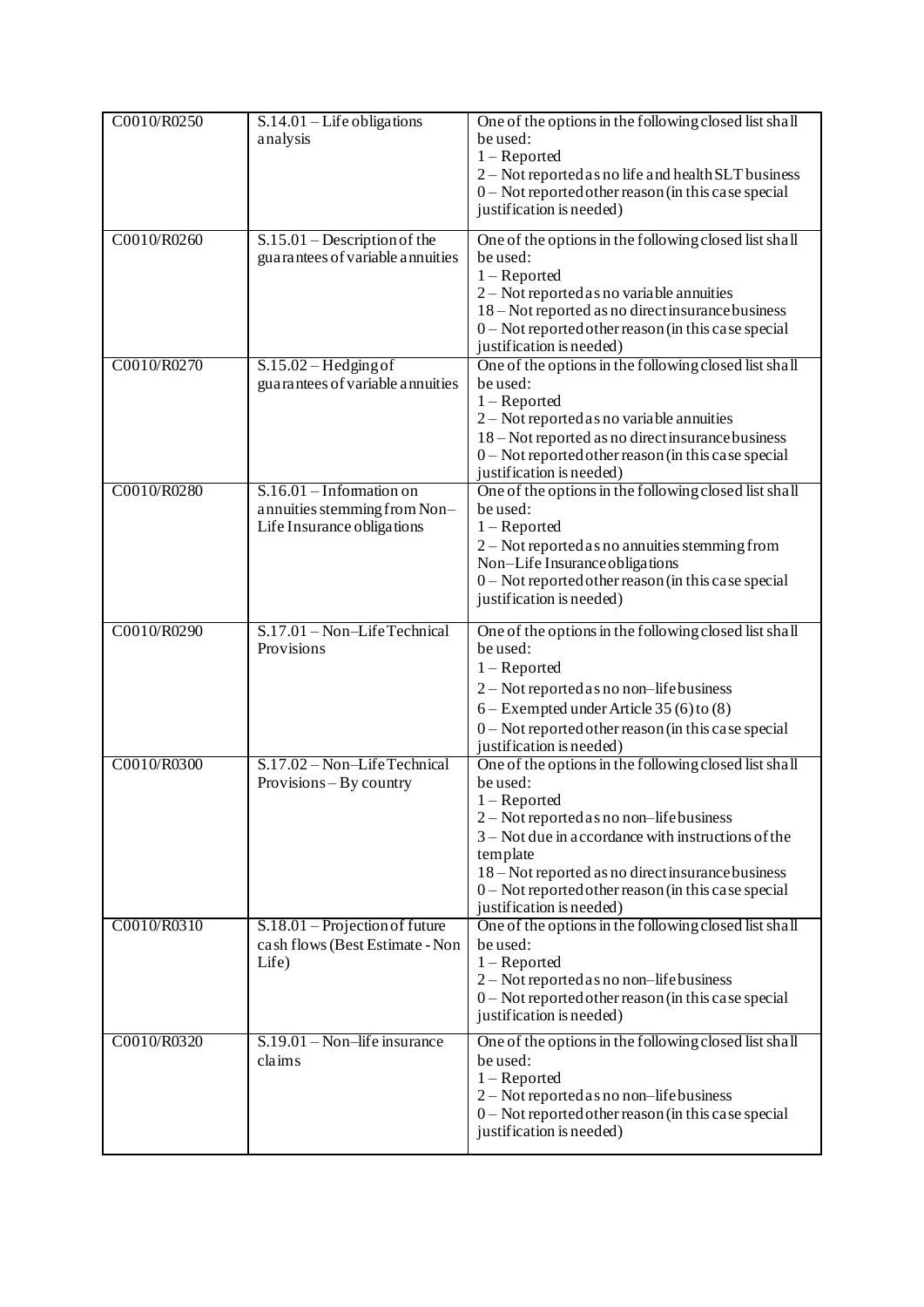| C0010/R0330 | $S.20.01 - Development of the$<br>distribution of the claims<br>incurred                 | One of the options in the following closed list shall<br>be used:<br>$1 -$ Reported<br>2 - Not reported as no non-life business<br>18 – Not reported as no direct insurance business<br>0-Not reported other reason (in this case special<br>justification is needed)           |
|-------------|------------------------------------------------------------------------------------------|---------------------------------------------------------------------------------------------------------------------------------------------------------------------------------------------------------------------------------------------------------------------------------|
| C0010/R0340 | $S.21.01 - Loss$ distribution risk<br>profile                                            | One of the options in the following closed list shall<br>be used:<br>$1 -$ Reported<br>$2 - Not$ reported as no non-lifebusiness<br>18 – Not reported as no direct insurance business<br>0 - Not reported other reason (in this case special<br>justification is needed)        |
| C0010/R0350 | $S.21.02 - Understanding risks$<br>non-life                                              | One of the options in the following closed list shall<br>be used:<br>$1 -$ Reported<br>2 - Not reported as no non-lifebusiness<br>18 – Not reported as no direct insurance business<br>0-Not reported other reason (in this case special<br>justification is needed)            |
| C0010/R0360 | $S.21.03 - Non-life distribution$<br>of underwriting risks – by sum<br>insured           | One of the options in the following closed list shall<br>be used:<br>$1 -$ Reported<br>$2 - Not$ reported as no non-lifebusiness<br>18 – Not reported as no direct insurance business<br>0 - Not reported other reason (in this case special<br>justification is needed)        |
| C0010/R0370 | S.22.01 - Impact of long term<br>guarantees measures and<br>transitionals                | One of the options in the following closed list shall<br>be used:<br>$1 -$ Reported<br>2 - Not reported as no long term guarantees measures<br>("LTG") measures or transitionals are applied<br>0 - Not reported other reason (in this case special<br>justification is needed) |
| C0010/R0380 | $S.22.04 - Information on the$<br>transitional on interest rates<br>calculation          | One of the options in the following closed list shall<br>be used:<br>$1 -$ Reported<br>2 – Not reported as no such transitional measure is<br>applied<br>0 - Not reported other reason (in this case special<br>justification is needed)                                        |
| C0010/R0390 | $S.22.05 - Overall calculation of$<br>the transitional on technical<br>provisions        | One of the options in the following closed list shall<br>be used:<br>$1 -$ Reported<br>2 - Not reported as no such transitional measure is<br>applied<br>0 - Not reported other reason (in this case special<br>justification is needed)                                        |
| C0010/R0400 | $S.22.06 - Best$ estimate subject<br>to volatility adjustment by<br>country and currency | One of the options in the following closed list shall<br>be used:<br>$1 -$ Reported<br>2 – Not reported as volatility adjustment not applied<br>$0$ – Not reported (in this case special justification is<br>needed)                                                            |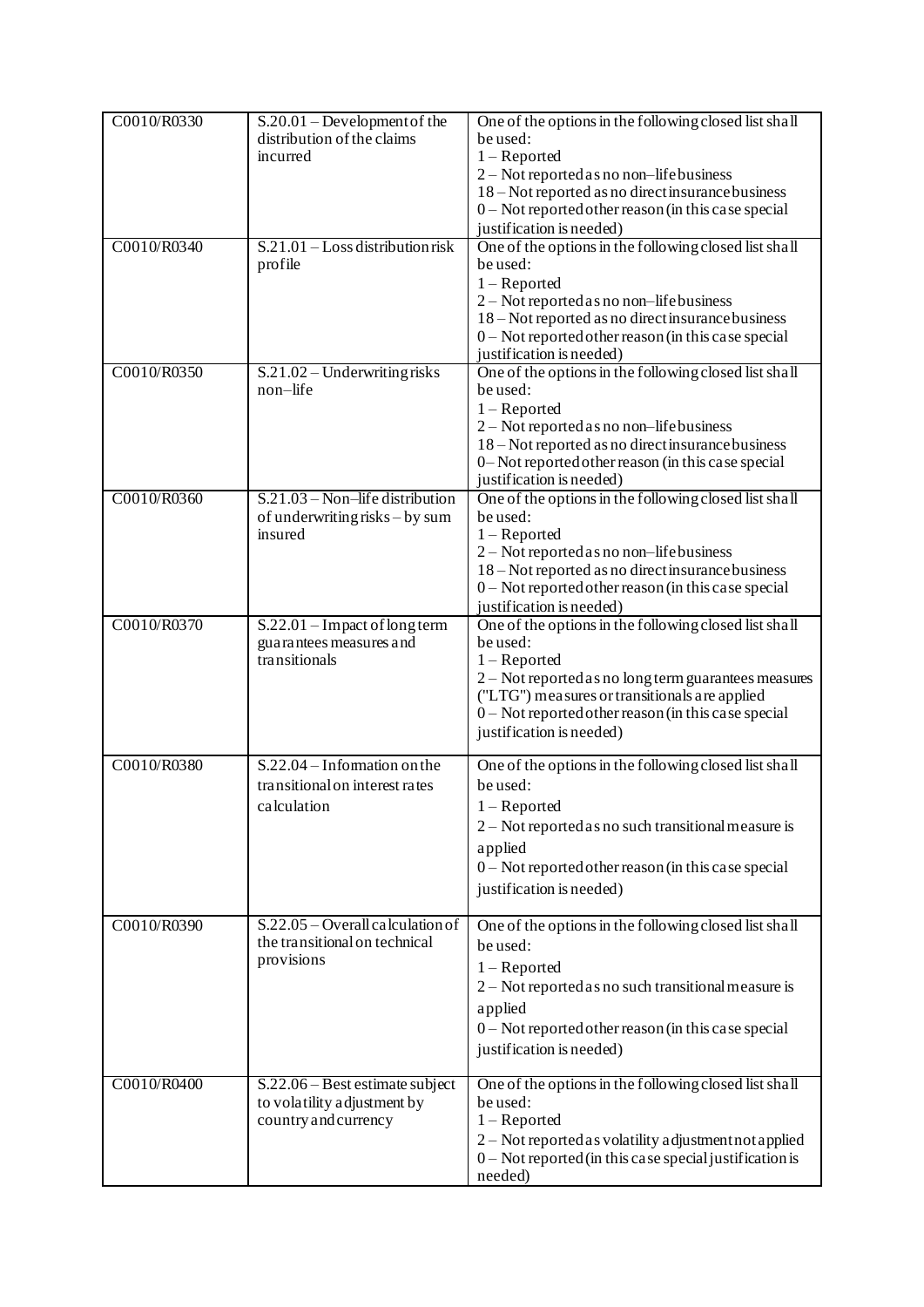| C0010/R0410  | $S.23.01 - Own$ funds                                                                                                    | One of the options in the following closed list shall<br>be used:<br>$1 -$ Reported<br>$6 -$ Exempted under Article 35 (6) to (8)<br>$0$ – Not reported (in this case special justification is<br>needed)                                                                                                                                                                                                     |
|--------------|--------------------------------------------------------------------------------------------------------------------------|---------------------------------------------------------------------------------------------------------------------------------------------------------------------------------------------------------------------------------------------------------------------------------------------------------------------------------------------------------------------------------------------------------------|
| C0010/R0420  | S.23.02 – Detailed information<br>by tiers on own funds                                                                  | One of the options in the following closed list shall<br>be used:<br>$1 -$ Reported<br>$0$ – Not reported (in this case special justification is<br>needed)                                                                                                                                                                                                                                                   |
| C0010/R0430  | $S.23.03 - Annual movements$<br>on own funds                                                                             | One of the options in the following closed list shall<br>be used:<br>$1 -$ Reported<br>$0$ – Not reported (in this case special justification is<br>needed)                                                                                                                                                                                                                                                   |
| C0010/R0440  | $S.23.04 - List$ of items on own<br>funds                                                                                | One of the options in the following closed list shall<br>be used:<br>$1 -$ Reported<br>0 - Not reported (in this case special justification is<br>needed)                                                                                                                                                                                                                                                     |
| C0010/R0450  | $S.24.01$ – Participations held                                                                                          | One of the options in the following closed list shall<br>be used:<br>$1 -$ Reported<br>2 - Not reported as no participations held<br>$0$ – Not reported (in this case special justification is<br>needed)                                                                                                                                                                                                     |
| C0010/R0460  | $S.25.01 - Solvency Capital$<br>Requirement – for undertakings<br>on Standard Formula                                    | One of the options in the following closed list shall<br>be used:<br>1 – Reported as standard formula ("SF") is used<br>8 - Not reported as use of partial internal model<br>('PIM")<br>9 - Not reported as use of full internal model ("IM")<br>16 – Reported due to request of Article 112 of<br>Directive 2009/138/EC<br>$0$ – Not reported other reason (in this case special<br>justification is needed) |
| C0010/R0470) | S.25.02 - Solvency Capital<br>Requirement – for undertakings<br>using the standard formula and<br>partial internal model | One of the options in the following closed list shall<br>be used:<br>$1 -$ Reported<br>9-Not reported as use of full internal model<br>10 – Not reported as use of standard formula<br>0 - Not reported other reason (in this case special<br>justification is needed)                                                                                                                                        |
| C0010/R0480  | S.25.03 - Solvency Capital<br>Requirement - for undertakings<br>on Full Internal Models                                  | One of the options in the following closed list shall<br>be used:<br>$1 -$ Reported<br>8 – Not reported as use of partial internal model<br>10 – Not reported as use of standard formula<br>0 - Not reported other reason (in this case special<br>justification is needed)                                                                                                                                   |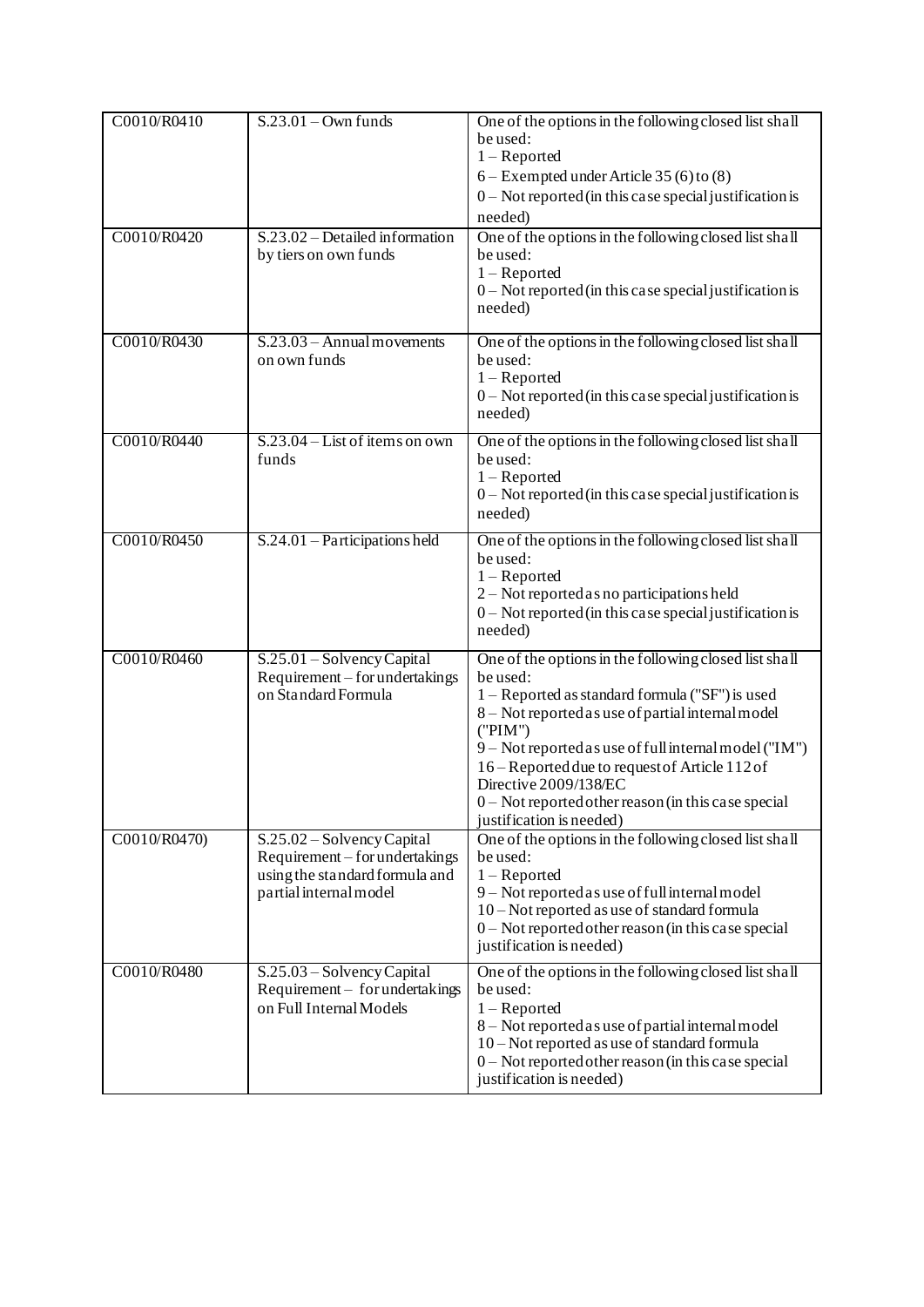| C0010/R0500 | S.26.01 - Solvency Capital<br>Requirement-Marketrisk     | One of the options in the following closed list shall<br>be used:<br>$1 -$ Reported            |
|-------------|----------------------------------------------------------|------------------------------------------------------------------------------------------------|
|             |                                                          | 2 - Not reported as risk not existent<br>8 - Not reported as use of partial internal model     |
|             |                                                          | 9 - Not reported as use of full internal model                                                 |
|             |                                                          | 11 – Not reported as reported at RFF/MAP level                                                 |
|             |                                                          | 16 – Reported due to request of Article 112 of                                                 |
|             |                                                          | Directive 2009/138/EC                                                                          |
|             |                                                          | 17 – Reported twice due to use of PIM                                                          |
|             |                                                          | $0$ – Not reported other reason (in this case special                                          |
|             |                                                          | justification is needed)                                                                       |
| C0010/R0510 | S.26.02 - Solvency Capital<br>Requirement – Counterparty | One of the options in the following closed list shall<br>be used:                              |
|             | default risk                                             | $1 -$ Reported                                                                                 |
|             |                                                          | 2 - Not reported as risk not existent                                                          |
|             |                                                          | 8 - Not reported as use of partial internal model                                              |
|             |                                                          | 9 - Not reported as use of full internal model                                                 |
|             |                                                          | 11 - Not reported as reported at RFF/MAP level                                                 |
|             |                                                          | 16 - Reported due to request of Article 112 of                                                 |
|             |                                                          | Directive 2009/138/EC                                                                          |
|             |                                                          | 17 – Reported twice due to use of PIM                                                          |
|             |                                                          | $0$ – Not reported other reason (in this case special<br>justification is needed)              |
| C0010/R0520 | S.26.03 - Solvency Capital                               | One of the options in the following closed list shall                                          |
|             | Requirement-Life                                         | be used:                                                                                       |
|             | underwriting risk                                        | $1 -$ Reported                                                                                 |
|             |                                                          | 2 – Not reported as risk not existent                                                          |
|             |                                                          | 8 - Not reported as use of partial internal model                                              |
|             |                                                          | 9 - Not reported as use of full internal model                                                 |
|             |                                                          | 11 - Not reported as reported at RFF/MAP level                                                 |
|             |                                                          | 16 - Reported due to request of Article 112 of<br>Directive 2009/138/EC                        |
|             |                                                          | 17 - Reported twice due to use of PIM                                                          |
|             |                                                          | 0 - Not reported other reason (in this case special                                            |
|             |                                                          | justification is needed)                                                                       |
| C0010/R0530 | S.26.04 – Solvency Capital<br>Requirement - Health       | One of the options in the following closed list shall<br>be used:                              |
|             | underwriting risk                                        | $1 -$ Reported                                                                                 |
|             |                                                          | 2 – Not reported as risk not existent                                                          |
|             |                                                          | 8 - Not reported as use of partial internal model                                              |
|             |                                                          | 9 - Not reported as use of full internal model<br>11-Not reported as reported at RFF/MAP level |
|             |                                                          | 16 - Reported due to request of Article 112 of                                                 |
|             |                                                          | Directive 2009/138/EC                                                                          |
|             |                                                          | 17 – Reported twice due to use of PIM                                                          |
|             |                                                          | $0$ – Not reported other reason (in this case special                                          |
|             |                                                          | justification is needed)                                                                       |
| C0010/R0540 | $S.26.05 - Solvency Capital$                             | One of the options in the following closed list shall                                          |
|             | Requirement-Non-Life                                     | be used:                                                                                       |
|             | underwriting risk                                        | $1 -$ Reported<br>2 - Not reported as risk not existent                                        |
|             |                                                          | 8 – Not reported as use of partial internal model                                              |
|             |                                                          | 9 - Not reported as use of full internal model                                                 |
|             |                                                          | 11 – Not reported as reported at RFF/MAP level                                                 |
|             |                                                          | 16 – Reported due to request of Article 112 of                                                 |
|             |                                                          | Directive 2009/138/EC                                                                          |
|             |                                                          | 17 – Reported twice due to use of PIM                                                          |
|             |                                                          | 0 - Not reported other reason (in this case special                                            |
|             |                                                          | justification is needed)                                                                       |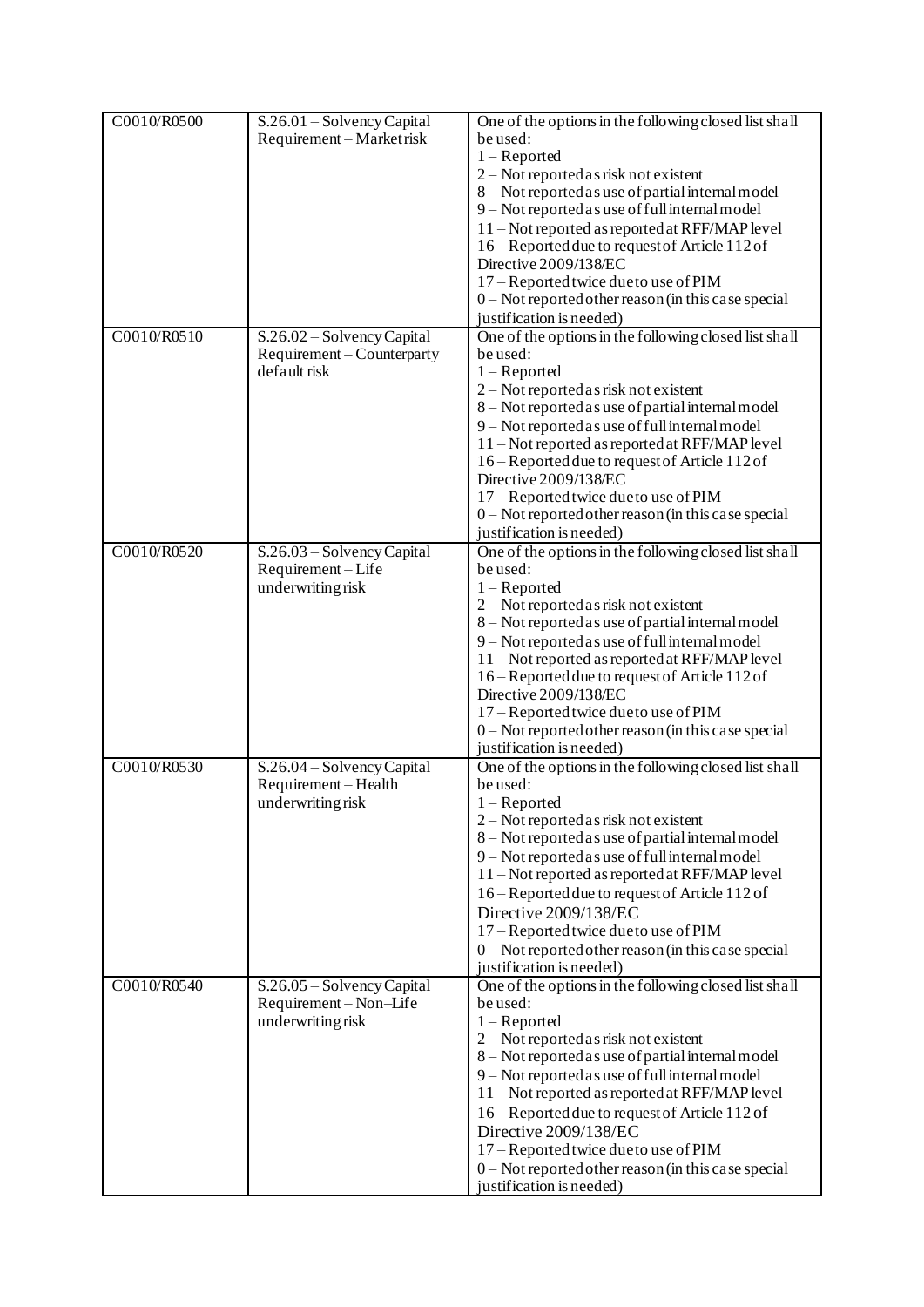| C0010/R0550 | S.26.06 - Solvency Capital<br>Requirement – Operational risk                                                  | One of the options in the following closed list shall<br>be used:<br>$1 -$ Reported<br>8 - Not reported as use of partial internal model<br>9 - Not reported as use of full internal model<br>11 - Not reported as reported at RFF/MAP level<br>16 – Reported due to request of Article 112 of<br>Directive 2009/138/EC<br>17 – Reported twice due to use of PIM<br>0 - Not reported other reason (in this case special<br>justification is needed)                                                          |
|-------------|---------------------------------------------------------------------------------------------------------------|--------------------------------------------------------------------------------------------------------------------------------------------------------------------------------------------------------------------------------------------------------------------------------------------------------------------------------------------------------------------------------------------------------------------------------------------------------------------------------------------------------------|
| C0010/R0560 | S.26.07 - Solvency Capital<br>Requirement – Simplifications                                                   | One of the options in the following closed list shall<br>be used:<br>$1 -$ Reported<br>2 – Not reported as no simplified calculations used<br>8 - Not reported as use of partial internal model<br>9 - Not reported as use of full internal model<br>11 - Not reported as reported at RFF/MAP level<br>16 – Reported due to request of Article 112 of<br>Directive 2009/138/EC<br>17 - Reported twice due to use of PIM<br>$0$ – Not reported other reason (in this case special<br>justification is needed) |
| C0010/R0570 | $S.27.01 - Solvency Capital$<br>Requirement – Non–Life and<br>Health catastropherisk                          | One of the options in the following closed list shall<br>be used:<br>$1 -$ Reported<br>2 – Risk not existent<br>8 - Not reported as use of partial internal model<br>9 - Not reported as use of full internal model<br>11 - Not reported as reported at RFF/MAP level<br>$0$ – Not reported other reason (in this case special<br>justification is needed)                                                                                                                                                   |
| C0010/R0580 | S.28.01 - Minimum Capital<br>Requirement – Only life or only<br>non-life insurance or<br>reinsurance activity | One of the options in the following closed list shall<br>be used:<br>1-Reported<br>2 - Not reported as both life and non-life insurance<br>or reinsurance activity<br>0-Not reported other reason (in this case special<br>justification is needed)                                                                                                                                                                                                                                                          |
| C0010/R0590 | S.28.02 – Minimum Capital<br>Requirement - Both life and<br>non-life insurance activity                       | One of the options in the following closed list shall<br>be used:<br>$1 -$ Reported<br>2 – Not reported as only life or only non-life<br>insurance or reinsurance activity or only reinsurance<br>activity<br>0 - Not reported other reason (in this case special<br>justification is needed)                                                                                                                                                                                                                |
| C0010/R0600 | S.29.01 – Excess of Assets over<br>Liabilities                                                                | One of the options in the following closed list shall<br>be used:<br>$1 -$ Reported<br>0 - Not reported other reason (in this case special<br>justification is needed)                                                                                                                                                                                                                                                                                                                                       |
| C0010/R0610 | S.29.02 – Excess of Assets over<br>Liabilities $-\exp$ lained by<br>investments and financial<br>lia bilities | One of the options in the following closed list shall<br>be used:<br>$1 -$ Reported<br>0 - Not reported other reason (in this case special<br>justification is needed)                                                                                                                                                                                                                                                                                                                                       |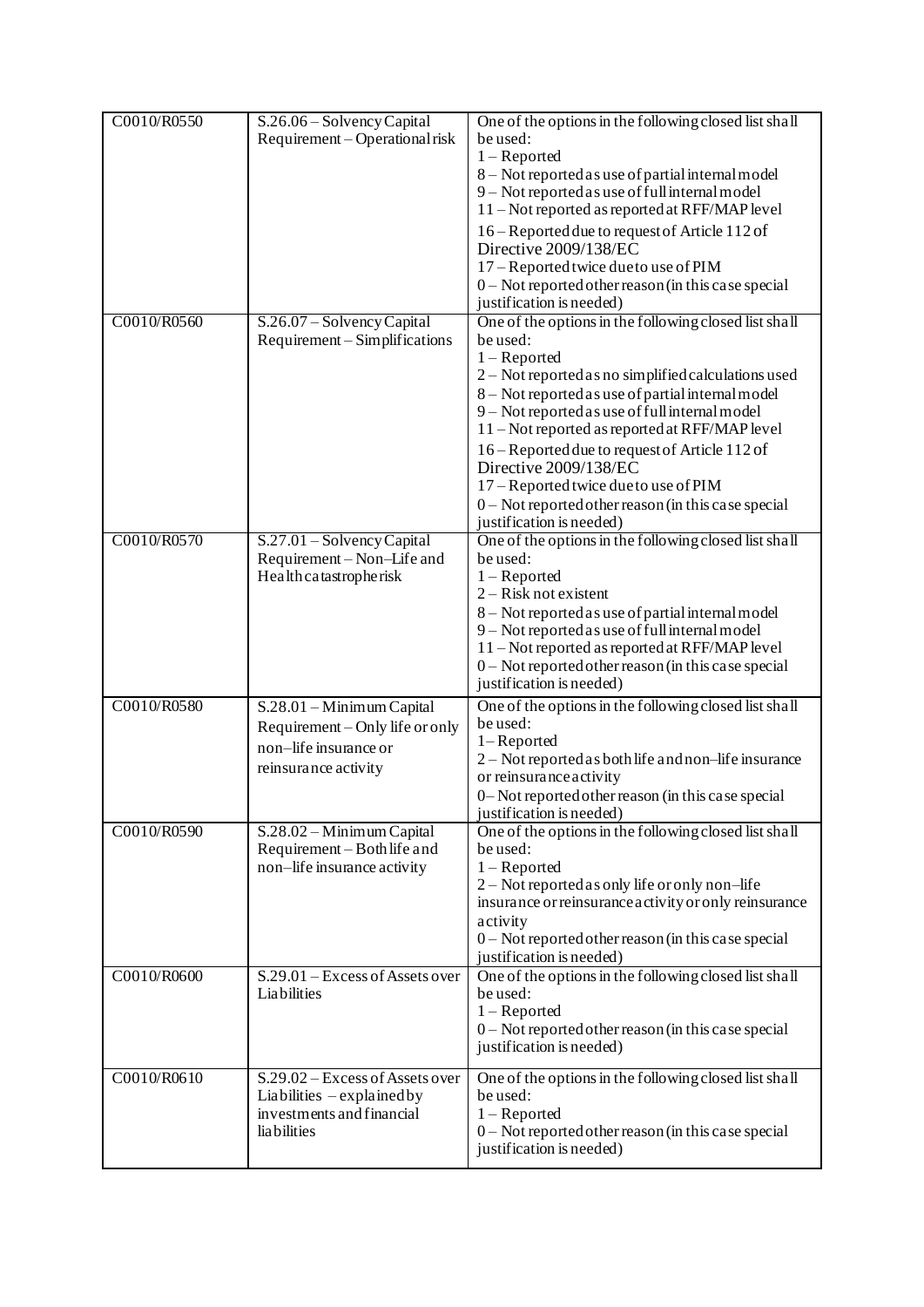| C0010/R0620 | S.29.03 – Excess of Assets over<br>Liabilities $-\exp$ lained by<br>technical provisions   | One of the options in the following closed list shall<br>be used:<br>$1 -$ Reported<br>$0$ – Not reported other reason (in this case special<br>justification is needed)                                                               |
|-------------|--------------------------------------------------------------------------------------------|----------------------------------------------------------------------------------------------------------------------------------------------------------------------------------------------------------------------------------------|
| C0010/R0630 | S.29.04 – Detailed analysis per<br>period - Technical flows versus<br>Technical provisions | One of the options in the following closed list shall<br>be used:<br>$1 -$ Reported<br>0 - Not reported other reason (in this case special<br>justification is needed)                                                                 |
| C0010/R0640 | $S.30.01$ - Facultative covers for<br>non-life and life business basic<br>data             | One of the options in the following closed list shall<br>be used:<br>$1 -$ Reported<br>2 - Not reported as no facultative covers<br>0 - Not reported other reason (in this case special<br>justification is needed)                    |
| C0010/R0650 | $S.30.02$ – Facultative covers for<br>non-life and life business shares<br>data            | One of the options in the following closed list shall<br>be used:<br>$1 -$ Reported<br>2 – Not reported as no facultative covers<br>$0$ – Not reported other reason (in this case special<br>justification is needed)                  |
| C0010/R0660 | S.30.03 – Outgoing Reinsurance<br>Program basic data                                       | One of the options in the following closed list shall<br>be used:<br>$1 -$ Reported<br>2 – Not reported as no reinsurance<br>$0$ – Not reported other reason (in this case special<br>justification is needed)                         |
| C0010/R0670 | S.30.04 - Outgoing Reinsurance<br>Program shares data                                      | One of the options in the following closed list shall<br>be used:<br>$1 -$ Reported<br>2 – Not reported as no reinsurance<br>$0$ – Not reported other reason (in this case special<br>justification is needed)                         |
| C0010/R0680 | $S.31.01 -$ Share of reinsurers<br>(including Finite Reinsurance<br>and SPV's)             | One of the options in the following closed list shall<br>be used:<br>$1 -$ Reported<br>2 – Not reported as no reinsurance<br>$0$ – Not reported other reason (in this case special<br>justification is needed)                         |
| C0010/R0690 | $S.31.02 - Special Purpose$<br>Vehicles                                                    | One of the options in the following closed list shall<br>be used:<br>$1 -$ Reported<br>2 – Not reported as no Special Purpose Insurance<br>Vehicles<br>0 - Not reported other reason (in this case special<br>justification is needed) |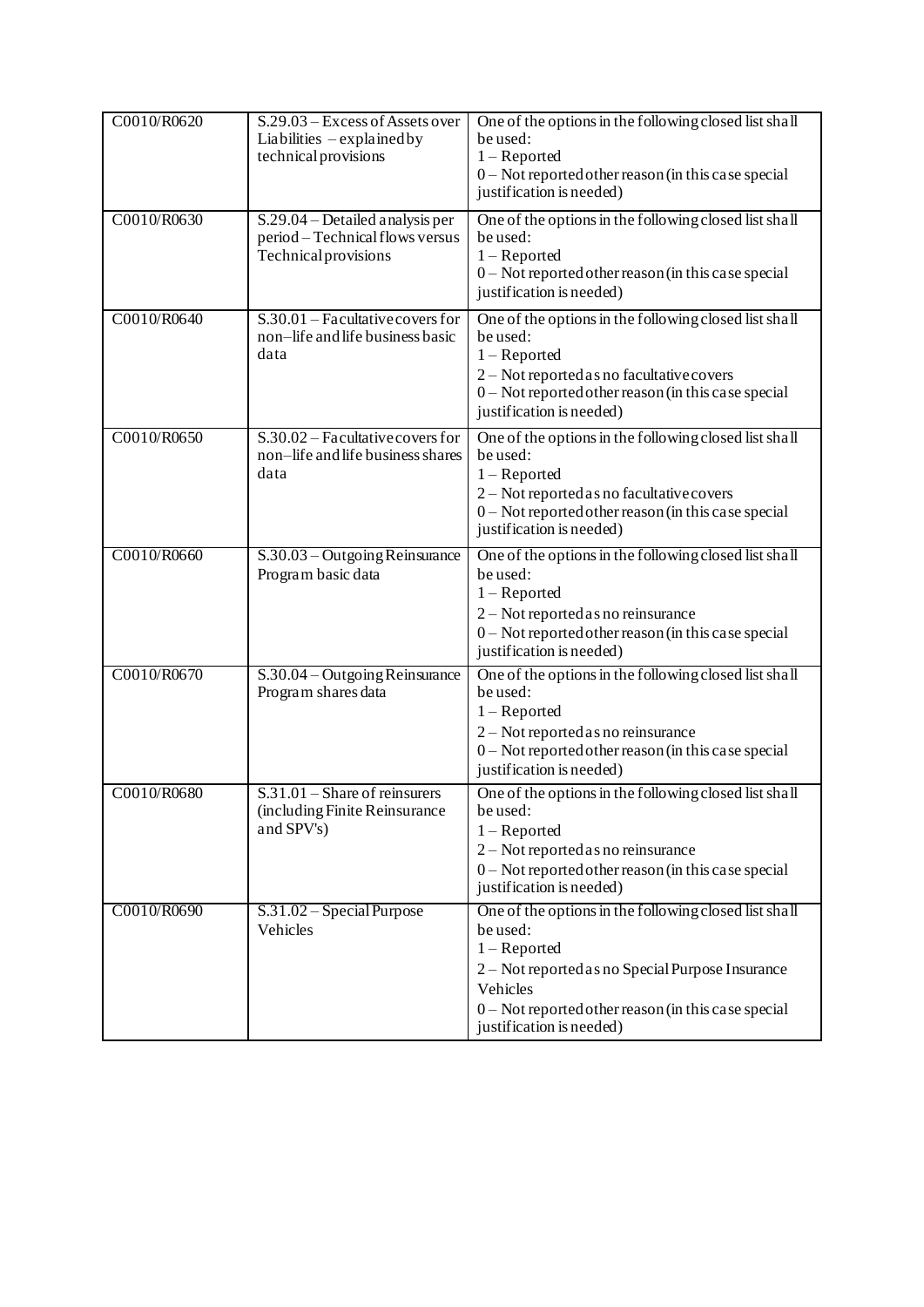| C0010/R0740 | $\overline{S.36.01 - IGT}$ - Equity-type<br>transactions, debt and asset<br>transfer | One of the options in the following closed list shall<br>be used:<br>$1 -$ Reported<br>2 - Not reported as no intragroup transaction ("IGT")<br>on Equity-type transactions, debt and asset transfer<br>12 – Not reported as no parent undertaking is a<br>mixed-activity insurance holding company where<br>they are not part of a group as defined under Article<br>$213(2)(a)$ , (b) and (c) of Solvency II Directive<br>$0$ – Not reported other reason (in this case special<br>justification is needed)       |
|-------------|--------------------------------------------------------------------------------------|---------------------------------------------------------------------------------------------------------------------------------------------------------------------------------------------------------------------------------------------------------------------------------------------------------------------------------------------------------------------------------------------------------------------------------------------------------------------------------------------------------------------|
| C0010/R0750 | $S.36.02 - IGT - Derivatives$                                                        | One of the options in the following closed list shall<br>be used:<br>$1 -$ Reported<br>2 - Not reported as no IGT on Derivatives<br>12 – Not reported as no parent undertaking is a<br>mixed-activity insurance holding company where<br>they are not part of a group as defined under Article<br>$213(2)(a)$ , (b) and (c) of Solvency II Directive<br>$0$ – Not reported other reason (in this case special<br>justification is needed)                                                                           |
| C0010/R0760 | $S.36.03 - IGT - Internal$<br>reinsurance                                            | One of the options in the following closed list shall<br>be used:<br>$1 -$ Reported<br>2 – Not reported as no IGT on Internal reinsurance<br>12 – Not reported as no parent undertaking is a<br>mixed-activity insurance holding company where<br>they are not part of a group as defined under Article<br>213(2)(a), (b) and (c) of Solvency II Directive<br>$0$ – Not reported other reason (in this case special<br>justification is needed)                                                                     |
| C0010/R0770 | $S.36.04 - IGT - Cost Sharing,$<br>contingent liabilities, off BS and<br>other items | One of the options in the following closed list shall<br>be used:<br>$1 -$ Reported<br>2 – Not reported as no IGT on Cost Sharing,<br>contingent liabilities, off Balance Sheet ("BS") and<br>otheritems<br>$12 - Not$ reported as no parent undertaking is a<br>mixed-activity insurance holding company where<br>they are not part of a group as defined under Article<br>$213(2)(a)$ , (b) and (c) of Solvency II Directive<br>$0$ – Not reported other reason (in this case special<br>justification is needed) |
| C0010/R0790 | $SR.02.01 - Balance Sheet$                                                           | One of the options in the following closed list shall<br>be used:<br>$1 -$ Reported<br>2 - Not reported as no RFF/MAP<br>14 - Not reported as refers to MAP fund<br>0 - Not reported other reason (in this case special<br>justification is needed)                                                                                                                                                                                                                                                                 |
| C0010/R0800 | $SR.12.01 - Life$ and Health SLT<br><b>Technical Provisions</b>                      | One of the options in the following closed list shall<br>be used:<br>$1 -$ Reported<br>2 – Not reported as no RFF/MAP or no life and<br>health SLT business<br>0 - Not reported other reason (in this case special<br>justification is needed)                                                                                                                                                                                                                                                                      |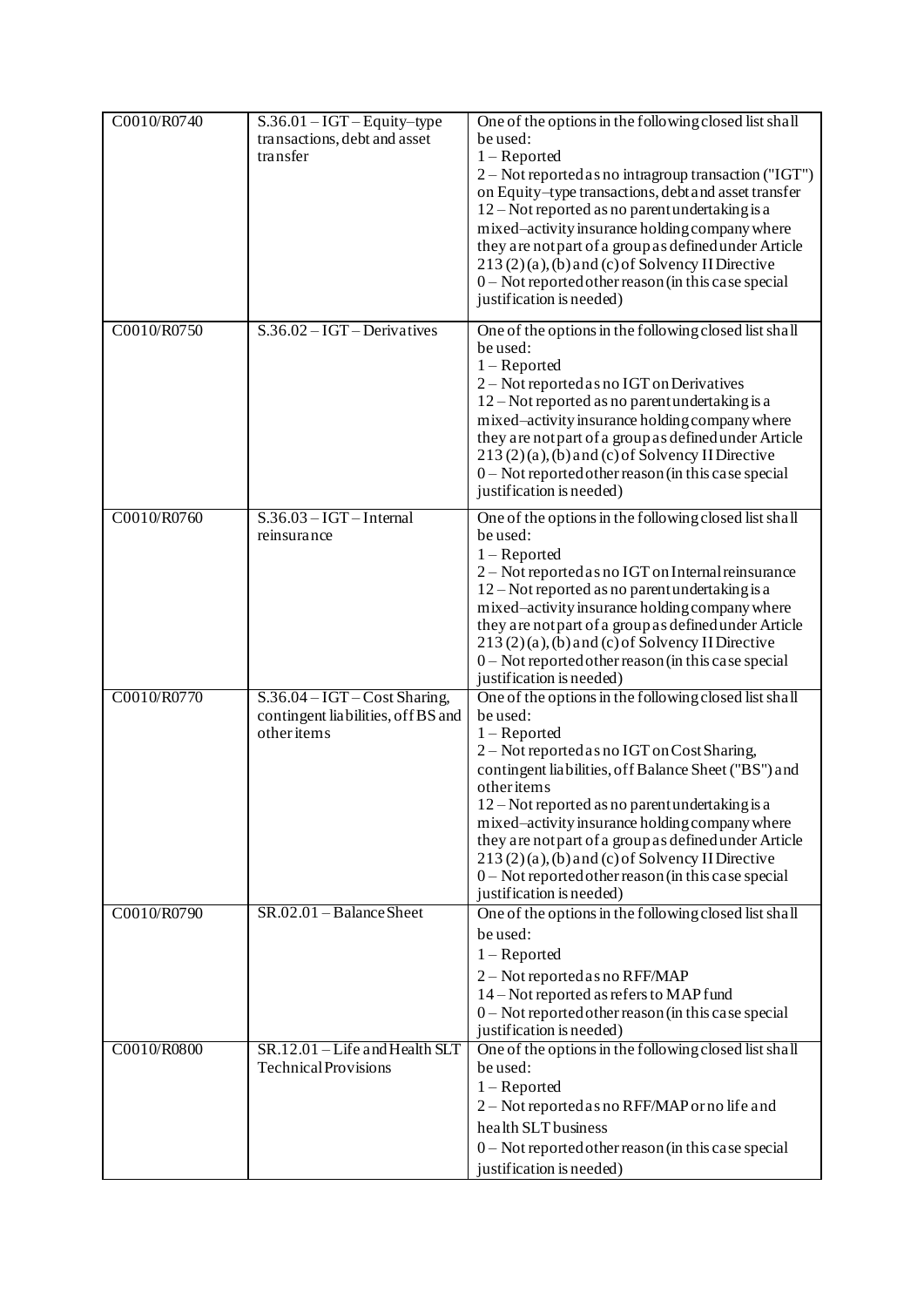| C0010/R0810 | SR.17.01 - Non-Life Technical<br>Provisions                                            | One of the options in the following closed list shall<br>be used:<br>$1 -$ Reported<br>2 - Not reported as no RFF/MAP or no non-life<br>business<br>0 - Not reported other reason (in this case special<br>justification is needed)                                                                                                                                                  |
|-------------|----------------------------------------------------------------------------------------|--------------------------------------------------------------------------------------------------------------------------------------------------------------------------------------------------------------------------------------------------------------------------------------------------------------------------------------------------------------------------------------|
| C0010/R0820 | SR.22.02 – Projection of future<br>cash flows (Best Estimate -<br>Matching portfolios) | One of the options in the following closed list shall<br>be used:<br>$1 -$ Reported<br>2 – Not reported as no Matching Adjustment ("MA")<br>is applied<br>15 –Not reported as refers to RFF or remaining part<br>$0$ – Not reported other reason (in this case special<br>justification is needed)                                                                                   |
| C0010/R0830 | $SR.22.03 - Information on the$<br>matching adjustment calculation                     | One of the options in the following closed list shall<br>be used:<br>$1 -$ Reported<br>2 – Not reported as no MA is applied<br>15-Not reported as refers to RFF or remaining part<br>$0$ – Not reported other reason (in this case special<br>justification is needed)                                                                                                               |
| C0010/R0840 | SR.25.01 - Solvency Capital<br>Requirement – Only SF                                   | One of the options in the following closed list shall<br>be used:<br>1 – Reported as standard formula is used<br>8 - Not reported as use of partial internal model<br>9 - Not reported as use of full internal model<br>16 – Reported due to request of Article 112 of<br>Directive 2009/138/EC<br>$0$ – Not reported other reason (in this case special<br>justification is needed) |
| C0010/R0850 | SR.25.02 - Solvency Capital<br>Requirement - SF and PIM                                | One of the options in the following closed list shall<br>be used:<br>$1 -$ Reported<br>9 - Not reported as use of full internal model<br>10 – Not reported as use of standard formula<br>$0$ – Not reported other reason (in this case special<br>justification is needed)                                                                                                           |
| C0010/R0860 | SR.25.03 - Solvency Capital<br>$Required - IM$                                         | One of the options in the following closed list shall<br>be used:<br>$1 -$ Reported<br>8 – Not reported as use of partial internal model<br>10 – Not reported as use of standard formula<br>$0$ – Not reported other reason (in this case special<br>justification is needed)                                                                                                        |
| C0010/R0870 | SR.26.01 – Solvency Capital<br>Requirement – Market risk                               | One of the options in the following closed list shall<br>be used:<br>$1 -$ Reported<br>$2 - Risk not exist$<br>8 - Not reported as use of partial internal model<br>9 - Not reported as use of full internal model<br>11 – Not reported as reported at RFF/MAP level<br>16 – Reported due to request of Article 112 of<br>Directive 2009/138/EC                                      |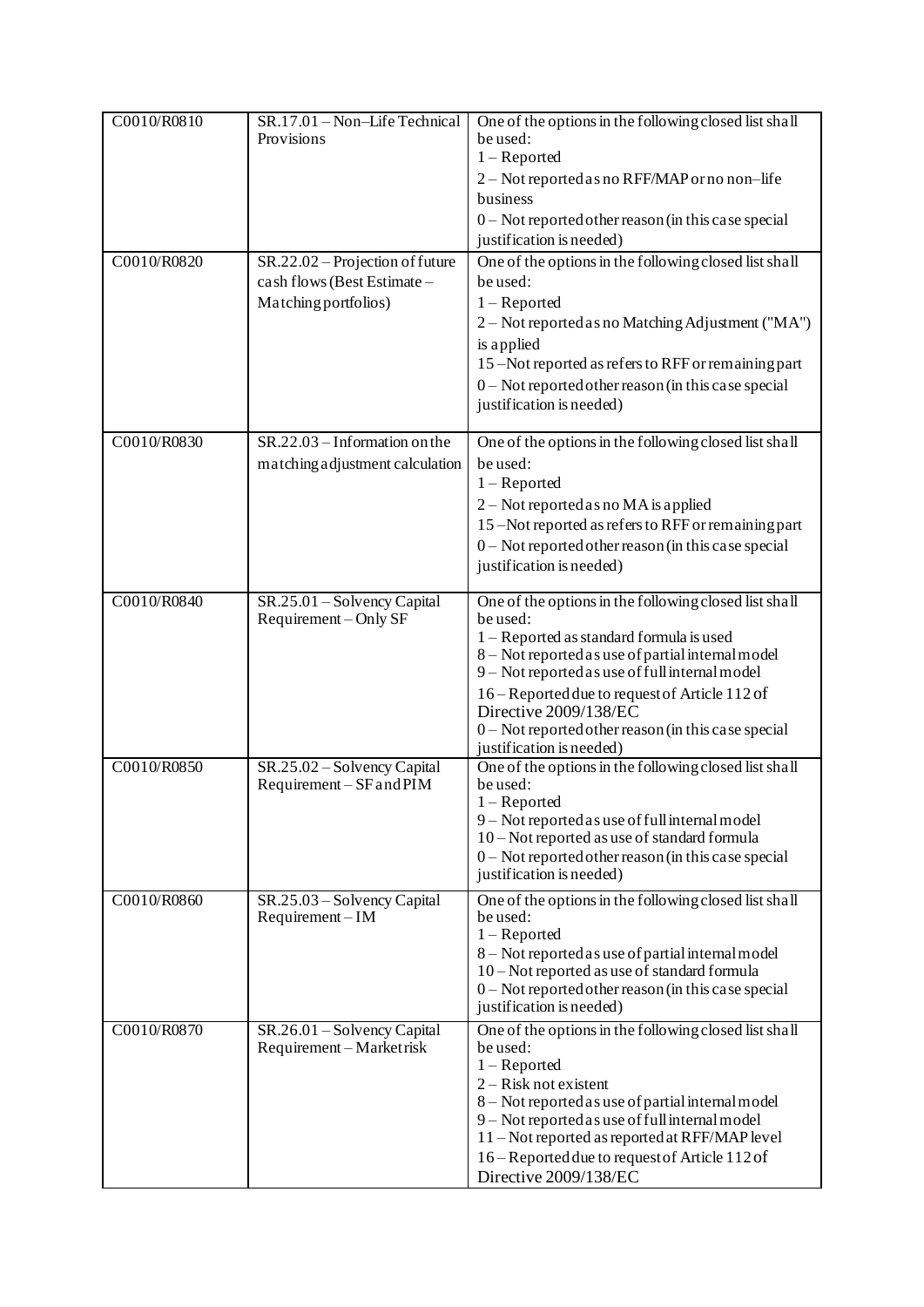|             |                                                                           | 17 – Reported twice due to use of PIM<br>$0$ – Not reported other reason (in this case special<br>justification is needed)                                                                                                                                                                                                                                                                                                                                                     |
|-------------|---------------------------------------------------------------------------|--------------------------------------------------------------------------------------------------------------------------------------------------------------------------------------------------------------------------------------------------------------------------------------------------------------------------------------------------------------------------------------------------------------------------------------------------------------------------------|
| C0010/R0880 | SR.26.02 - Solvency Capital<br>Requirement – Counterparty<br>default risk | One of the options in the following closed list shall<br>be used:<br>$1 -$ Reported<br>2 - Risk not existent<br>8-Not reported as use of partial internal model<br>9 - Not reported as use of full internal model<br>11 - Not reported as reported at RFF/MAP level<br>16 - Reported due to request of Article 112 of<br>Directive 2009/138/EC<br>17 - Reported twice due to use of PIM<br>0 - Not reported other reason (in this case special<br>justification is needed)     |
| C0010/R0890 | SR.26.03 - Solvency Capital<br>Requirement-Life<br>underwriting risk      | One of the options in the following closed list shall<br>be used:<br>$1 -$ Reported<br>2 - Risk not existent<br>8 - Not reported as use of partial internal model<br>9 - Not reported as use of full internal model<br>11 - Not reported as reported at RFF/MAP level<br>16 – Reported due to request of Article 112 of<br>Directive 2009/138/EC<br>17 - Reported twice due to use of PIM<br>$0$ – Not reported other reason (in this case special<br>justification is needed) |
| C0010/R0900 | SR.26.04 – Solvency Capital<br>Requirement-Health<br>underwriting risk    | One of the options in the following closed list shall<br>be used:<br>$1 -$ Reported<br>2 - Risk not existent<br>8 - Not reported as use of partial internal model<br>9 - Not reported as use of full internal model<br>11 - Not reported as reported at RFF/MAP level<br>16 - Reported due to request of Article 112 of<br>Directive 2009/138/EC<br>17 – Reported twice due to use of PIM<br>0 - Not reported other reason (in this case special<br>justification is needed)   |
| C0010/R0910 | SR.26.05 - Solvency Capital<br>Requirement-Non-Life<br>underwriting risk  | One of the options in the following closed list shall<br>be used:<br>$1 -$ Reported<br>2 - Risk not existent<br>8 - Not reported as use of partial internal model<br>9 – Not reported as use of full internal model<br>11 – Not reported as reported at RFF/MAP level<br>16 – Reported due to request of Article 112 of<br>Directive 2009/138/EC<br>17 - Reported twice due to use of PIM<br>$0$ – Not reported other reason (in this case special<br>justification is needed) |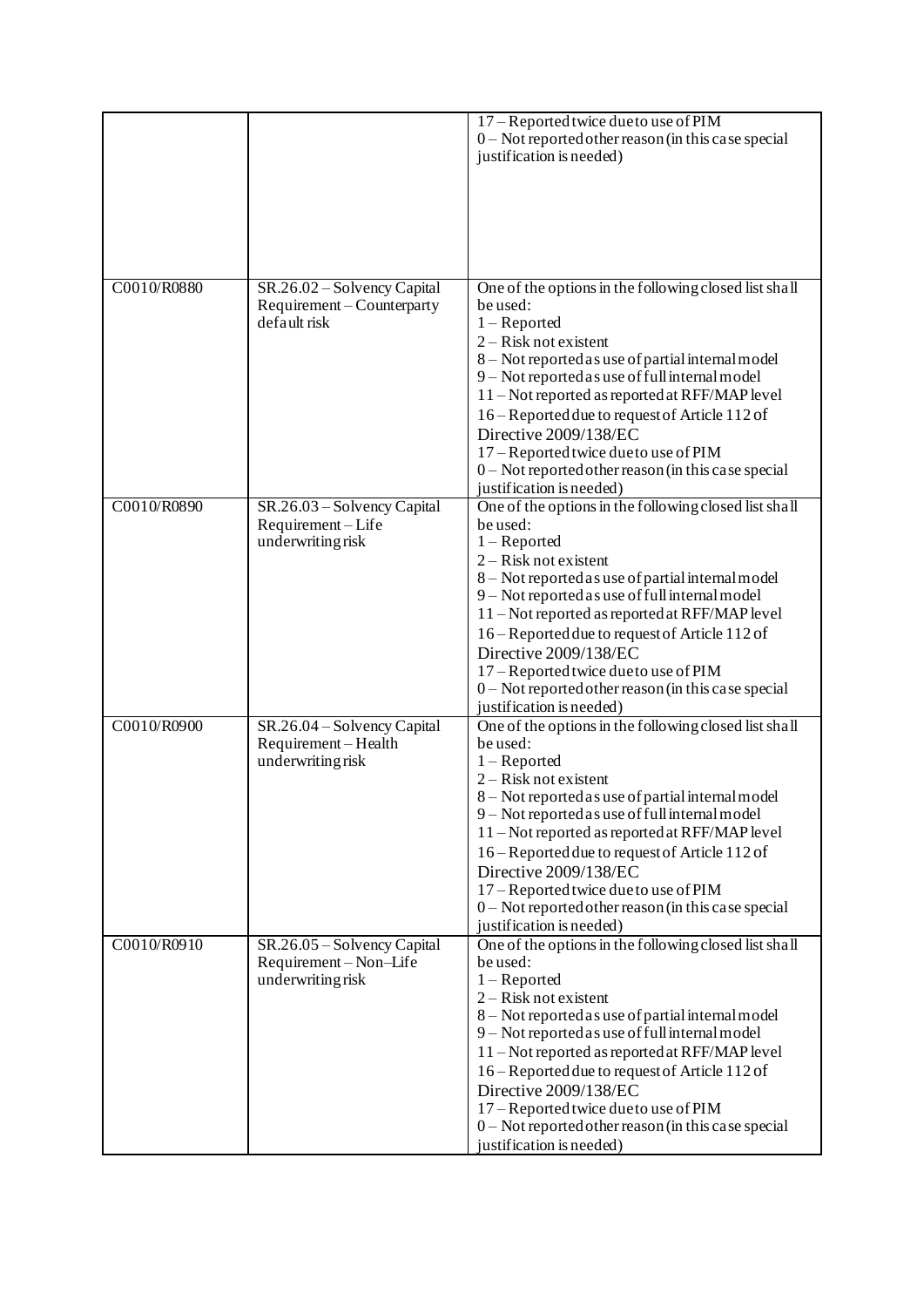| C0010/R0920 | SR.26.06 - Solvency Capital    | One of the options in the following closed list shall                                            |
|-------------|--------------------------------|--------------------------------------------------------------------------------------------------|
|             | Requirement – Operational risk | be used:                                                                                         |
|             |                                | $1 -$ Reported                                                                                   |
|             |                                | 8 - Not reported as use of partial internal model                                                |
|             |                                | 9 - Not reported as use of full internal model<br>11 – Not reported as reported at RFF/MAP level |
|             |                                |                                                                                                  |
|             |                                | 16 – Reported due to request of Article 112 of<br>Directive 2009/138/EC                          |
|             |                                | 17 – Reported twice due to use of PIM                                                            |
|             |                                | 0 - Not reported other reason (in this case special                                              |
|             |                                | justification is needed)                                                                         |
| C0010/R0930 | SR.26.07 – Solvency Capital    | One of the options in the following closed list shall                                            |
|             | Requirement – Simplifications  | be used:                                                                                         |
|             |                                | $1 -$ Reported                                                                                   |
|             |                                | 2 – Not reported as no simplified calculations used                                              |
|             |                                | 8 - Not reported as use of partial internal model                                                |
|             |                                | 9 - Not reported as use of full internal model                                                   |
|             |                                | 11 - Not reported as reported at RFF/MAP level                                                   |
|             |                                | 16 – Reported due to request of Article 112 of                                                   |
|             |                                | Directive 2009/138/EC                                                                            |
|             |                                | 17 - Reported twice due to use of PIM                                                            |
|             |                                | 0 - Not reported other reason (in this case special<br>justification is needed)                  |
| C0010/R0940 | SR.27.01 – Solvency Capital    | One of the options in the following closed list shall                                            |
|             | Requirement-Non-Life           | be used:                                                                                         |
|             | Catastrophe risk               | $1 -$ Reported                                                                                   |
|             |                                | 2 - Risk not existent                                                                            |
|             |                                | 8 - Not reported as use of partial internal model                                                |
|             |                                | 9 - Not reported as use of full internal model                                                   |
|             |                                | 11 - Not reported as reported at RFF/MAP level                                                   |
|             |                                | 0 - Not reported other reason (in this case special                                              |
|             |                                | justification is needed)                                                                         |
|             |                                | One of the options in the following closed list shall                                            |
|             |                                | be used:                                                                                         |
| C0010/R0950 | S.52.01 - PEPP and PEPP saver  | 1 - Reported                                                                                     |
|             | information                    | 2 - Not reported as no PEPP                                                                      |
|             |                                | 0 - Not reported other reason (in this case special<br>justification is needed)                  |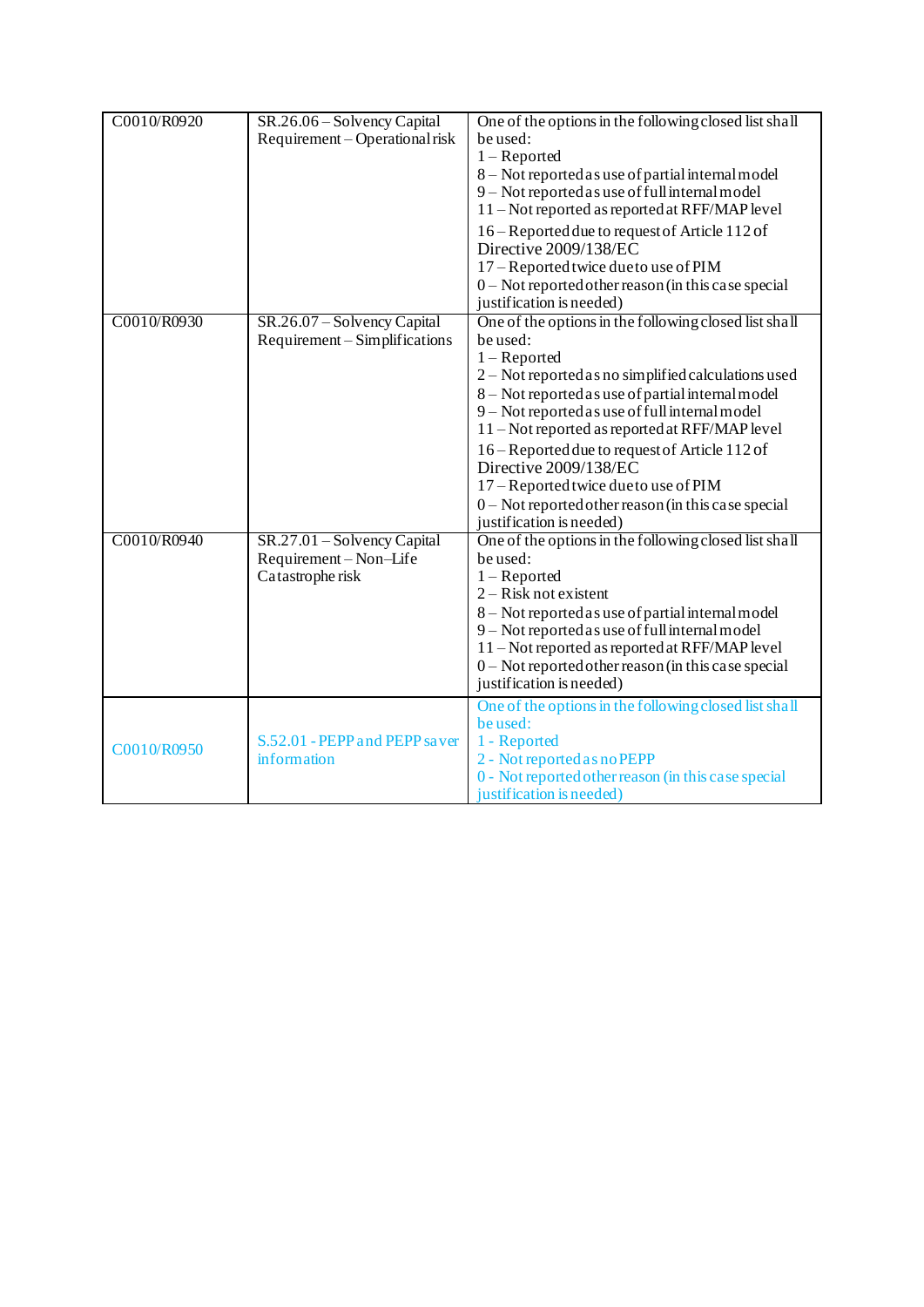## **S.01.02 – Basic information General comments:**

This section relates to opening, quarterly and annual submission of information for individual entities.

|             | <b>ITEM</b>                        | <b>INSTRUCTIONS</b>                                                                                  |
|-------------|------------------------------------|------------------------------------------------------------------------------------------------------|
| Z0010       | <b>PEPP</b> registration           | Registration number for the PEPP, which is attributed by the EIOPA.                                  |
|             | number                             |                                                                                                      |
|             |                                    |                                                                                                      |
| C0010/R0010 | Undertaking name                   | Legalname of the undertaking. Needs to be consistent over different                                  |
|             |                                    | submissions                                                                                          |
| C0010/R0020 |                                    | Identification code of the undertaking, using the following priority:                                |
|             | Undertaking<br>identification code | - Legal Entity Identifier ("LEI")                                                                    |
|             |                                    | - Identification code used in the local market, attributed by                                        |
|             |                                    | supervisory authority                                                                                |
|             |                                    |                                                                                                      |
| C0010/R0030 | Type of code of                    | Type of ID Code used for the "Undertaking Identification code"                                       |
|             | undertaking                        | item. One of the options in the following closed list shall be used:                                 |
|             |                                    | $1 - LEI$                                                                                            |
|             |                                    | 2 - Specific code                                                                                    |
| C0010/R0040 | Type of undertaking                | Identify the type of the reporting undertaking. The following closed                                 |
|             |                                    | list of options shall be used to identify the activity of the                                        |
|             |                                    | undertaking:                                                                                         |
|             |                                    | 2-Life undertakings<br>3 - Non-Lifeundertakings                                                      |
|             |                                    | 4 - Undertakings pursuing both life and non-life insurance activity -                                |
|             |                                    | article $73(2)$                                                                                      |
|             |                                    | 5 - Undertakings pursuing both life and non-life insurance activity -                                |
|             |                                    | article $73(5)$                                                                                      |
|             |                                    | 6 – Reinsurance undertakings                                                                         |
| C0010/R0050 | Country of                         | Identify the ISO 3166-1 alpha-2 code of the country where the                                        |
|             | authorisation                      | undertaking was authorised (Home-country)                                                            |
| C0010/R0070 | Language of reporting              | Identify the 2 letter code of ISO 639-1 code of the language used in                                 |
|             |                                    | the submission of information                                                                        |
| C0010/R0080 | Reporting submission               | Identify the ISO 8601 (yyyy-mm-dd) code of the date when the                                         |
|             | date                               | reporting to the supervisory authority is made                                                       |
| C0010/R0081 | Financial year end                 | Identify the ISO 8601 (yyyy-mm-dd) code of the financial year end                                    |
|             |                                    | of the undertaking, e.g. 2017-12-31                                                                  |
| C0010/R0090 | Reporting reference                | Identify the ISO 8601 (yyyy-mm-dd) code of the date identifying                                      |
| C0010/R0100 | date<br>Regular/Ad-hoc             | the last day of the reporting period<br>Identify if the submission of information relates to regular |
|             | submission                         | submission of information or ad-hoc. The following closed list of                                    |
|             |                                    | options shall be used:                                                                               |
|             |                                    | $1 - Regular reporting$                                                                              |
|             |                                    | $2 - Ad$ -hoc reporting                                                                              |
|             |                                    | $3 - Re$ -submission of S.30 templates in a coordance with instructions                              |
|             |                                    | of the template                                                                                      |
|             |                                    | $4 -$ Empty submission                                                                               |
| C0010/R0110 | Currency used for<br>reporting     | Identify the ISO 4217 alphabetic code of the currency of the<br>monetary amounts used in each report |
|             |                                    |                                                                                                      |
| C0010/R0120 | Accounting standards               | Identification of the accounting standards used for reporting items in                               |
|             |                                    | S.02.01, financial statements valuation. The following closed list of                                |
|             |                                    | options shall be used:                                                                               |
|             |                                    | 1 – The undertaking is using International Financial Reporting                                       |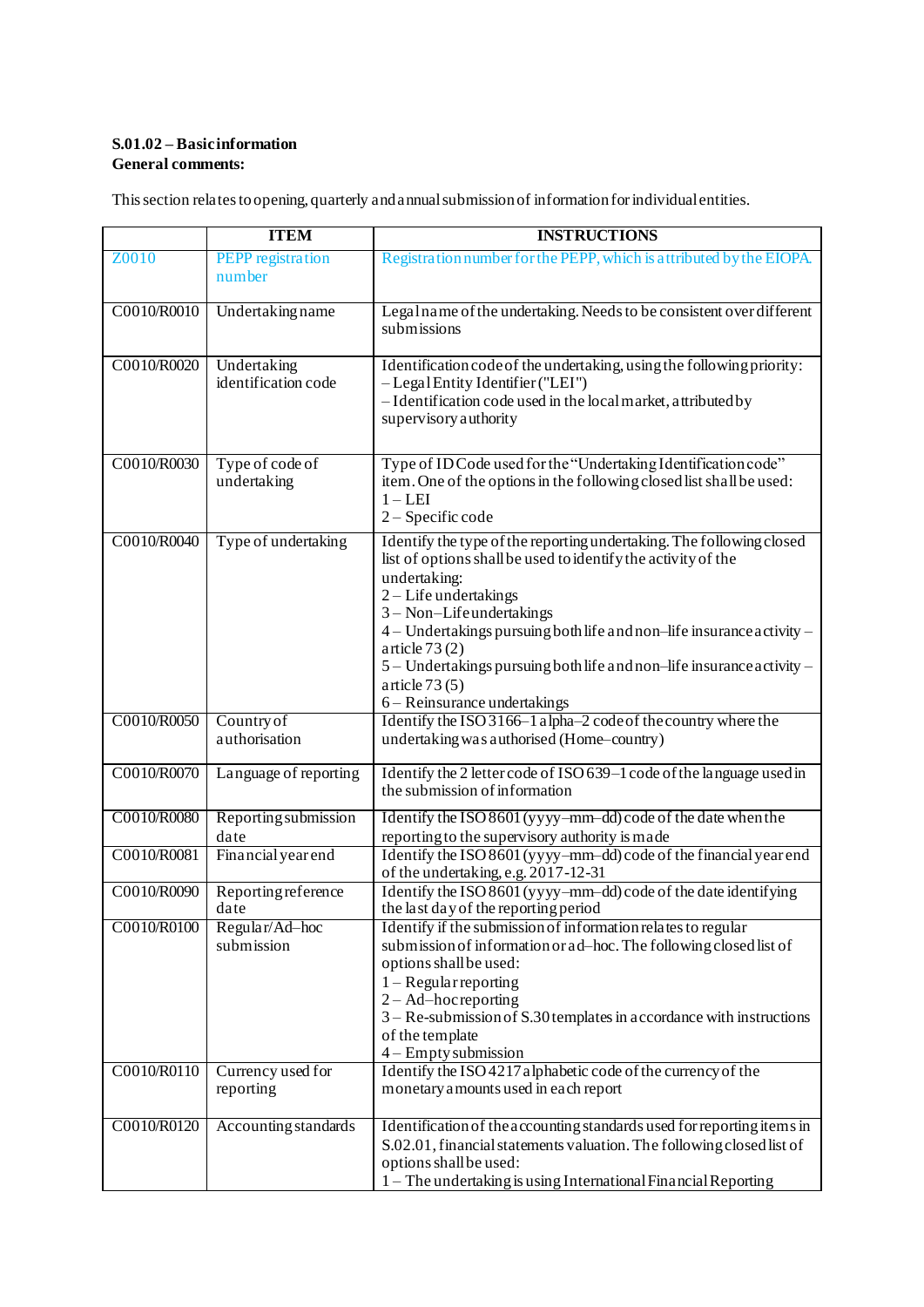|             |                                                           | Standards ("IFRS")<br>2 - The undertaking is using local generally accepted accounting<br>principles ("GAAP") (other than IFRS)                                                                                                                                                                                                                                                                                                                                              |
|-------------|-----------------------------------------------------------|------------------------------------------------------------------------------------------------------------------------------------------------------------------------------------------------------------------------------------------------------------------------------------------------------------------------------------------------------------------------------------------------------------------------------------------------------------------------------|
| C0010/R0130 | Method of Calculation<br>of the SCR                       | Identify the method used to calculate the SCR. The following closed<br>list of options shall be used:<br>1 - Standard formula<br>2 - Partial internal model<br>3-Full internal model                                                                                                                                                                                                                                                                                         |
| C0010/R0140 | Use of undertaking<br>specific parameters                 | Identify if the undertaking is reporting figures using undertaking<br>specific parameters. The following closed list of options shall be<br>used:<br>1 – Use of undertaking specific parameters<br>2 – Don't use undertaking specific parameters                                                                                                                                                                                                                             |
| C0010/R0150 | Ring-Fenced Funds                                         | Identify if the undertaking is reporting activity by Ring Fenced<br>Funds (RFF). The following closed list of options shall be used:<br>$1 -$ Reporting activity by RFF<br>2 – Not reporting activity by RFF                                                                                                                                                                                                                                                                 |
| C0010/R0170 | Matching adjustment                                       | Identify if the undertaking is reporting figures using the matching<br>adjustment. The following closed list of options shall be used:<br>$1 -$ Use of matching adjustment<br>$2 - No$ use of matching adjustment                                                                                                                                                                                                                                                            |
| C0010/R0180 | Volatility adjustment                                     | Identify if the undertaking is reporting figures using the volatility<br>adjustment. The following closed list of options shall be used:<br>1– Use of volatility adjustment<br>$2 - No$ use of volatility adjustment                                                                                                                                                                                                                                                         |
| C0010/R0190 | Transitional measure<br>on the risk-free interest<br>rate | Identify if the undertaking is reporting figures using the transitional<br>adjustment to the relevant risk-free interest rate term structure. The<br>following closed list of options shall be used:<br>1 – Use of transitional measure on the risk–free interestrate<br>2 – No use of transitional measure on the risk–free interest rate                                                                                                                                   |
| C0010/R0200 | Transitional measure<br>on technical provisions           | Identify if the undertaking is reporting figures using the transitional<br>deduction to technical provisions. The following closed list of<br>options shall be used:<br>$1 -$ Use of transitional measure on technical provisions<br>2 – No use of transitional measure on technical provisions                                                                                                                                                                              |
| C0010/R0210 | Initial submission or<br>re-submission                    | Identify if it is an initial submission of information or a re-<br>submission of information in relation to a reporting reference date<br>a lready reported. The following closed list of options shall be used:<br>$1$ – Initial submission<br>$2 - Re$ -submission                                                                                                                                                                                                         |
| C0010/R0250 | Exemption of reporting<br><b>ECAI</b> information         | One of the options in the following closed list shall be used:<br>1 – Exempted for assets (based on article $35(6)$ and (7))<br>2 – Exempted for a ssets (based on outsourcing)<br>$3 -$ Exempted for derivatives (based on article 35(6) and (7))<br>4 – Exempted for derivatives (based on outsourcing)<br>5 – Exempted for assets and derivatives (based on article 35(6) and<br>(7))<br>6 – Exempted for assets and derivatives (based on outsourcing)<br>0-Not exempted |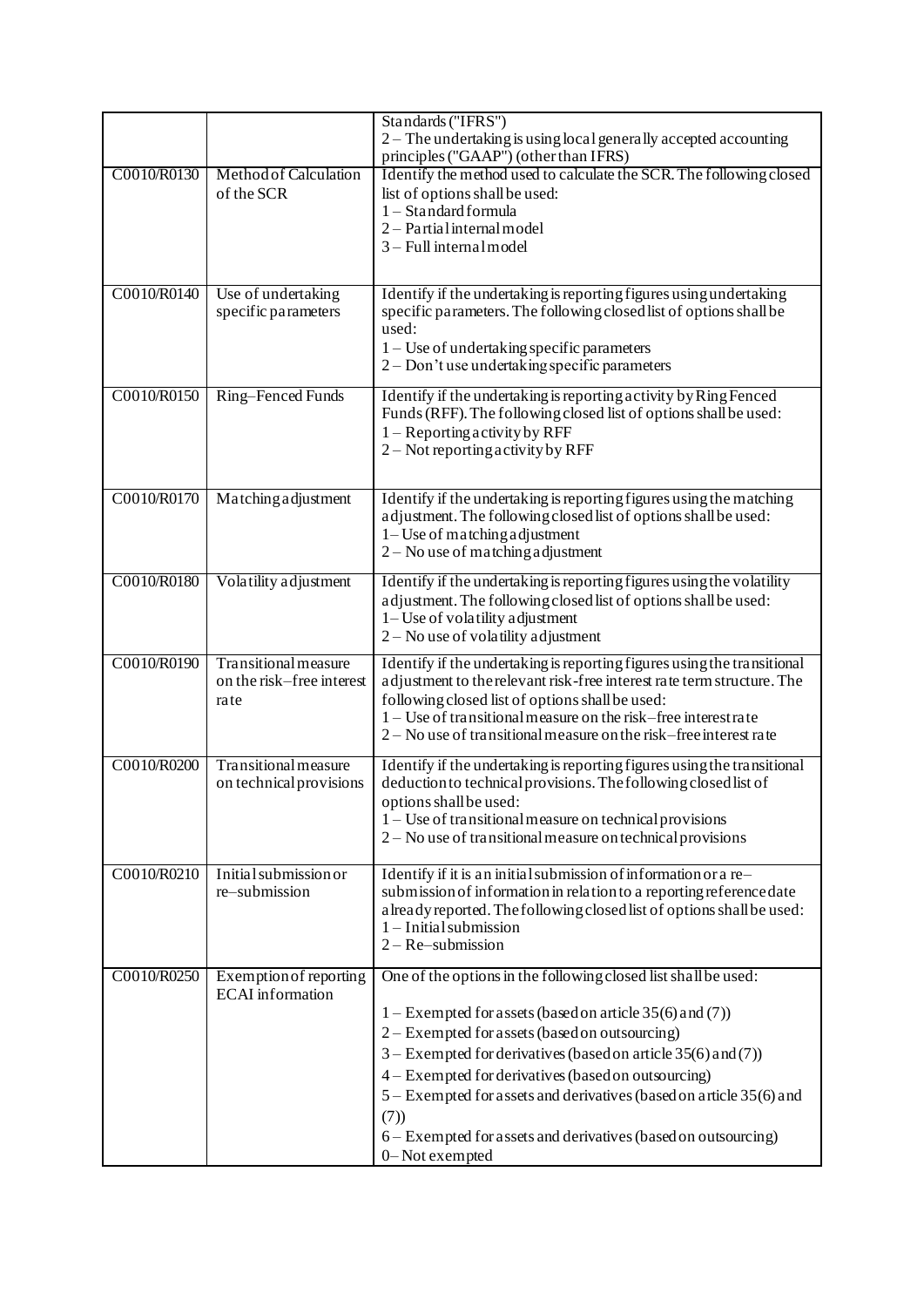| C0010/R0255 | Direct URL to the<br>webpage where the<br>Solvency and Financial<br>Condition Report is<br>disclosed | Include the direct URL to the page where the Solvency and Financial<br>Condition Report (SFCR) corresponding to the reporting reference<br>date as filled in C0010/R0081 "Financial year end" will be<br>published.                                                                                                                                                                                                          |
|-------------|------------------------------------------------------------------------------------------------------|------------------------------------------------------------------------------------------------------------------------------------------------------------------------------------------------------------------------------------------------------------------------------------------------------------------------------------------------------------------------------------------------------------------------------|
| C0010/R0260 | Direct URL to<br>download the Solvency<br>and Financial<br><b>Condition Report</b>                   | Include the direct URL to download the Solvency and Financial<br>Condition Report (SFCR) corresponding to the reporting reference<br>date as filled in C0010/R0081 "Financial year end".<br>The URL shall directly link to the file containing the SFCR and not<br>to a webpage.<br>Alternatively, if the SFCR file is a lready a vailable at the submission<br>date the file can also be included in the annual submission. |
| C0010/R0270 | <b>PEPP</b> reporting                                                                                | One of the options in the following closed list shall be used:<br>1 - Reported<br>2 - Not reported due to submission in dedicated report<br>0 - Not reported as no PEPP                                                                                                                                                                                                                                                      |
| C0010/R1000 | PEPP name                                                                                            | Commercial name of PEPP (undertaking-specific).                                                                                                                                                                                                                                                                                                                                                                              |
| C0010/R1010 | <b>PEPP</b> still<br>commercialised?                                                                 | Specify if product is still for sale or if it is just in runoff.<br>The following closed list shall be used:<br>1 - Still commercialised<br>$2 - In run-off$                                                                                                                                                                                                                                                                 |
| C0010/R1020 | Use of common pool of<br>assets for all<br>investments options                                       | Specify if the common pool of assets for all investment options is<br>used.<br>The following closed list shall be used:<br>$1 - Yes$<br>$2 - No$                                                                                                                                                                                                                                                                             |

### **S.06.02 – List of assets General comments:**

This section relates to quarterly and annual submission of information for individual entities.

The asset categories referred to in this template are the ones defined in AnnexIV – Assets Ca tegories of this Regulation and references to Complementary Identification Code ("CIC") refer to Annex VI – CIC table of this Regulation.

This template shallreflect the list of all assets included in the Balance–sheetclassifiable as asset categories 0 to 9 of Annex IV – Assets Categories of this Regulation. In particular in case of securities lending and repurchase agreements the underlying securities that are kept in the Balance–sheet shall be reported in this template.

This template contains an item–by–item list of assets held directly by the undertaking (i.e. not on a look–through basis), classifiable as asset categories 0 to 9 (in case of unit–linked and index–linked product m anaged by the (re)insurance undertaking, the assets to be reported are also only the ones covered by asset categories 0 to 9, e.g. recoverables and liabilities related to these productsshallnot be reported), with the following exceptions:

a) Cash shall be reported in one row per currency, for each combination of items C0060, C0070, C0080 and C0090;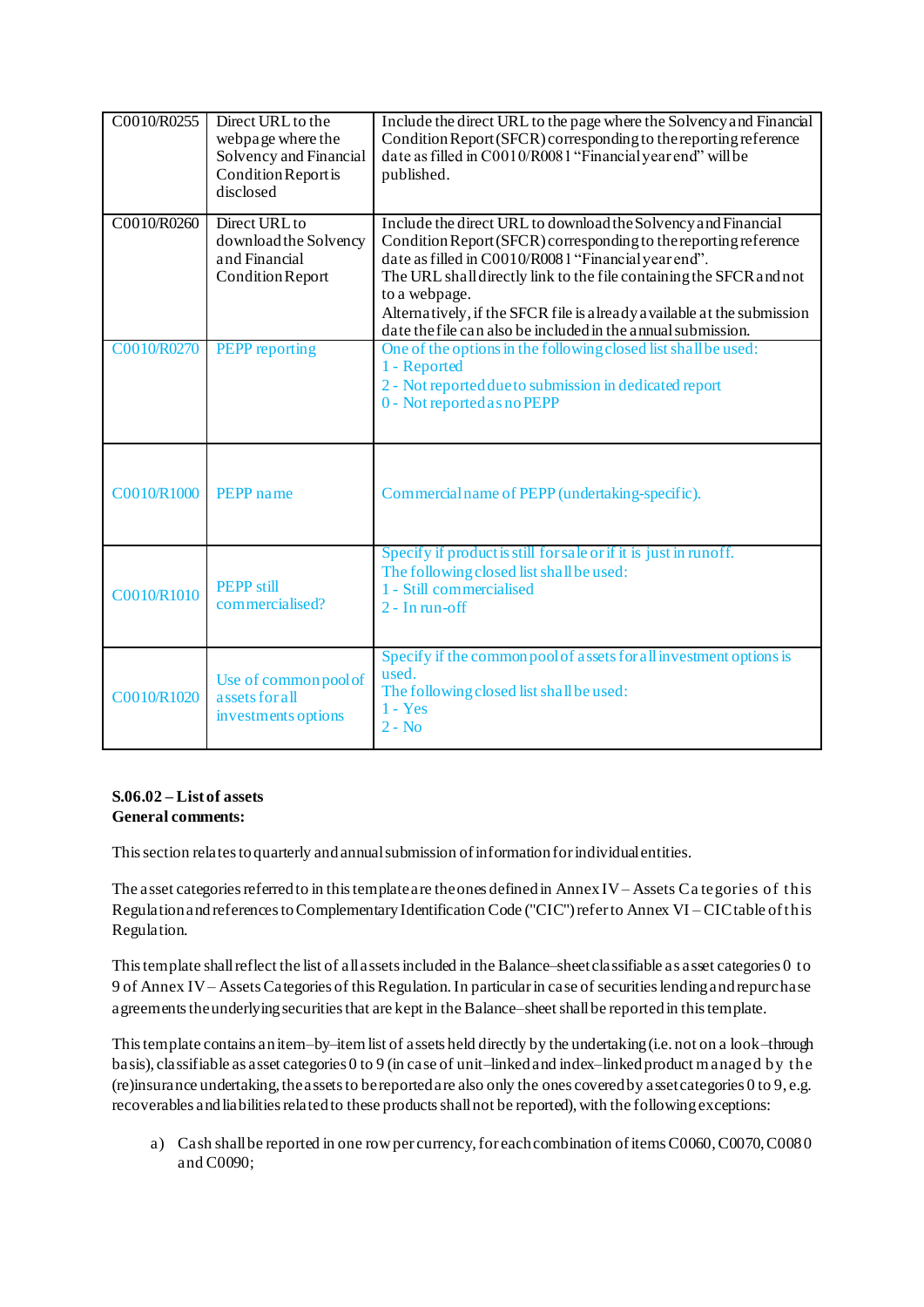- b) Transferable deposits (cash equivalents) and other deposits with maturity of less than one year shall be reported in one row per pair of bank and currency, for each combination of items C0060, C0070, C0080, C0090 and C0290;
- c) Mortgages and loans to individuals, including loans on policies, shall be reported in two rows, one row regarding loans to administrative, management and supervisory body, for each combination of items C0060, C0070, C0080, C0090 and C0290 and another regarding loans to other natural persons, for each combination of items C0060, C0070, C0080, C0090 and C0290;
- d) Deposits to cedants shall be reported in one single line, for each combination of items C0060, C0070, C0080 and C0090;
- e) Plant and equipment for the own use of the undertaking shall be reported in one single line, f or ea ch combination of items C0060, C0070, C0080 and C0090.

This template comprises two tables: Information on positions held and Information on assets.

On the table Information on positions held, each asset shall be reported separately in as many lines as needed in order to properly fill in all non-monetary variables with the exception of item "Quantity", requested in that table. If for the same asset two values can be attributed to one variable, then this asset needs to be reported in m ore than one line.

On the table Information on assets, each asset shall be reported separately, with one row for each asset, filling in all applicable variables requested in that table.

The information regarding the external rating (C0320) and nominated External Credit Assessment Institutions ("ECAI")(C0330) may be limited (not reported) in the following circumstances:

- a) through a decision of the national supervisory authority ("NSA") under Article 35 (6) a nd (7) of the Directive 2009/138/EC; or
- b) through a decision of the national supervisory authority in the cases where the insurance and reinsurance undertakings have in place outsourcing arrangements in the area of investments that lead to this specific information not being available directly to the undertaking.

|                   | <b>ITEM</b>                                         | <b>INSTRUCTIONS</b>                                                                                                                                                                                                                                                                                          |
|-------------------|-----------------------------------------------------|--------------------------------------------------------------------------------------------------------------------------------------------------------------------------------------------------------------------------------------------------------------------------------------------------------------|
| C0015             | PEPP registration<br>number                         | Registration number for the PEPP, which is attributed by the<br>EIOPA.                                                                                                                                                                                                                                       |
| <b>C0020</b>      | <b>Basic PEPP/alternative</b><br>investment options | Type of PEPP investment option. The differentiation used in this<br>field, is between the basic PEPP and an alternative investment<br>options.<br>Option 3, PEPP assets shall be used in case all PEPP investment<br>options share in the same pool of assets.                                               |
|                   |                                                     | The following closed list shall be used:<br>1 - Basic PEPP<br>2 - Alternative investment options<br>3 - PEPP common assets                                                                                                                                                                                   |
| C <sub>0040</sub> | Asset ID Code                                       | Asset ID code using the following priority:<br>$-$ ISO 6166 code of ISIN when available<br>- Other recognised codes (e.g.: CUSIP, Bloomberg Ticker,<br>Reuters RIC)<br>- Code attributed by the undertaking, when the options above are<br>not a vailable. This code must be unique and kept consistent over |

### **Information on positions held**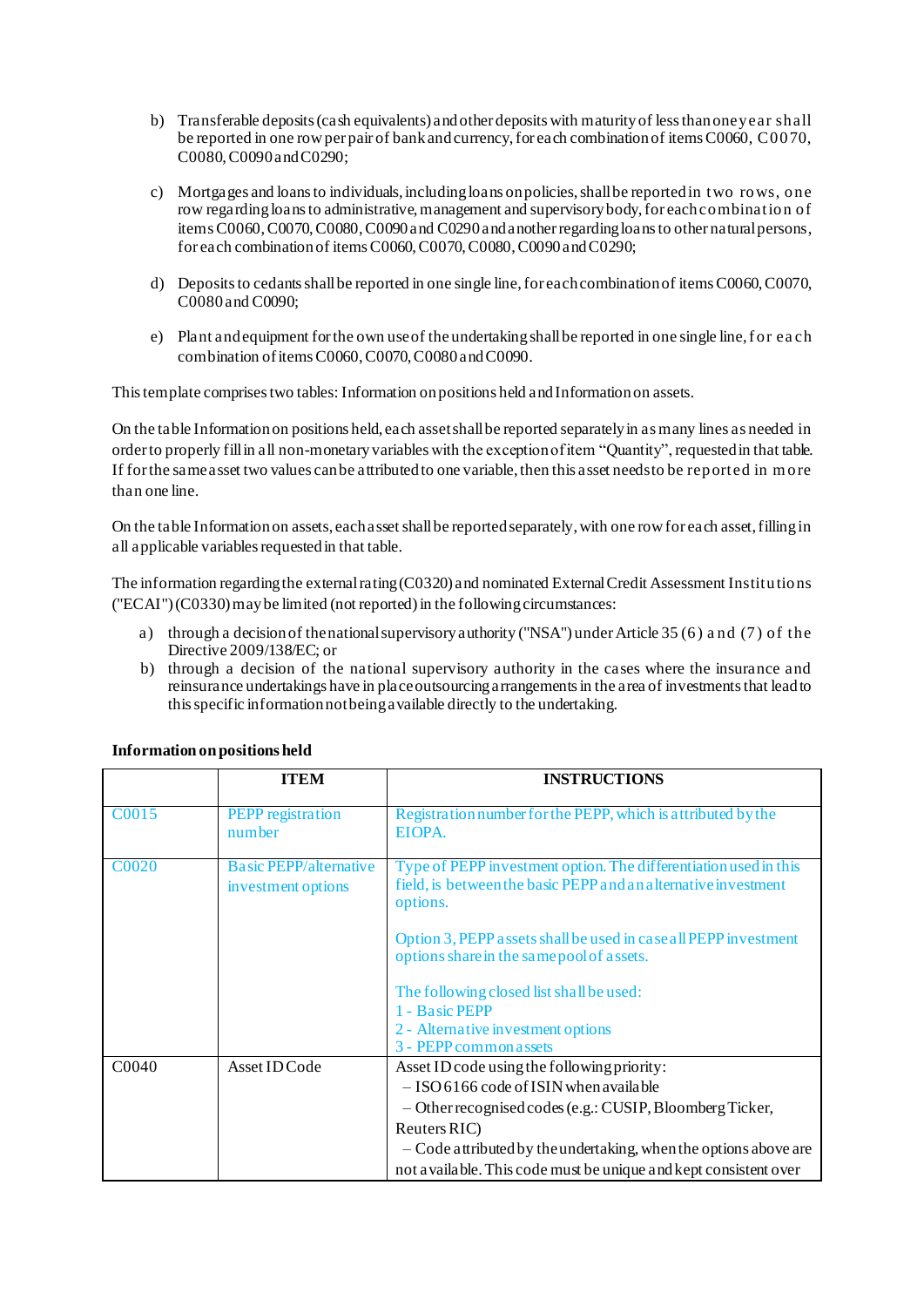|       |                    | time.                                                                                                                                                                                                                                                                                                                                                                                                                                                                                                                                                                                                                                                                                                                                                                                                                                                                                                                                                                                                                                                                                                                                                               |
|-------|--------------------|---------------------------------------------------------------------------------------------------------------------------------------------------------------------------------------------------------------------------------------------------------------------------------------------------------------------------------------------------------------------------------------------------------------------------------------------------------------------------------------------------------------------------------------------------------------------------------------------------------------------------------------------------------------------------------------------------------------------------------------------------------------------------------------------------------------------------------------------------------------------------------------------------------------------------------------------------------------------------------------------------------------------------------------------------------------------------------------------------------------------------------------------------------------------|
|       |                    | When the same Asset ID Code needs to be reported for one asset<br>that is issued in 2 or more different currencies, it is necessary to<br>specify the Asset ID code and the ISO 4217 alphabetic code of the<br>currency, as in the following example: "code+EUR"                                                                                                                                                                                                                                                                                                                                                                                                                                                                                                                                                                                                                                                                                                                                                                                                                                                                                                    |
| C0050 | Asset ID Code Type | Type of ID Code used for the "Asset ID Code" item. One of the<br>options in the following closed list shall be used:                                                                                                                                                                                                                                                                                                                                                                                                                                                                                                                                                                                                                                                                                                                                                                                                                                                                                                                                                                                                                                                |
|       |                    | $1 -$ ISO 6166 for ISIN code<br>2 - CUSIP (The Committee on Uniform Securities Identification<br>Procedures number assigned by the CUSIP Service Bureau for<br>U.S. and Canadian companies)<br>3 - SEDOL (Stock Exchange Daily Official List for the London<br>Stock Exchange)<br>4 - WKN (Wertpapier Kenn-Nummer, the alphanumeric German<br>identification number)<br>5 - Bloomberg Ticker (Bloomberg letters code that identify a<br>company's securities)<br>6 - BBGID (The Bloomberg Global ID)<br>7 – Reuters RIC (Reuters instrument code)<br>8 - FIGI (Financial Instrument Global Identifier)<br>9 - Other code by members of the Association of National<br>Numbering Agencies<br>99 - Code attributed by the undertaking<br>When the same Asset ID Code needs to be reported for one asset<br>that is issued in 2 or more different currencies and the code in<br>C0040 is defined by Asset ID code and the ISO 4217 alphabetic<br>code of the currency, the Asset ID Code Type shall refer to option<br>99 and the option of the original Asset ID Code, as in the<br>following example for which the code reported was ISIN code+<br>currency: "99/1". |
| C0060 | Portfolio          | Distinction between life, non-life, shareholder's funds, other<br>internal funds, general (no split) and ring fenced funds. One of the<br>options in the following closed list shall be used:<br>$1 -$ Life<br>$2 - Non-life$<br>$3 -$ Ring fenced funds<br>$4 - Other internal funds$<br>5 - Shareholders' funds<br>$6 - General$                                                                                                                                                                                                                                                                                                                                                                                                                                                                                                                                                                                                                                                                                                                                                                                                                                  |
|       |                    | The split is not mandatory, except for identifying ring fenced<br>funds, but shall be reported if the undertaking uses it internally.<br>When an undertaking does not apply a split "general" shall be<br>used.                                                                                                                                                                                                                                                                                                                                                                                                                                                                                                                                                                                                                                                                                                                                                                                                                                                                                                                                                     |
| C0070 | Fund number        | Applicable to assets held in ring fenced funds or other internal<br>funds (defined according to national markets).                                                                                                                                                                                                                                                                                                                                                                                                                                                                                                                                                                                                                                                                                                                                                                                                                                                                                                                                                                                                                                                  |
|       |                    | Number which is attributed by the undertaking, corresponding to<br>the unique number assigned to each fund. This number has to be                                                                                                                                                                                                                                                                                                                                                                                                                                                                                                                                                                                                                                                                                                                                                                                                                                                                                                                                                                                                                                   |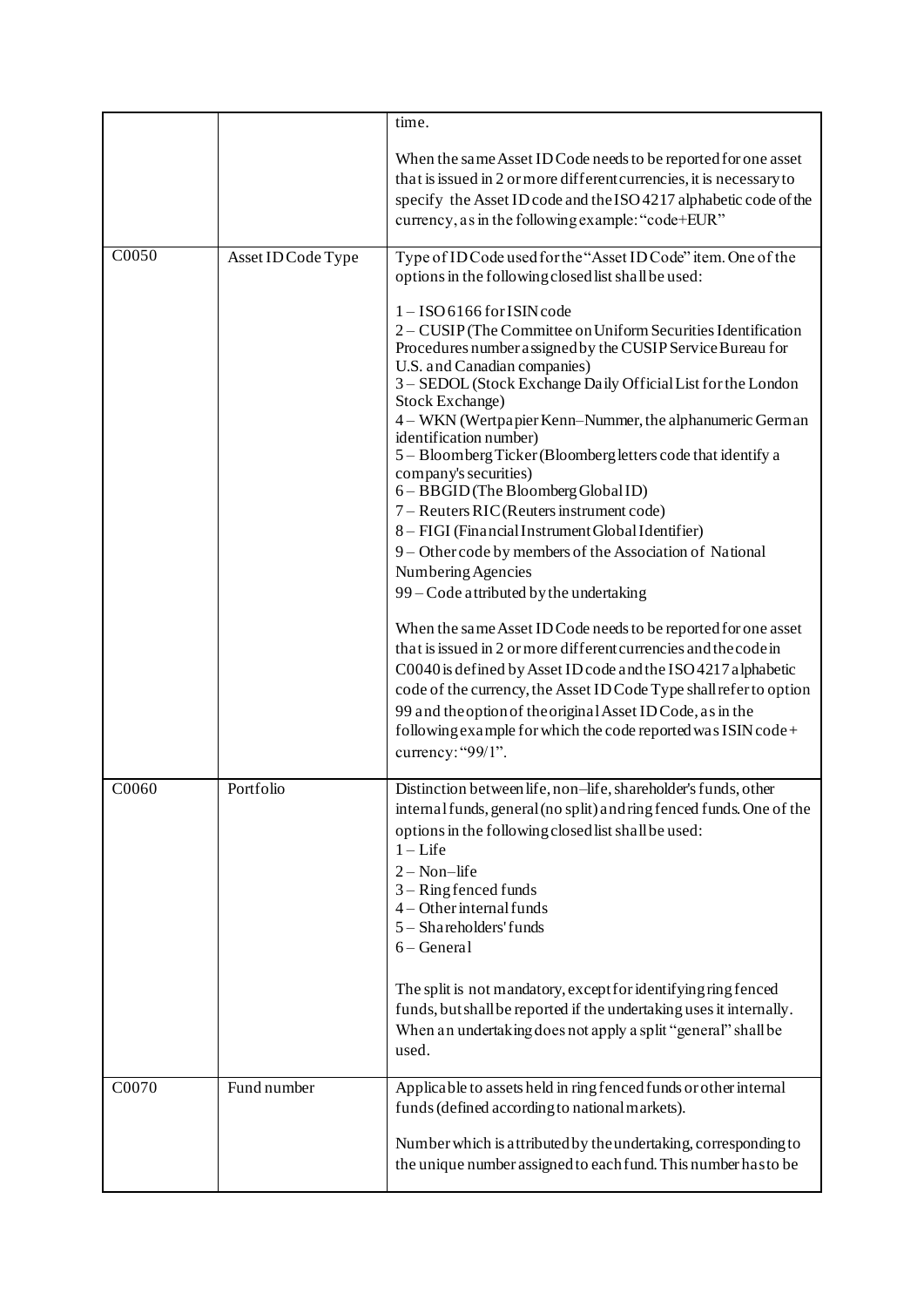|       |                         | consistent over time and shall be used to identify the funds in other<br>templates. It shall not be re-used for a different fund. |
|-------|-------------------------|-----------------------------------------------------------------------------------------------------------------------------------|
|       |                         |                                                                                                                                   |
|       |                         |                                                                                                                                   |
| C0080 | Matching portfolio      | Number which is attributed by the undertaking, corresponding to                                                                   |
|       | number                  | the unique number assigned to each matching a djustment portfolio                                                                 |
|       |                         | as prescribed in Article 77b(1)(a) of Directive 2009/138/EC. This                                                                 |
|       |                         | number has to be consistent over time and shall be used to identify                                                               |
|       |                         | the matching adjustment portfolio in other templates. It shall not                                                                |
|       |                         | be re-used for a different matching adjustment portfolio.                                                                         |
| C0090 | Asset held in unit      | Identify the assets that are held by unit linked and index linked                                                                 |
|       | linked and index linked | contracts. One of the options in the following closed list shall be                                                               |
|       | contracts               | used:                                                                                                                             |
|       |                         | 1 - Unit-linked or index-linked                                                                                                   |
|       |                         | 2 - Neither unit-linked nor index-linked                                                                                          |
| C0100 | Asset pledged as        | Identify assets kept in the undertaking's balance-sheet that are                                                                  |
|       | collateral              | pledged as collateral. For partially pledged assets two rows for                                                                  |
|       |                         | each assetshall be reported, one for the pledged amount and                                                                       |
|       |                         | another for the remaining part. One of the options in the following                                                               |
|       |                         | closed list shall be used for the pledged part of the asset:                                                                      |
|       |                         |                                                                                                                                   |
|       |                         | 1 - Assets in the balance sheet that are collateral pledged                                                                       |
|       |                         | 2 – Collateral for reinsurance accepted                                                                                           |
|       |                         | 3 - Collateral for securities borrowed                                                                                            |
|       |                         | $4 - Repos$                                                                                                                       |
|       |                         | 9-Not collateral                                                                                                                  |
| C0110 | Country of custody      | ISO 3166-1 alpha-2 code of the country where undertaking a ssets                                                                  |
|       |                         | are held in custody. For identifying international custodians, such                                                               |
|       |                         | as Euroclear, the country of custody will be the one where the                                                                    |
|       |                         | custody service was contractually defined.                                                                                        |
|       |                         | In case of the same asset being held in custody in more than one                                                                  |
|       |                         | country, each asset shall be reported separately in as many rows as                                                               |
|       |                         | needed in order to properly identify all countries of custody.                                                                    |
|       |                         |                                                                                                                                   |
|       |                         | This item is not applicable for CIC category 8 - Mortgages and                                                                    |
|       |                         | Loans, CIC 71, CIC 75 and for CIC 95 - Plant and equipment.                                                                       |
|       |                         | Regarding CIC Category 9, excluding CIC 95 – Plant and                                                                            |
|       |                         | equipment (for own use), the issuer country is assessed by the                                                                    |
|       |                         | address of the property.                                                                                                          |
| C0120 | Custodian               | Name of the financial institution that is the custodian.                                                                          |
|       |                         |                                                                                                                                   |
|       |                         | In case of the same asset being held in custody in more than one                                                                  |
|       |                         | custodian, each a sset shall be reported separately in as many rows                                                               |
|       |                         | as needed in order to properly identify all custodians.                                                                           |
|       |                         | When a vailable, this item corresponds to the entity name in the                                                                  |
|       |                         | LEI database. When this is not a vailable it corresponds to the legal                                                             |
|       |                         | name.                                                                                                                             |
|       |                         |                                                                                                                                   |
|       |                         | This item is not applicable for CIC category 8 — Mortgages and                                                                    |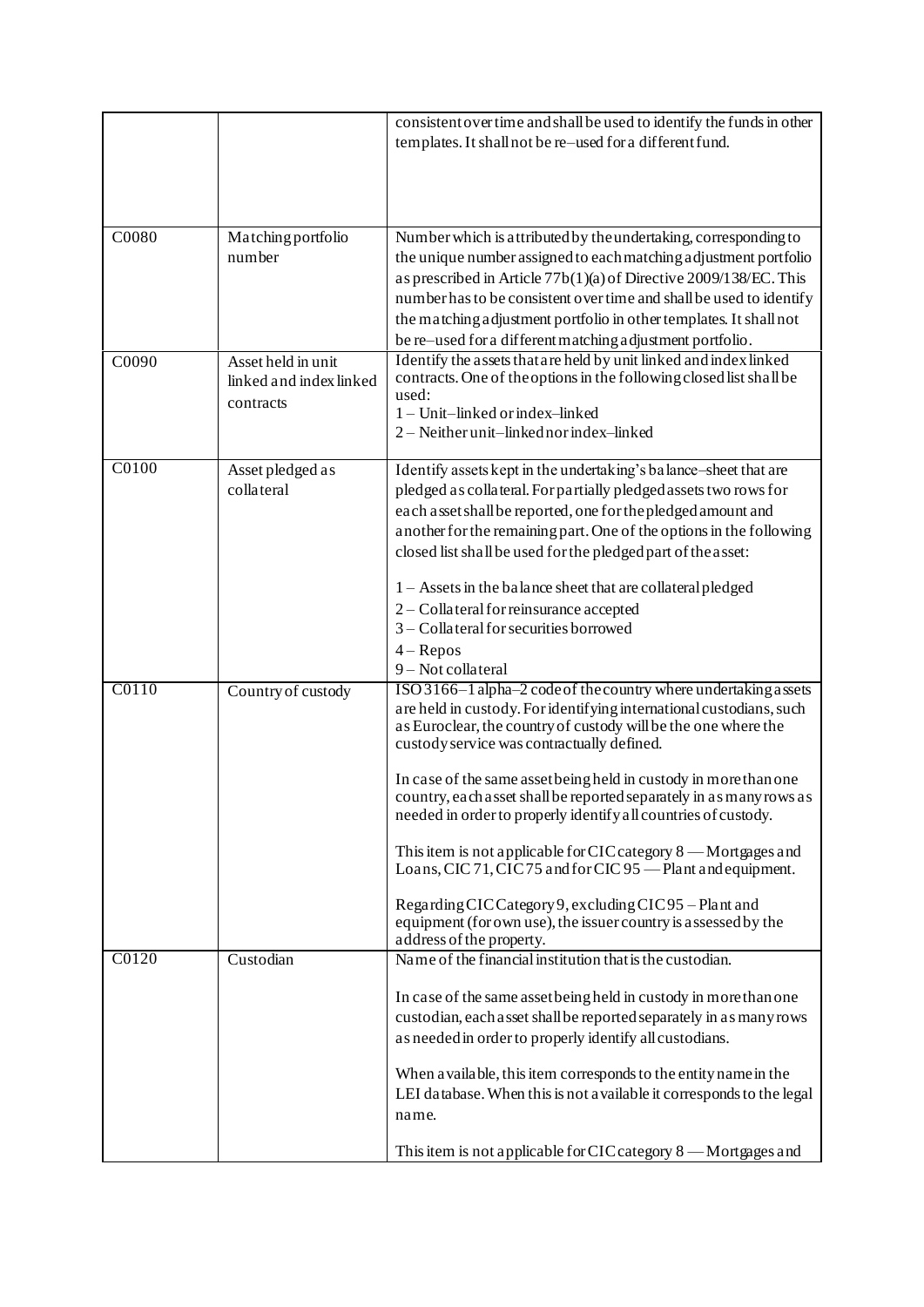|       |                             | Loans, CIC 71, CIC 75 and for CIC category 9 - Property.                                                                                                                                                                                                                                                                                                                                                                                                                                                                                                                                                                      |
|-------|-----------------------------|-------------------------------------------------------------------------------------------------------------------------------------------------------------------------------------------------------------------------------------------------------------------------------------------------------------------------------------------------------------------------------------------------------------------------------------------------------------------------------------------------------------------------------------------------------------------------------------------------------------------------------|
| C0130 | Quantity                    | Number of assets, for relevant assets.                                                                                                                                                                                                                                                                                                                                                                                                                                                                                                                                                                                        |
|       |                             | This item shall not be reported if item Par amount (C0140) is<br>reported.<br>This item is not applicable for CIC category 71 and 9.                                                                                                                                                                                                                                                                                                                                                                                                                                                                                          |
| C0140 | Paramount                   | Amount outstanding measured at par amount, for all assets where<br>this item is relevant, and at nominal amount for $CIC = 72, 73, 74$ ,<br>75,79 and 8. This item is not applicable for CIC category 71 and<br>9.<br>This item shall not be reported if item Quantity (C0130) is<br>reported.                                                                                                                                                                                                                                                                                                                                |
| C0150 | Valuation method            | Identify the valuation method used when valuing assets. One of<br>the options in the following closed list shall be used:<br>$1 -$ quoted market price in active markets for the same assets<br>2 – quoted market price in active markets for similar assets<br>$3$ – alternative valuation methods<br>$4$ – adjusted equity methods (applicable for the valuation of<br>participations)<br>5 – IFRS equity methods (applicable for the valuation of<br>participations)<br>6 – Market valuation according to Article 9(4) of Delegated<br>Regulation (EU) 2015/35                                                             |
| C0160 | Acquisition value           | Total acquisition value for a ssets held, clean value without a ccrued<br>interest. Not applicable to CIC categories 7 and 8.                                                                                                                                                                                                                                                                                                                                                                                                                                                                                                 |
| C0170 | Total Solvency II<br>amount | Value calculated as defined by article 75 of the Directive<br>2009/138/EC, which corresponds to:<br>- the multiplication of "Par amount" (principal amount outstanding<br>measured at par a mount or nominal a mount) by "Unit percentage<br>of paramount Solvency II price" plus "Accrued interest", for<br>assets where the first two items are relevant;<br>- the multiplication of "Quantity" by "Unit Solvency II price", for<br>assets where these two items are relevant (plus "Accrued interest"<br>if applicable);<br>- Solvency II value of the asset for assets classifiable under asset<br>categories 71 and 9."; |
| C0180 | Accrued interest            | Quantify the amount of accrued interest after the last coupon date<br>for interest bearing assets. Note that this value is also part of item<br>Total Solvency II amount.                                                                                                                                                                                                                                                                                                                                                                                                                                                     |

# **Information on assets**

|                   | ITEM          | <b>INSTRUCTION</b>                                                                                                                                                                                                                                                                                                     |
|-------------------|---------------|------------------------------------------------------------------------------------------------------------------------------------------------------------------------------------------------------------------------------------------------------------------------------------------------------------------------|
| C <sub>0040</sub> | Asset ID Code | Asset ID code using the following priority:<br>$-$ ISO 6166 code of ISIN when available<br>$-$ Other recognised codes (e.g.: CUSIP, Bloomberg Ticker,<br>Reuters RIC)<br>- Code attributed by the undertaking, when the options above<br>are not a vailable. This code must be unique and kept consistent<br>overtime. |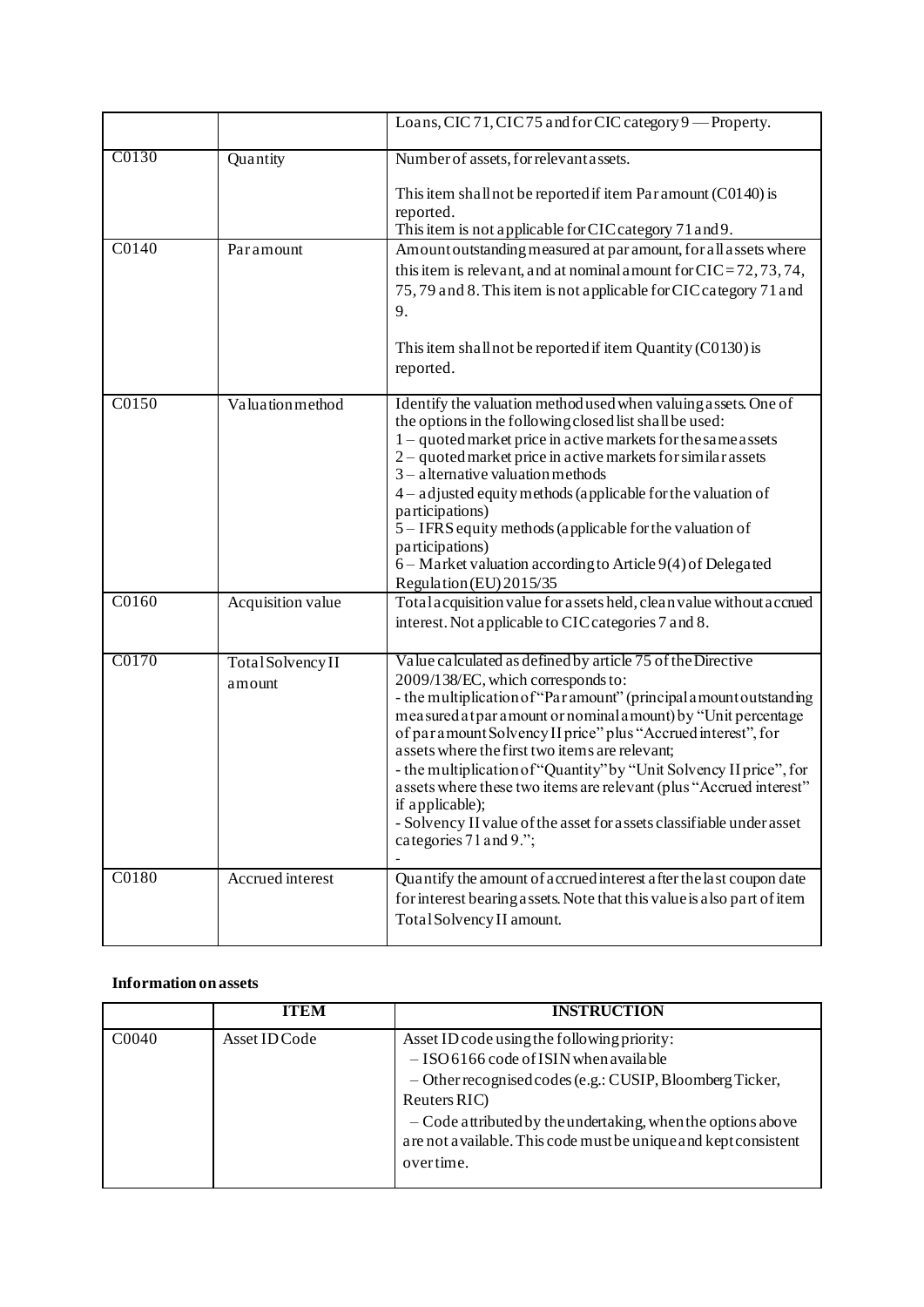|       |                    | When the same Asset ID Code needs to be reported for one asset<br>that is issued in 2 or more different currencies, it is necessary to<br>specify the Asset ID code and the ISO 4217 alphabetic code of<br>the currency, as in the following example: "code+EUR"                                                                                                                                                                                                                                                                                                                                                                                                                                                                                                                                           |
|-------|--------------------|------------------------------------------------------------------------------------------------------------------------------------------------------------------------------------------------------------------------------------------------------------------------------------------------------------------------------------------------------------------------------------------------------------------------------------------------------------------------------------------------------------------------------------------------------------------------------------------------------------------------------------------------------------------------------------------------------------------------------------------------------------------------------------------------------------|
| C0050 | Asset ID Code Type | Type of ID Code used for the "Asset ID Code" item. One of the<br>options in the following closed list shall be used:<br>$1 -$ ISO 6166 for ISIN code<br>2 – CUSIP (The Committee on Uniform Securities Identification<br>Procedures number assigned by the CUSIP Service Bureau for<br>U.S. and Canadian companies)                                                                                                                                                                                                                                                                                                                                                                                                                                                                                        |
|       |                    | 3 - SEDOL (Stock Exchange Daily Official List for the London<br>Stock Exchange)<br>4 – WKN (Wertpapier Kenn–Nummer, the alphanumeric German<br>identification number)<br>5 - Bloomberg Ticker (Bloomberg letters code that identify a<br>company's securities)<br>6 - BBGID (The Bloomberg Global ID)<br>7 – Reuters RIC (Reuters instrument code)<br>8 - FIGI (Financial Instrument Global Identifier)<br>9 - Other code by members of the Association of National<br>Numbering Agencies                                                                                                                                                                                                                                                                                                                  |
|       |                    | 99 - Code attributed by the undertaking<br>When the same Asset ID Code needs to be reported for one asset<br>that is issued in 2 or more different currencies and the code in<br>C0040 is defined by Asset ID code and the ISO 4217 alphabetic<br>code of the currency, the Asset ID Code Type shall refer to<br>option 9 and the option of the original Asset ID Code, as in the<br>following example for which the code reported was ISIN<br>code+currency: "99/1"                                                                                                                                                                                                                                                                                                                                       |
| C0190 | <b>Item Title</b>  | Identify the reported item by filling the name of the asset (or the<br>address in case of property), with the detail settled by the<br>undertaking.<br>The following shall be considered:<br>Regarding CIC category 8 – Mortgages and Loans,<br>when relating to mortgage and loans to natural persons,<br>this item shall contain "Loans to AMSB members" i.e.<br>loans to the Administrative, Management and<br>Supervisory Body ("AMSB") or "Loans to other natural<br>persons", according to its nature, as those assets are not<br>required to be individualised. Loans to other than natural<br>persons shall be reported line-by-line.<br>This item is not applicable for CIC95 – Plant and<br>equipment (for own use) as those assets are not required<br>to be individualised, CIC 71 and CIC 75. |
| C0200 | <b>Issuer Name</b> | Name of the issuer, defined as the entity that issues assets to<br>investors.<br>When a vailable, this item corresponds to the entity name in the<br>LEI database. When this is not a vailable corresponds to the legal<br>name.                                                                                                                                                                                                                                                                                                                                                                                                                                                                                                                                                                           |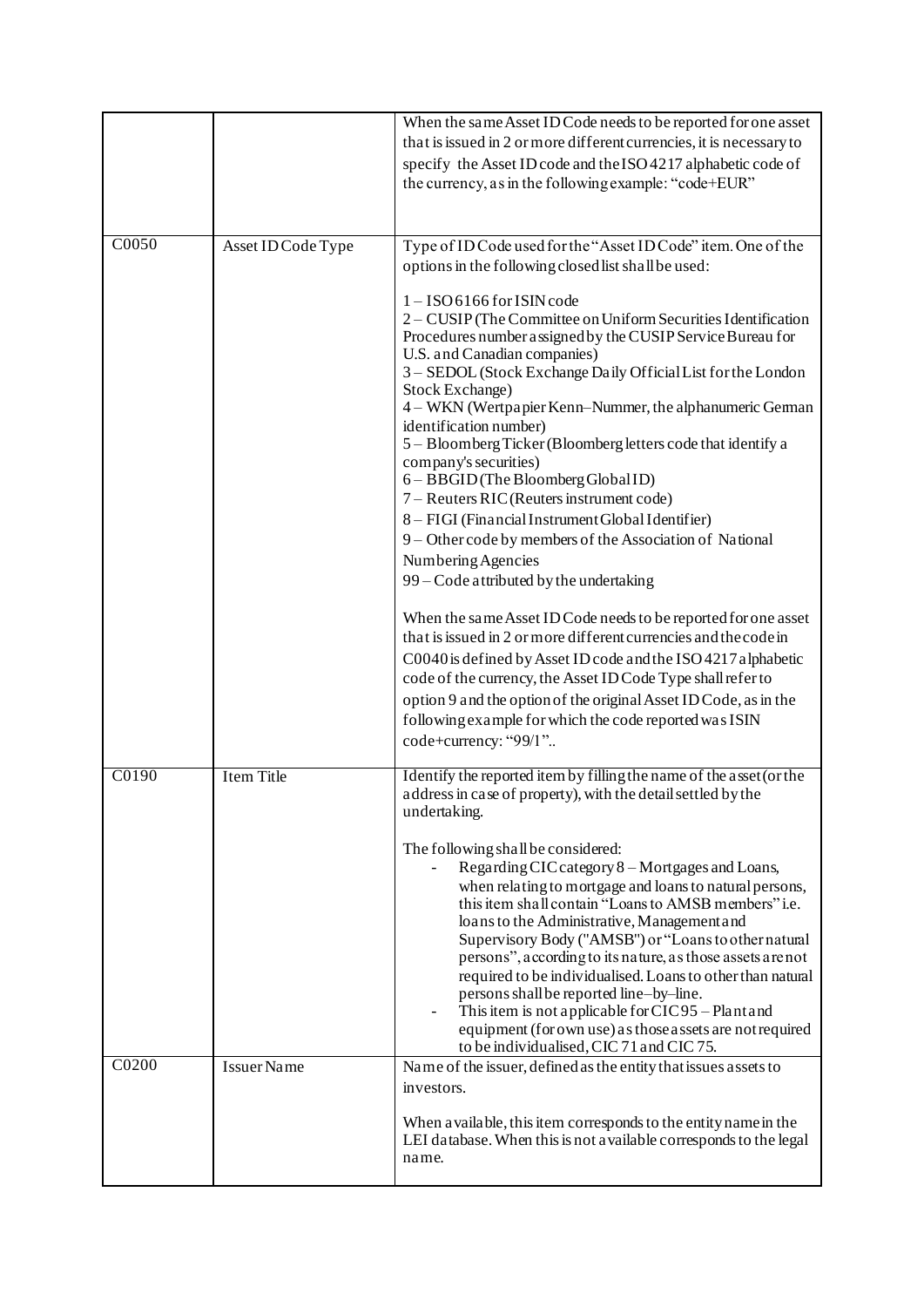|       |                      | The following shall be considered:                                                                                                    |
|-------|----------------------|---------------------------------------------------------------------------------------------------------------------------------------|
|       |                      | Regarding CIC category 4 - Collective Investments                                                                                     |
|       |                      | Undertakings, the issuer name is the name of the fund                                                                                 |
|       |                      | manager;                                                                                                                              |
|       |                      | Regarding CIC category 7 - Cash and deposits<br>(excluding CIC 71 and CIC 75), the issuer name is the                                 |
|       |                      | name of the depositary entity;                                                                                                        |
|       |                      | Regarding CIC category 8 - Mortgages and Loans,                                                                                       |
|       |                      | when relating to mortgage and loans to natural persons,                                                                               |
|       |                      | this item shall contain "Loans to AMSB members" or                                                                                    |
|       |                      | "Loans to other natural persons", according to its nature,                                                                            |
|       |                      | as those assets are not required to be individualised;<br>Regarding CIC8 - Mortgages and Loans, other than                            |
|       |                      | mortgage and loans to natural persons the information                                                                                 |
|       |                      | shall relate to the borrower;                                                                                                         |
|       |                      | This item is not applicable for CIC71, CIC75 and CIC                                                                                  |
|       |                      | category $9$ – Property.                                                                                                              |
| C0210 | Issuer Code          | Identification of the issuer code using the Legal Entity Identifier                                                                   |
|       |                      | (LEI) if available.                                                                                                                   |
|       |                      | If none is a vailable this item shall not be reported.                                                                                |
|       |                      | The following shall be considered:                                                                                                    |
|       |                      | Regarding CIC category 4 - Collective Investments                                                                                     |
|       |                      | Undertakings, the issuer code is the code of the fund                                                                                 |
|       |                      | manager;                                                                                                                              |
|       |                      | Regarding CIC category 7 - Cash and deposits                                                                                          |
|       |                      | (excluding CIC 71 and CIC 75), the issuer code is the                                                                                 |
|       |                      | code of the depositary entity                                                                                                         |
|       |                      | Regarding CIC8-Mortgages and Loans, other than                                                                                        |
|       |                      | mortgage and loans to natural persons the information                                                                                 |
|       |                      | shall relate to the borrower;                                                                                                         |
|       |                      | This item is not applicable for CIC71, CIC75 and CIC<br>$category 9 - Property;$                                                      |
|       |                      | This item is not applicable to CIC category $8 -$                                                                                     |
|       |                      | Mortgages and Loans, when relating to mortgage and                                                                                    |
|       |                      | loans to natural persons.                                                                                                             |
| C0220 | Type of issuer code  | Identification of the type of code used for the "Issuer Code" item.                                                                   |
|       |                      | One of the options in the following closed list shall be used:                                                                        |
|       |                      | $1 - LEI$                                                                                                                             |
|       |                      | $9 - None$                                                                                                                            |
|       |                      | This item is not applicable to CIC category $8 -$ Mortgages and                                                                       |
|       |                      | Loans, when relating to mortgage and loans to natural persons.                                                                        |
|       |                      |                                                                                                                                       |
|       |                      | This item is not applicable for CIC71, CIC75 and CIC category                                                                         |
|       |                      | $9$ – Property.                                                                                                                       |
|       |                      |                                                                                                                                       |
| C0230 | <b>Issuer Sector</b> | Identify the economic sector of issuer based on the latest version<br>of the Statistical classification of economic activities in the |
|       |                      | European Community ("NACE") code (as published in an EC                                                                               |
|       |                      | Regulation). The letter reference of the NACE code identifying                                                                        |
|       |                      | the Section shall be used as a minimum for identifying sectors                                                                        |
|       |                      | (e.g. 'A' or 'A0111' would be acceptable) except for the NACE<br>relating to Financial and Insurance activities, for which the letter |
|       |                      | identifying the Section followed by the 4 digits code for the class                                                                   |
|       |                      | shall be used (e.g. 'K6411').                                                                                                         |
|       |                      |                                                                                                                                       |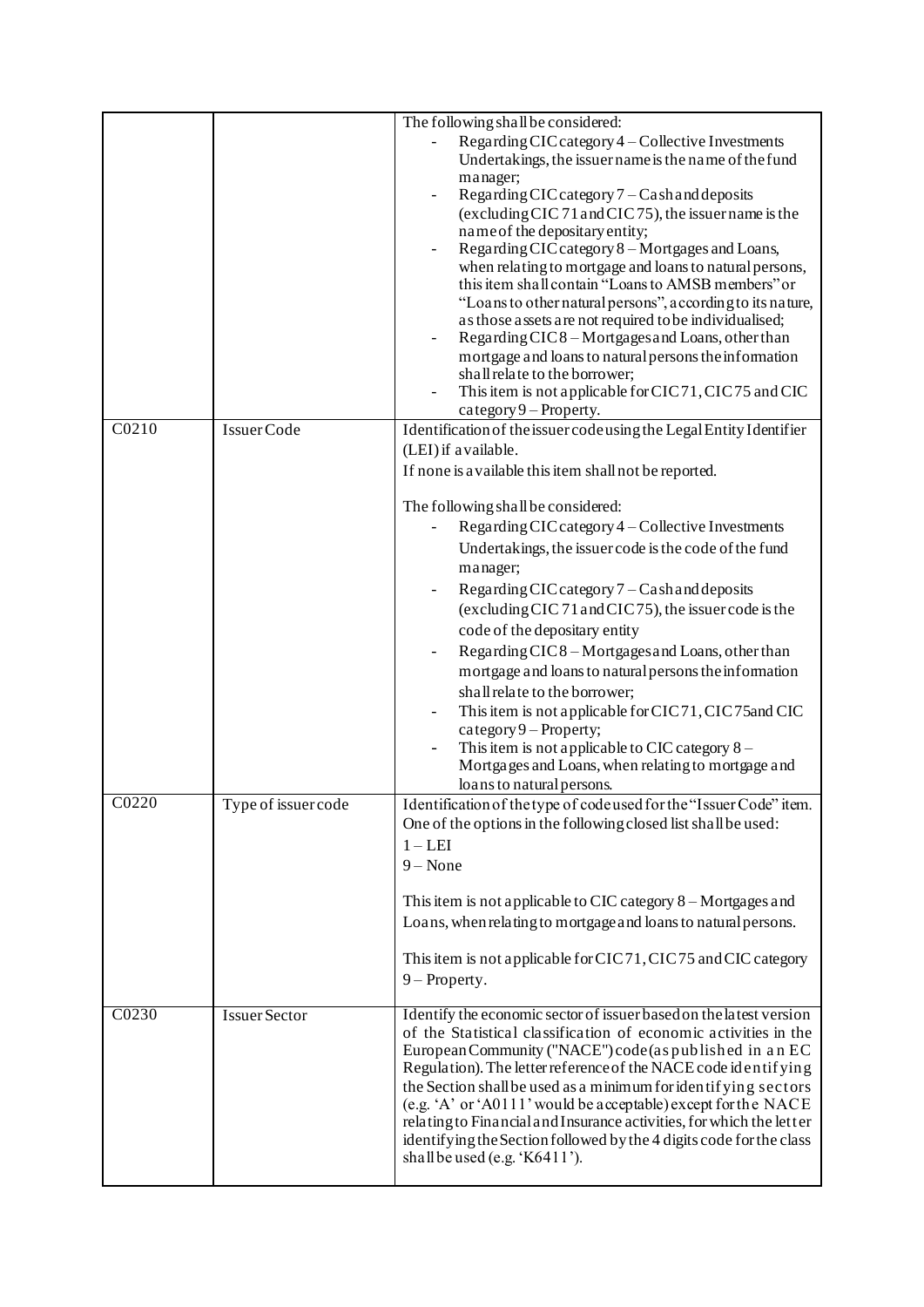|       |                     | The following shall be considered:<br>Regarding CIC category 4 - Collective Investments<br>Undertakings, the issuer sector is the sector of the fund<br>manager;<br>Regarding CIC category 7 - Cash and deposits<br>(excluding CIC 71 and CIC 75), the issuer sector is the<br>sector of the depositary entity<br>Regarding CIC8 - Mortgages and Loans, other than<br>mortgage and loans to natural persons the information<br>shall relate to the borrower;<br>This item is not applicable for CIC71, CIC75 and CIC<br>category $9$ – Property;<br>This item is not applicable to CIC category $8 -$<br>Mortgages and Loans, when relating to mortgage and<br>loans to natural persons. |
|-------|---------------------|------------------------------------------------------------------------------------------------------------------------------------------------------------------------------------------------------------------------------------------------------------------------------------------------------------------------------------------------------------------------------------------------------------------------------------------------------------------------------------------------------------------------------------------------------------------------------------------------------------------------------------------------------------------------------------------|
| C0240 | <b>Issuer Group</b> | Name of issuer's ultimate parent entity. For collective investment<br>undertakings the group relation relates to the fund manager.                                                                                                                                                                                                                                                                                                                                                                                                                                                                                                                                                       |
|       |                     | When a vailable, this item corresponds to the entity name in the<br>LEI database. When this is not available corresponds to the legal<br>name.                                                                                                                                                                                                                                                                                                                                                                                                                                                                                                                                           |
|       |                     | The following shall be considered:<br>Regarding CIC category 4 - Collective Investments<br>Undertakings, the group relation relates to the fund<br>manager;<br>Regarding CIC category 7 - Cash and deposits<br>(excluding CIC 71 and CIC 75), the group relation<br>relates to the depositary entity<br>Regarding CIC8 - Mortgages and Loans, other than<br>mortgage and loans to natural persons the group relation<br>relates to the borrower;<br>This item is not applicable for CIC category $8 -$<br>Mortgages and Loans (for mortgages and loans to<br>natural persons)<br>This item is not applicable for CIC71, CIC75 and CIC<br>category 9 - Property.                          |
| C0250 | Issuer Group Code   | Issuer group's identification using the Legal Entity Identifier<br>(LEI) if available.                                                                                                                                                                                                                                                                                                                                                                                                                                                                                                                                                                                                   |
|       |                     | If none is a vailable, this item shall not be reported.<br>The following shall be considered:<br>Regarding CIC category 4 - Collective Investments<br>Undertakings, the group relation relates to the fund<br>manager;<br>Regarding CIC category 7 - Cash and deposits<br>(excluding CIC 71 and CIC 75), the group relation<br>relates to the depositary entity<br>Regarding CIC8 - Mortgages and Loans, other than<br>mortgage and loans to natural persons the group relation<br>relates to the borrower;                                                                                                                                                                              |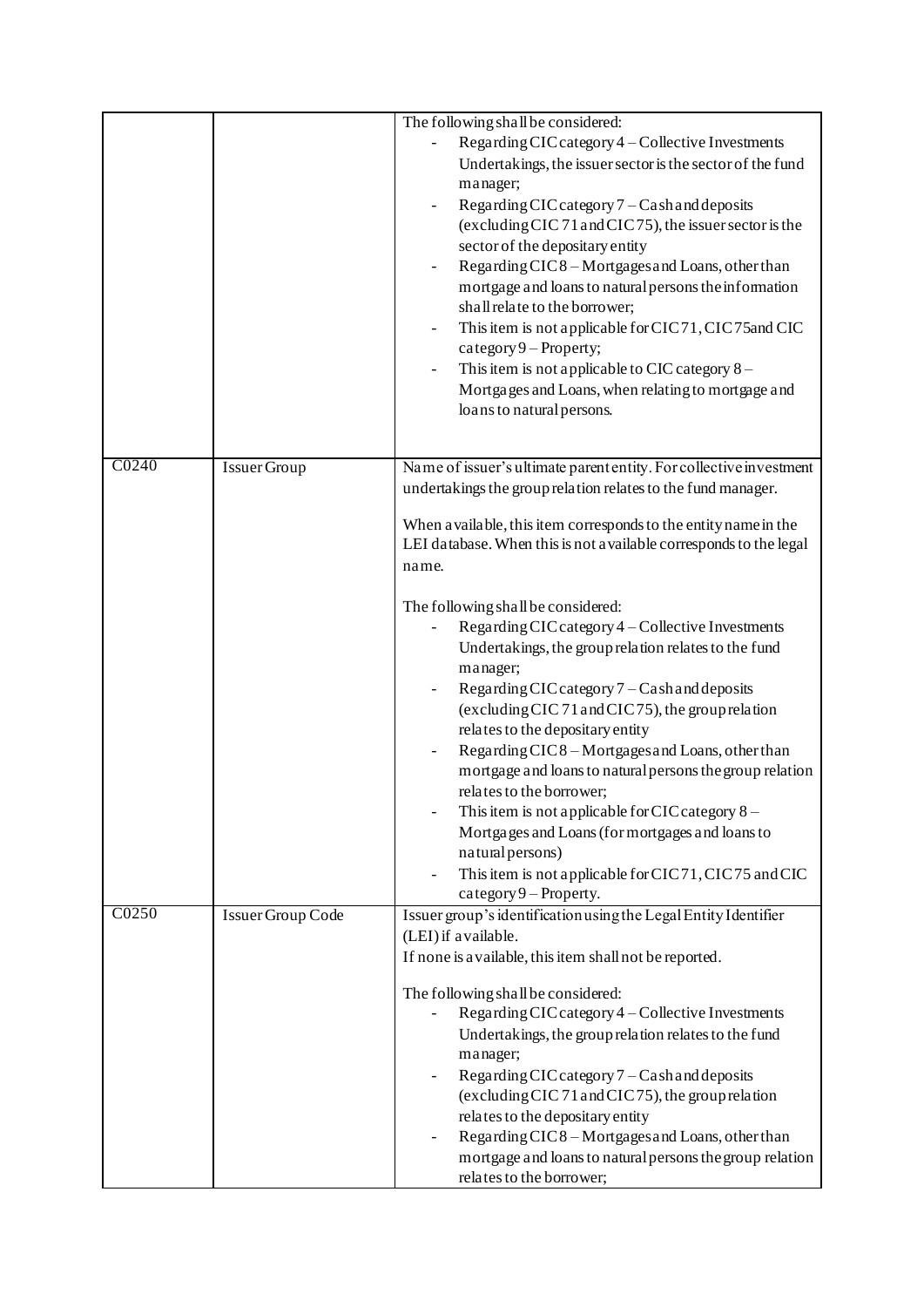|       |                           | This item is not applicable for CIC category $8 -$<br>Mortgages and Loans (for mortgages and loans to<br>natural persons)<br>This item is not applicable for CIC71, CIC75 and CIC<br>category 9 - Property.                                                                                                                                                                                                                                                                                                                                                                                                                                                                                                                                                                                                                                                                                                                                                                                                                     |
|-------|---------------------------|---------------------------------------------------------------------------------------------------------------------------------------------------------------------------------------------------------------------------------------------------------------------------------------------------------------------------------------------------------------------------------------------------------------------------------------------------------------------------------------------------------------------------------------------------------------------------------------------------------------------------------------------------------------------------------------------------------------------------------------------------------------------------------------------------------------------------------------------------------------------------------------------------------------------------------------------------------------------------------------------------------------------------------|
| C0260 | Type of issuer group code | Identification of the code used for the "Issuer Group Code" item.<br>One of the options in the following closed list shall be used:<br>$1 - LEI$<br>$9 - None$<br>This item is not applicable to CIC category $8 -$ Mortgages and<br>Loans, when relating to mortgage and loans to natural persons.<br>This item is not applicable for CIC71, CIC75 and CIC category<br>$9$ – Property.                                                                                                                                                                                                                                                                                                                                                                                                                                                                                                                                                                                                                                         |
| C0270 | <b>Issuer Country</b>     | ISO 3166-1 alpha-2 code of the country of localisation of the<br>issuer.<br>The localisation of the issuer is assessed by the address of the<br>entity issuing the asset.<br>The following shall be considered:<br>Regarding CIC category 4 - Collective Investments<br>Undertakings, the issuer country is the country is<br>relative to the fund manager;<br>Regarding CIC category 7 - Cash and deposits<br>(excluding CIC 71 and CIC 75), the issuer country is the<br>country of the depositary entity<br>Regarding CIC8 - Mortgages and Loans, other than<br>mortgage and loans to natural persons the information<br>shall relate to the borrower;<br>This item is not applicable for CIC71, CIC75 and CIC<br>category $9$ – Property;<br>This item is not applicable to CIC category $8 -$<br>Mortgages and Loans, when relating to mortgage and<br>loans to natural persons.<br>One of the options shall be used:<br>$-$ ISO 3166-1 alpha-2 code<br>$-$ XA: Supranational issuers<br>- EU: European Union Institutions |
| C0280 | Currency                  | Identify the ISO 4217 alphabetic code of the currency of the<br>issue.<br>The following shall be considered:<br>This item is not applicable for CIC category $8 -$<br>Mortgages and Loans (for mortgages and loans to<br>natural persons, as those assets are not required to be<br>individualised), CIC75 and for CIC95 Plant and<br>equipment (for own use) for the same reason;<br>Regarding CIC Category 9, excluding CIC 95 Plant and<br>equipment (for own use), the currency corresponds to<br>the currency in which the investment was made.                                                                                                                                                                                                                                                                                                                                                                                                                                                                            |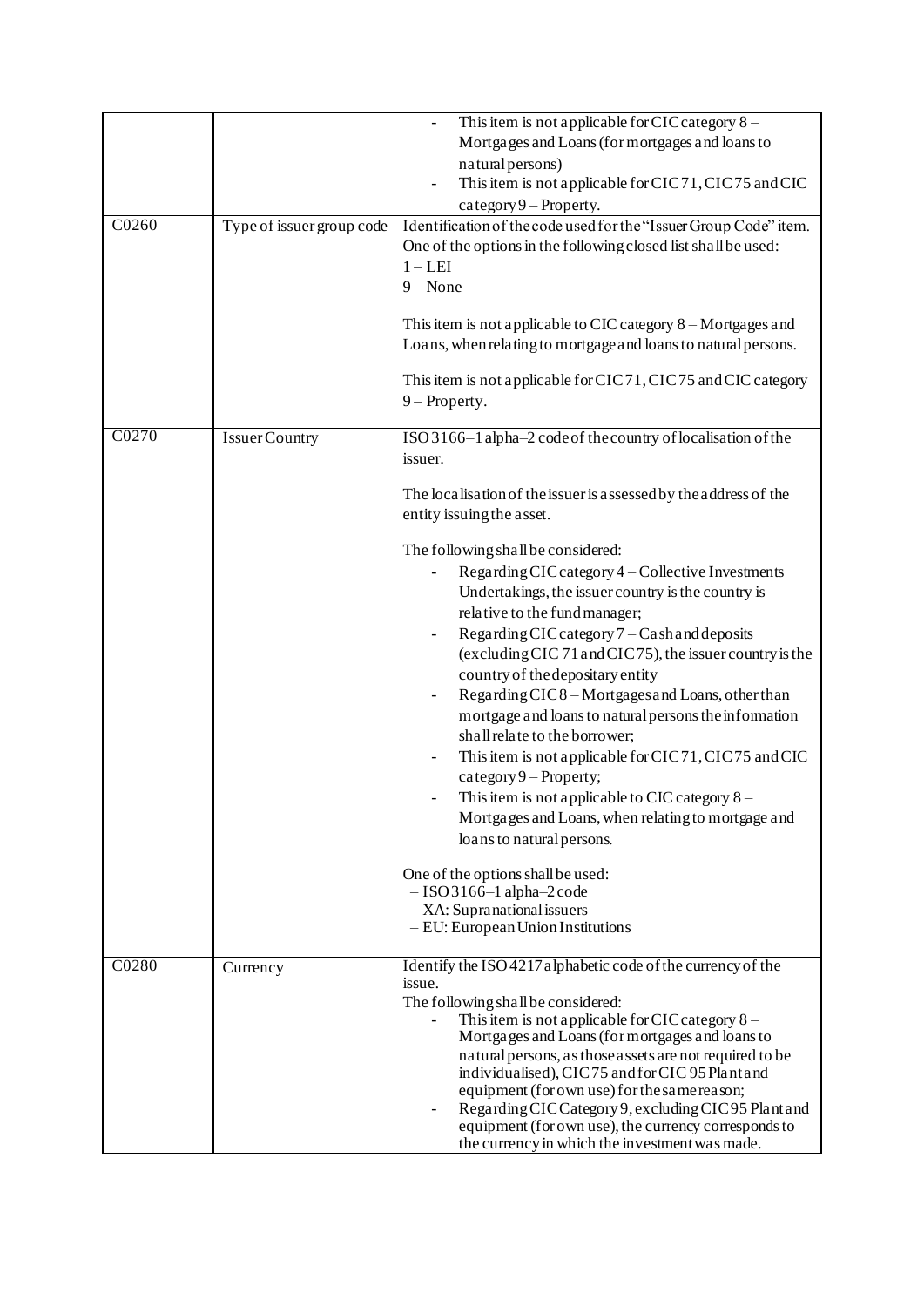| C0290             | <b>CIC</b>                | Complementary Identification Code used to classify assets, as set<br>out in Annex VI - CIC Table of this Regulation. When<br>classifying an asset using the CIC table, undertakings shall take<br>into consideration the most representative risk to which the asset<br>is exposed to.                                                                                                                 |
|-------------------|---------------------------|--------------------------------------------------------------------------------------------------------------------------------------------------------------------------------------------------------------------------------------------------------------------------------------------------------------------------------------------------------------------------------------------------------|
| C0292             | SCR calculation approach  |                                                                                                                                                                                                                                                                                                                                                                                                        |
|                   | forCIU                    | One of the options in the following closed list shall be used:                                                                                                                                                                                                                                                                                                                                         |
|                   |                           | 1- CIUs for which a full look through was applied for the<br>purposes of SCR calculation according to 84(1) of Delegated<br>Regulation 2015/35;                                                                                                                                                                                                                                                        |
|                   |                           | 2 - CIUs for which the "simplified" look through was applied on<br>the basis of the target underlying asset allocation or last reported<br>asset allocation and for which the data groupings is used<br>according to 84(3) of Delegated Regulation 2015/35                                                                                                                                             |
|                   |                           | 3 - CIUs for which the "simplified" look through was applied on<br>the basis of the target underlying a sset allocation or last reported<br>asset allocation and for which no data groupings is used<br>according to 84(3) of Delegated Regulation 2015/35                                                                                                                                             |
|                   |                           | 4 - CIUs for which for the "equity risk type 2" was applied<br>article 168(3) of Delegated Regulation 2015/35                                                                                                                                                                                                                                                                                          |
|                   |                           | 9 - Not applicable                                                                                                                                                                                                                                                                                                                                                                                     |
|                   |                           | The options of this item shall reflect the approach taken for the<br>SCR calculation. For the purposes of the look through required in<br>template S.06.03, as the granularity required is high level, the<br>look-through is required considering the thresholds defined in the<br>general comments of that template.                                                                                 |
|                   |                           | This item is only applicable to CIC category 4.                                                                                                                                                                                                                                                                                                                                                        |
| C <sub>0295</sub> | Alternative investment    | Alternative investment (Art. 4 (1) of Directive 2011/61/EU<br>(AIFMD):<br>1 - Alternative investment<br>2 - No alternative investment                                                                                                                                                                                                                                                                  |
| C0300             | Infrastructure investment | Identify if the asset is an infrastructure investment as defined in<br>article 1 (55a) and (55b) of Commission Delegated Regulation<br>(EU) 2015/35.                                                                                                                                                                                                                                                   |
|                   |                           | One of the options in the following closed list shall be used:                                                                                                                                                                                                                                                                                                                                         |
|                   |                           | $1 - Not$ an infrastructure investment<br>2 - Infrastructure non-qualifying: Government Guarantee<br>(Government, Central bank, Regional government or local<br>authority)<br>3 - Infrastructure non-qualifying: Government Supported<br>including Public Finance initiative (Government, Central bank,<br>Regional government or local authority)<br>4 - Infrastructure non-qualifying: Supranational |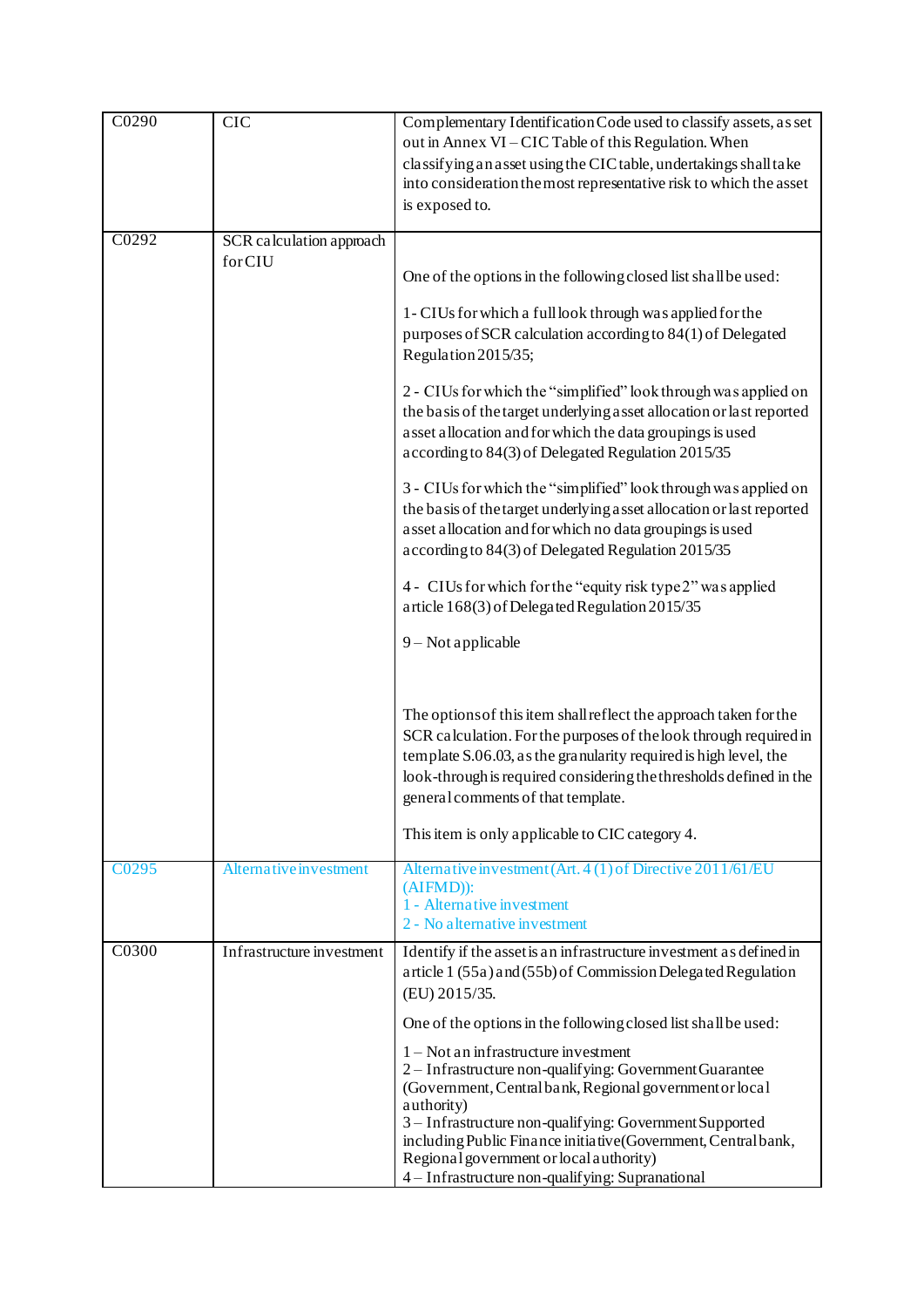|       |                                           | Guarantee/Supported (ECB, Multilateral development bank,<br>International organisation)<br>9 - Infrastructure non-qualifying: Other non-qualifying<br>infrastructure loans or investments, not classified under the above<br>categories<br>12 – Infrastructure qualifying: Government Guarantee<br>(Government, Central bank, Regional government or local<br>authority)<br>13-Infrastructure qualifying: Government Supported including<br>Public Finance initiative (Government, Central bank, Regional<br>government or local authority)<br>14 – Infrastructure qualifying: Supranational<br>Guarantee/Supported (ECB, Multilateral development bank,<br>International organisation)<br>19 - Infrastructure qualifying: Other qualifying infrastructure<br>investments, not classified in the above categories.<br>20 - European Long-Term Investment Fund (ELTIF investing in<br>infrastructure assets and ELTIF investing in other - non<br>infrastructure – assets) |
|-------|-------------------------------------------|---------------------------------------------------------------------------------------------------------------------------------------------------------------------------------------------------------------------------------------------------------------------------------------------------------------------------------------------------------------------------------------------------------------------------------------------------------------------------------------------------------------------------------------------------------------------------------------------------------------------------------------------------------------------------------------------------------------------------------------------------------------------------------------------------------------------------------------------------------------------------------------------------------------------------------------------------------------------------|
| C0310 | Holdings in related                       | Only applicable to asset categories 3 and 4.                                                                                                                                                                                                                                                                                                                                                                                                                                                                                                                                                                                                                                                                                                                                                                                                                                                                                                                              |
|       | undertakings, including<br>participations | Identify if an equity and other share is a participation. One of the<br>options in the following closed list shall be used:                                                                                                                                                                                                                                                                                                                                                                                                                                                                                                                                                                                                                                                                                                                                                                                                                                               |
|       |                                           | $1 - Not$ a participation<br>2 – Is a participation other than a Collective Investment<br>Undertaking or investments packaged as funds, which donot<br>meet the three conditions of the paragraph 4 of the Article 84 of<br>the Delegated Regulation (EU) 2015/35<br>3 – Is a participation in a Collective Investment Undertaking or<br>investments packaged as funds, which meets the three conditions<br>of the paragraph 4 of the Article 84 of the Delegated Regulation<br>(EU) 2015/35                                                                                                                                                                                                                                                                                                                                                                                                                                                                              |
| C0320 | External rating                           | Applicable at least to CIC categories 1, 2, 5, and 6 and 8<br>(Mortgages and Loans, other than mortgages and loans to natural<br>persons), where a vailable.                                                                                                                                                                                                                                                                                                                                                                                                                                                                                                                                                                                                                                                                                                                                                                                                              |
|       |                                           | This is the issue rating of the asset at the reporting reference date<br>as provided by the nominated credit assessment institution<br>(ECAI).                                                                                                                                                                                                                                                                                                                                                                                                                                                                                                                                                                                                                                                                                                                                                                                                                            |
|       |                                           | If an issue rating is not a vailable the item should be left blank.                                                                                                                                                                                                                                                                                                                                                                                                                                                                                                                                                                                                                                                                                                                                                                                                                                                                                                       |
|       |                                           | This item is not applicable to assets for which undertakings using<br>internal model use internal ratings. If undertakings using internal<br>model do not use internal rating, this item shall be reported.                                                                                                                                                                                                                                                                                                                                                                                                                                                                                                                                                                                                                                                                                                                                                               |
| C0330 | Nominated ECAI                            | Identify the credit assessment institution (ECAI) giving the<br>external rating in C0320, by using the name of the ECAI as<br>published on ESMA's website. In case of ratings issued by<br>subsidiaries of the ECAI please report the parent ECAI (the<br>reference is to ESMA list of credit rating a gencies registered or<br>certified in accordance with Regulation (EC) No 1060/2009 of<br>the European Parliament and of the Council of 16 September<br>2009 on credit rating a gencies).<br>This item shall be reported when External rating $(C0320)$ is                                                                                                                                                                                                                                                                                                                                                                                                          |
|       |                                           | reported. In case "No ECAI has been nominated and a                                                                                                                                                                                                                                                                                                                                                                                                                                                                                                                                                                                                                                                                                                                                                                                                                                                                                                                       |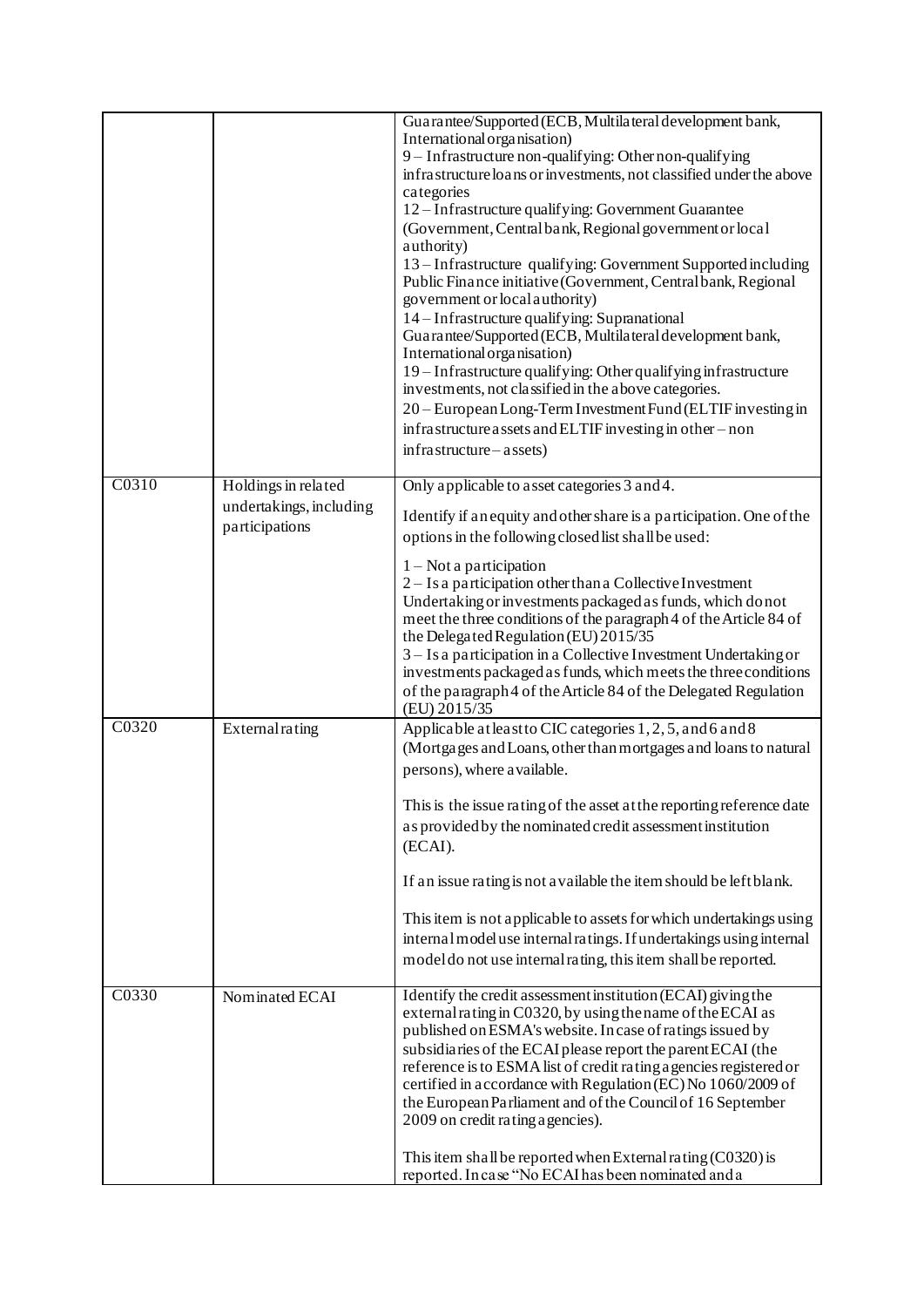|                   |                        | simplification is being used to calculate the SCR" the External<br>rating (C0320) shall be left blank and in Credit quality step<br>(C0340) one of the following options shall be used: 2a; 3a or 3b.                                                        |
|-------------------|------------------------|--------------------------------------------------------------------------------------------------------------------------------------------------------------------------------------------------------------------------------------------------------------|
| C0340             | Credit quality step    | Applicable to any asset which credit quality step needs to be                                                                                                                                                                                                |
|                   |                        | attributed for the purpose of SCR calculation.                                                                                                                                                                                                               |
|                   |                        | Identify the credit quality step attributed to the asset, as defined<br>by Article 109a(1) of Directive 2009/138/EC.                                                                                                                                         |
|                   |                        | The credit quality step shall in particular reflect any                                                                                                                                                                                                      |
|                   |                        | readjustments to the credit quality made internally by the<br>undertakings that use the standard formula.                                                                                                                                                    |
|                   |                        | This item is not applicable to assets for which undertakings using<br>internal model use internal ratings. If undertakings using internal<br>model do not use internal rating, this item shall be reported.                                                  |
|                   |                        | One of the options in the following closed list shall be used:                                                                                                                                                                                               |
|                   |                        | $0$ – Credit quality step 0<br>$1 -$ Credit quality step 1<br>$2 -$ Credit quality step 2                                                                                                                                                                    |
|                   |                        | 2a - Credit quality step 2 due to article 176a of Delegated<br>Regulation 2015/35 for unrated bonds and loans<br>$3$ – Credit quality step 3                                                                                                                 |
|                   |                        | 3a - Credit quality step 3 due to simplified calculation under<br>article 105a of Delegated Regulation 2015/35                                                                                                                                               |
|                   |                        | 3b – Credit quality step 3 due to article 176a of Delegated<br>Regulation 2015/35 for unrated bonds and loans<br>4 - Credit quality step 4                                                                                                                   |
|                   |                        | $5 -$ Credit quality step 5<br>$6 -$ Credit quality step 6                                                                                                                                                                                                   |
|                   |                        | $9 - No$ rating a vailable                                                                                                                                                                                                                                   |
| CO <sub>350</sub> | Internal rating        | Only applicable at least to CIC categories 1, 2, 5, 6 and 8<br>(Mortgages and Loans, other than mortgages and loans to natural<br>persons), where a vailable.                                                                                                |
|                   |                        | Internal rating of assets for undertakings using an internal model<br>to the extent that the internal ratings are used in their internal<br>modelling. If an internal model undertaking is using solely<br>external ratings this item shall not be reported. |
| C0360             | Duration               | Only applies to CIC categories 1, 2, 4 (when applicable, e.g. for                                                                                                                                                                                            |
|                   |                        | collective investment undertaking mainly invested in bonds), 5<br>and $6.$                                                                                                                                                                                   |
|                   |                        | Asset duration, defined as the 'residual modified duration'                                                                                                                                                                                                  |
|                   |                        | (modified duration calculated based on the remaining time for<br>maturity of the security, counted from the reporting reference                                                                                                                              |
|                   |                        | date). For assets without fixed maturity the first call date shall be                                                                                                                                                                                        |
|                   |                        | used. The duration shall be calculated based on economic value.                                                                                                                                                                                              |
| C0370             | Unit Solvency II price | Amount in reporting currency for the asset, if relevant.                                                                                                                                                                                                     |
|                   |                        | This item shall be reported if a "quantity" (C0130) has been                                                                                                                                                                                                 |
|                   |                        | provided in the first part of the template ("Information on<br>positions held").                                                                                                                                                                             |
|                   |                        | This item shall not be reported if item Unit percentage of par                                                                                                                                                                                               |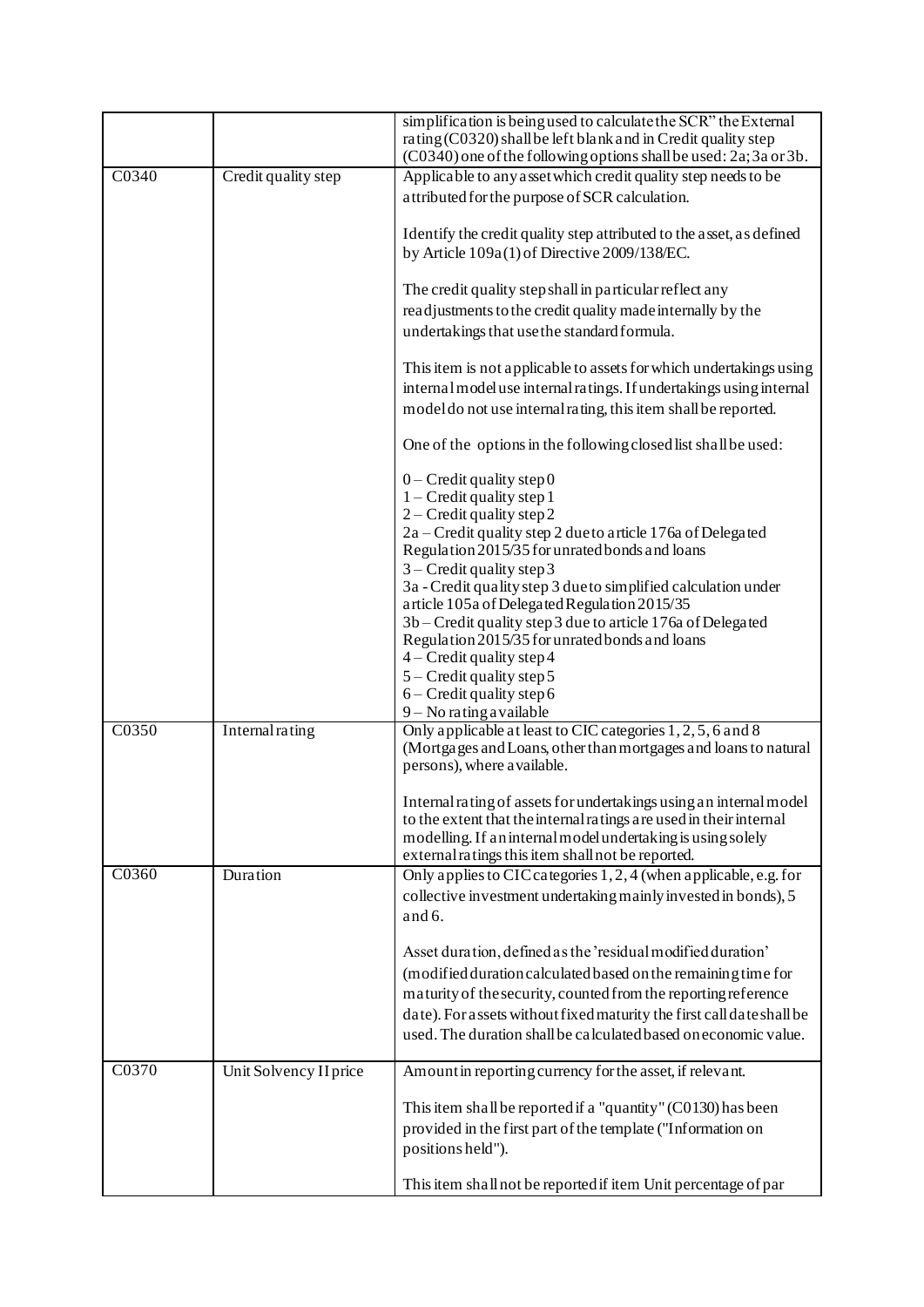|       |                          | amount Solvency II price (C0380) is reported.                                                                                                                                     |
|-------|--------------------------|-----------------------------------------------------------------------------------------------------------------------------------------------------------------------------------|
| C0380 | Unit percentage of par   | Amount in percentage of par value, clean price without accrued                                                                                                                    |
|       | amount Solvency II price | interest, for the asset, if relevant.                                                                                                                                             |
|       |                          | This item shall be reported if a "par amount" information                                                                                                                         |
|       |                          | (C0140) has been provided in the first part of the template                                                                                                                       |
|       |                          | ("Information on positions held") except for CIC category 71 and<br>9.                                                                                                            |
|       |                          | This item shall not be reported if item Unit Solvency II price<br>$(C0370)$ is reported.                                                                                          |
| C0390 | Maturity date            | Only applicable for CIC categories 1, 2, 5, 6, and 8, CIC 74 and<br>CIC 79.                                                                                                       |
|       |                          | Identify the ISO 8601 (yyyy-mm-dd) code of the maturity date.                                                                                                                     |
|       |                          | It corresponds a lways to the maturity date, even for callable<br>securities.                                                                                                     |
|       |                          | The following shall be considered:                                                                                                                                                |
|       |                          | For perpetual securities use "9999-12-31"                                                                                                                                         |
|       |                          | For CIC category 8, regarding loans and mortgages to<br>$\overline{\phantom{a}}$<br>individuals, the weighted (based on the loan amount)<br>remaining maturity is to be reported. |

## **S.08.01 – Open derivatives General comments:**

This section relates to quarterly and annual submission of information for individual entities.

The derivatives categories referred to in this template are the ones defined in Annex IV – Assets Categories of this Regulation and references to CIC codes refer to AnnexVI – CIC table of this Regulation. This template contains an item–by–item list of derivatives held directly by the undertaking (i.e. not on a look–through basis), classifiable as asset categories A to F.

Derivatives are considered assets if their Solvency II value is positive or zero. They are considered liabilities if their Solvency II value is negative. Both derivatives considered as assets or considered as lia bilities sha ll be included.

Information shall include all derivatives contracts that existed during the reporting period and were not closed prior to the reporting reference date.

If there are frequent trades on the same derivative, resulting in multiple open positions, the derivative can be reported on an aggregated or net basis, as long as all the relevant characteristics are common and following the specific instruction for each relevant item.

Items shall be reported with positive values unless otherwise stated in the respective instructions.

A derivative is a financial instrument or other contract with all three of the following characteristics:

a) Its value changes in response to the change in a specified interest rate, f inancial instrument price, commodity price, foreign exchange rate, index of prices or rates, credit rating or credit index, or other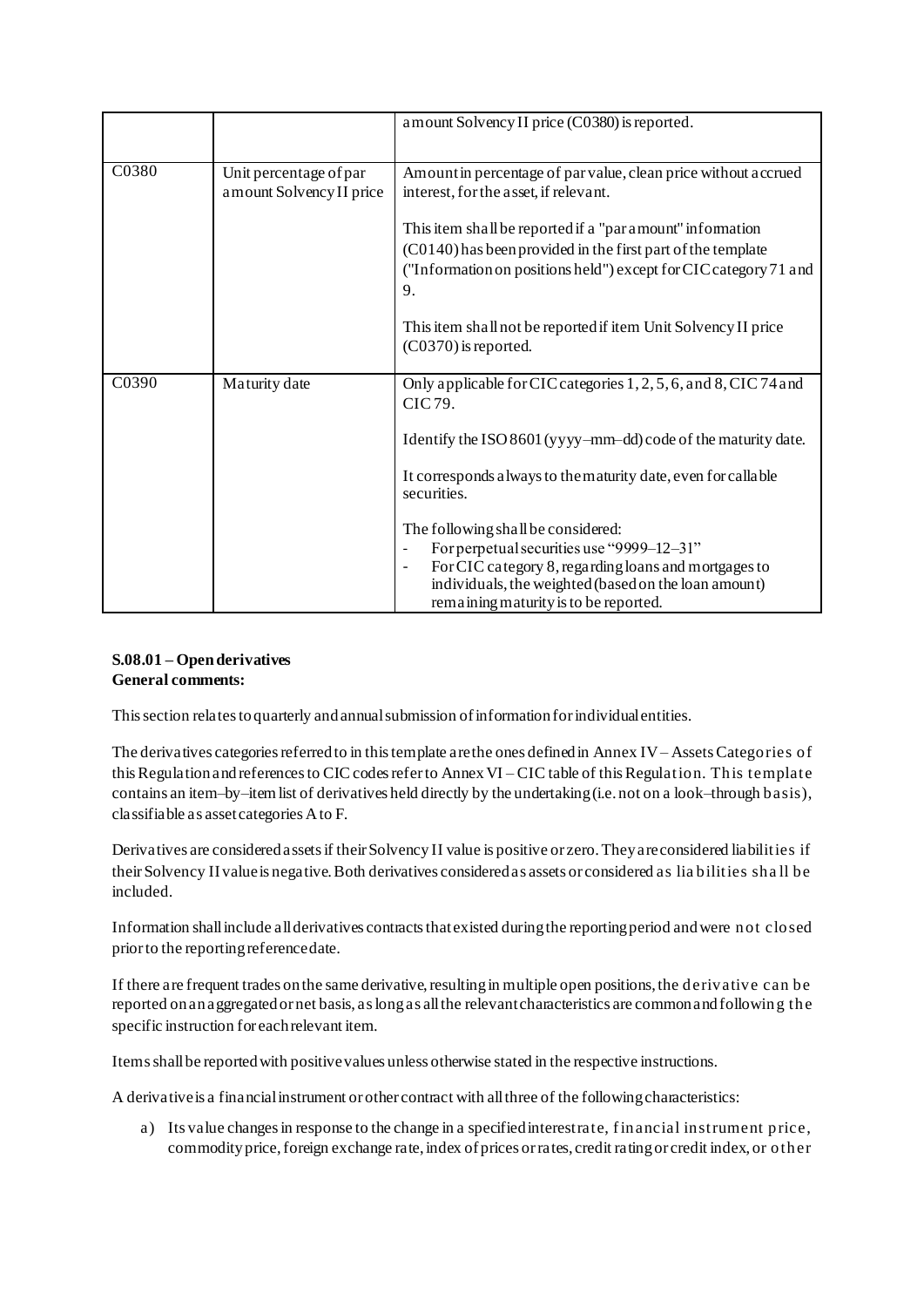variable, provided in the case of a non–financial variable that the variable is not specific to a party to the contract (sometimes called the 'underlying').

- b) It requires no initial net investment or an initial net investment that is smaller than would be required for other types of contracts that would be expected to have a similar response to changes in m arket factors.
- c) It is settled at a future date.

This template comprises two tables: Information on positions held and Information on derivatives.

On the table Information on positions held, each derivative shall be reported separately in a s m any rows a s needed in order to properly fill in all non-monetary variables, requested in that table. If for the same derivative two values can be attributed to one variable, then this derivative needs to be reported in more than one line.

In particular, for derivatives that have more than a pair of currencies, it shall be split into the pair components and reported in different rows.

On the table Information on derivative, each derivative shall be reported separately, with one row f or each derivative, filling in all variables requested in that table.

The information regarding the External rating (C0290) and Nominated ECAI (C0300) m ay be lim it ed (not reported) in the following circumstances:

- c) through a decision of the national supervisory authority under Article 35 (6) and (7) of the Directive 2009/138/EC; or
- d) through a decision of the national supervisory authority in the cases where the insurance and reinsurance undertakings have in place outsourcing arrangements in the area of investments that lead to this specific information not being available directly to the undertaking.

| <b>Information on positions held</b> |                                                     |                                                                                                                                                                                                                                                                                                                                                                                               |
|--------------------------------------|-----------------------------------------------------|-----------------------------------------------------------------------------------------------------------------------------------------------------------------------------------------------------------------------------------------------------------------------------------------------------------------------------------------------------------------------------------------------|
|                                      | <b>ITEM</b>                                         | <b>INSTRUCTIONS</b>                                                                                                                                                                                                                                                                                                                                                                           |
| C0015                                | PEPP registration number                            | Registration number for the PEPP, which is attributed by the<br>EIOPA.                                                                                                                                                                                                                                                                                                                        |
| <b>C0020</b>                         | <b>Basic PEPP/alternative</b><br>investment options | Type of PEPP investment option. The differentiation used in this<br>field, is between the basic PEPP and an alternative investment<br>options.<br>Option 3, PEPP assets shall be used in case all PEPP investment<br>options share in the same pool of assets.<br>The following closed list shall be used:<br>1 - Basic PEPP<br>2 - Alternative investment options<br>3 - PEPP common a ssets |
| C0040                                | Derivative ID Code                                  | Derivative ID code using the following priority:<br>$-$ ISO 6166 code of ISIN when available<br>$-$ Other recognised codes (e.g.: CUSIP, Bloomberg Ticker,<br>Reuters RIC)<br>- Code attributed by the undertaking, when the options above are<br>not a vailable, and must be consistent over time                                                                                            |
| C0050                                | Derivative ID Code type                             | Type of ID Code used for the "Derivative ID Code" item. One of<br>the options in the following closed list shall be used:<br>$1 - ISO/6166$ for ISIN<br>2 – CUSIP (The Committee on Uniform Securities Identification<br>Procedures number assigned by the CUSIP Service Bureau for U.S.<br>and Canadian companies)                                                                           |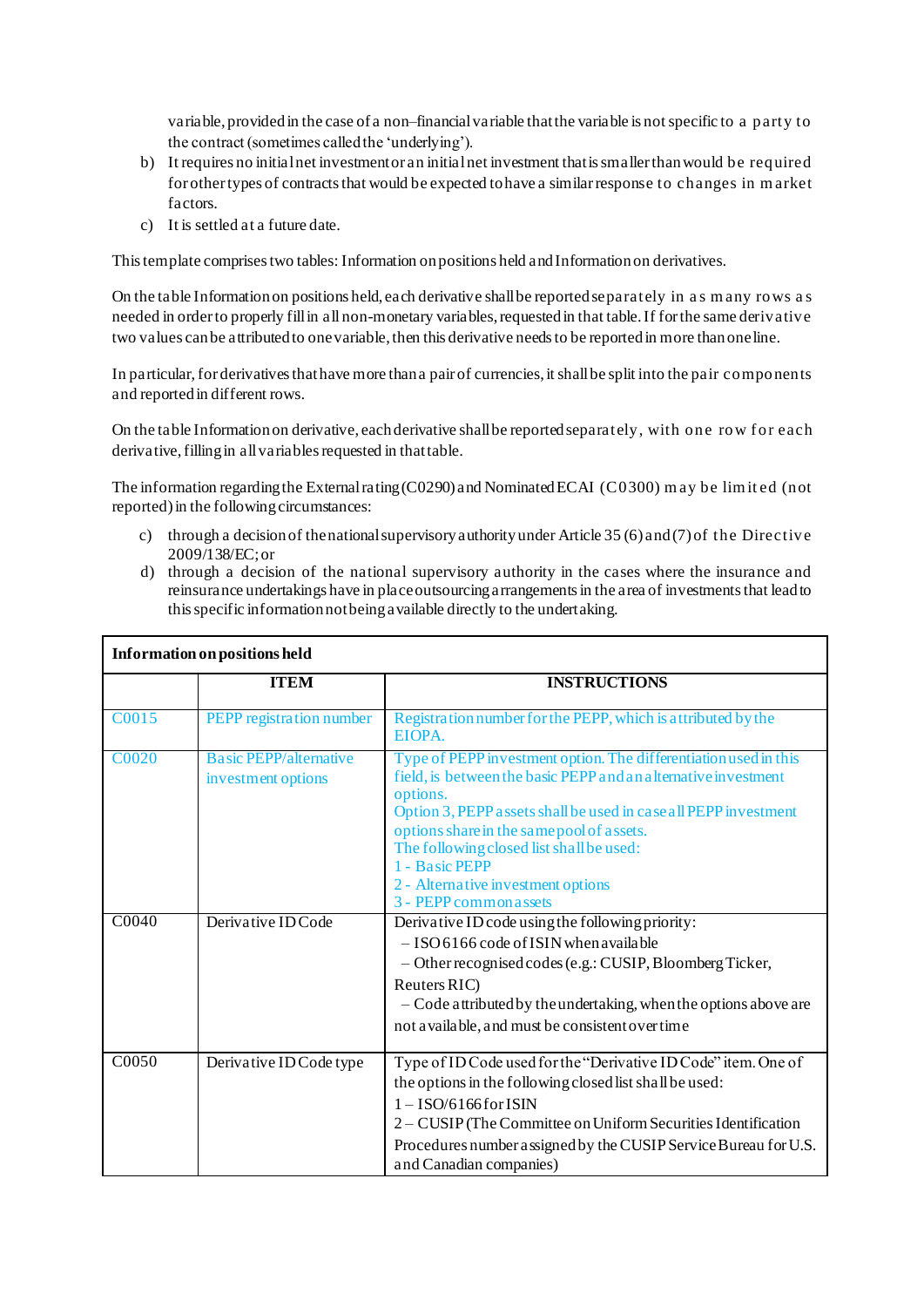|       |                           | 3 - SEDOL (Stock Exchange Daily Official List for the London                                                                      |
|-------|---------------------------|-----------------------------------------------------------------------------------------------------------------------------------|
|       |                           | Stock Exchange)                                                                                                                   |
|       |                           | 4 – WKN (Wertpapier Kenn–Nummer, the alphanumeric German                                                                          |
|       |                           | identification number)                                                                                                            |
|       |                           | 5 - Bloomberg Ticker (Bloomberg letters code that identify a                                                                      |
|       |                           |                                                                                                                                   |
|       |                           | company's securities)                                                                                                             |
|       |                           | 6 - BBGID (The Bloomberg Global ID)                                                                                               |
|       |                           | 7 - Reuters RIC (Reuters instrument code)                                                                                         |
|       |                           | 8 - FIGI (Financial Instrument Global Identifier)                                                                                 |
|       |                           | 9 - Other code by members of the Association of National                                                                          |
|       |                           | Numbering Agencies                                                                                                                |
|       |                           | 99 – Code attributed by the undertaking                                                                                           |
| C0060 | Portfolio                 | Distinction between life, non-life, shareholder's funds, general (no                                                              |
|       |                           | split) and ring fenced funds. One of the options in the following                                                                 |
|       |                           | closed list shall be used:                                                                                                        |
|       |                           | $1 -$ Life                                                                                                                        |
|       |                           | $2 - Non-life$                                                                                                                    |
|       |                           | $3 -$ Ring fenced funds                                                                                                           |
|       |                           | $4 - Other internal fund$                                                                                                         |
|       |                           | 5 - Shareholders' funds                                                                                                           |
|       |                           | $6 - General$                                                                                                                     |
|       |                           |                                                                                                                                   |
|       |                           | The split is not mandatory, except for identifying ring fenced funds,                                                             |
|       |                           | but shall be reported if the undertaking uses it internally. When an                                                              |
|       |                           | undertaking does not apply a split "general" shall be used.                                                                       |
| C0070 | Fund number               | Applicable to derivatives held in ring fenced funds or other internal                                                             |
|       |                           | funds (defined according to national markets).                                                                                    |
|       |                           |                                                                                                                                   |
|       |                           | Number which is attributed by the undertaking, corresponding to<br>the unique number assigned to each fund. This number has to be |
|       |                           | consistent over time and shall be used to identify the funds in other                                                             |
|       |                           | templates. It shall not be re-used for a different fund.                                                                          |
| C0080 | Derivatives held in unit  | Identify the derivatives that are held by unit linked and index linked                                                            |
|       | linked and index linked   | contracts. One of the options in the following closed list shall be                                                               |
|       | contracts                 | used:                                                                                                                             |
|       |                           | 1 - Unit-linked or index-linked                                                                                                   |
|       |                           | 2 - Neither unit-linked nor index-linked                                                                                          |
| C0090 | Instrument underlying the | ID Code of the instrument (asset or liability) underlying the                                                                     |
|       | derivative                | derivative contract. This item is to be provided only for derivatives                                                             |
|       |                           | that have a single or multiple underlying instruments in the                                                                      |
|       |                           | undertakings' portfolio. An index is considered a single instrument                                                               |
|       |                           | and shall be reported.                                                                                                            |
|       |                           |                                                                                                                                   |
|       |                           | Identification code of the instrument underlying the derivative using                                                             |
|       |                           | the following priority:                                                                                                           |
|       |                           | - ISO 6166 code of ISIN when available                                                                                            |
|       |                           | - Other recognised codes (e.g.: CUSIP, Bloomberg Ticker,                                                                          |
|       |                           | Reuters RIC)                                                                                                                      |
|       |                           | - Code attributed by the undertaking for the underling instrument                                                                 |
|       |                           | when the options above are not available, and must be unique and                                                                  |
|       |                           | consistent over time for that instrument;                                                                                         |
|       |                           | - "Multiple assets/liabilities", if the underlying assets or liabilities                                                          |
|       |                           | are more than one.                                                                                                                |
|       |                           |                                                                                                                                   |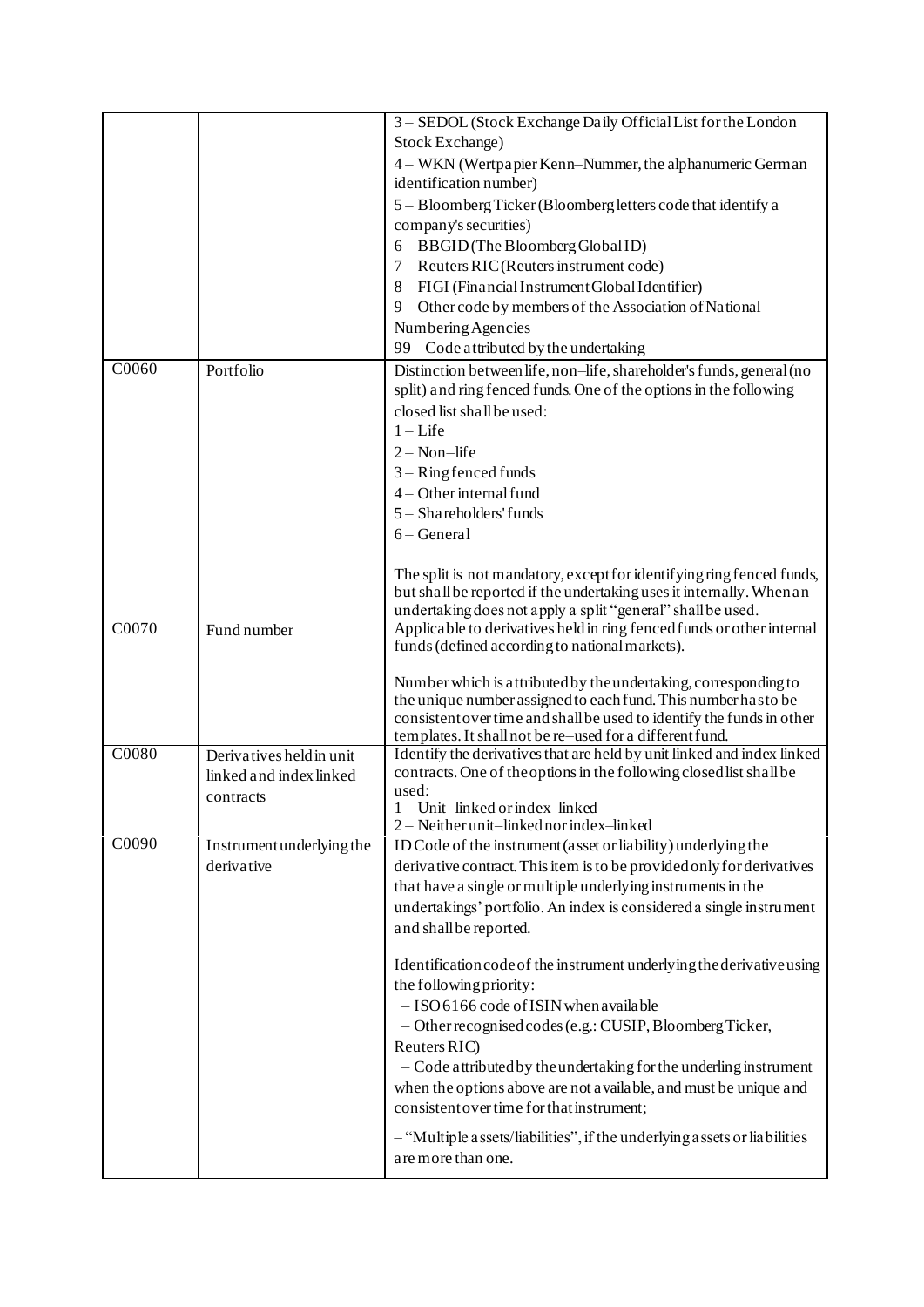|                    |                                                                    | If the underlying is an index then the code of the index shall be<br>reported.                                                                                                                                                                                                                                                                                                                                                                                                                                                                                                                                                                                                                                                                                                                                                                                                                                                                                                                                                                                                                                                                                |
|--------------------|--------------------------------------------------------------------|---------------------------------------------------------------------------------------------------------------------------------------------------------------------------------------------------------------------------------------------------------------------------------------------------------------------------------------------------------------------------------------------------------------------------------------------------------------------------------------------------------------------------------------------------------------------------------------------------------------------------------------------------------------------------------------------------------------------------------------------------------------------------------------------------------------------------------------------------------------------------------------------------------------------------------------------------------------------------------------------------------------------------------------------------------------------------------------------------------------------------------------------------------------|
|                    |                                                                    |                                                                                                                                                                                                                                                                                                                                                                                                                                                                                                                                                                                                                                                                                                                                                                                                                                                                                                                                                                                                                                                                                                                                                               |
| C0100              | Type of code of asset or<br>liability underlying the<br>derivative | Type of ID Code used for the "Instrument underlying the<br>derivative" item. One of the options in the following closed list<br>shall be used:<br>$1 - ISO/6166$ for ISIN<br>2 - CUSIP (The Committee on Uniform Securities Identification<br>Procedures number assigned by the CUSIP Service Bureau for U.S.<br>and Canadian companies)<br>3 - SEDOL (Stock Exchange Daily Official List for the London<br>Stock Exchange)<br>4 – WKN (Wertpapier Kenn-Nummer, the alphanumeric German<br>identification number)<br>5 - Bloomberg Ticker (Bloomberg letters code that identify a<br>company's securities)<br>6 - BBGID (The Bloomberg Global ID)<br>7 – Reuters RIC (Reuters instrument code)<br>8 - FIGI (Financial Instrument Global Identifier)<br>9 - Other code by members of the Association of National<br>Numbering Agencies<br>99 – Code attributed by the undertaking in case that none of the<br>above options are a vailable. This option shall a lso be used for the<br>cases of "Multiple assets/liabilities" and indexes                                                                                                                      |
| $\overline{C0110}$ | Use of derivative                                                  | Describe the use of the derivative (micro/macrohedge, efficient<br>portfolio management).<br>Micro hedge refers to derivatives covering a single financial<br>instrument (asset or liability), forecasted transaction or other<br>liability.<br>Macro hedge refers to derivatives covering a set of financial<br>instruments (assets or liabilities), forecasted transactions or other<br>liabilities.<br>Efficient portfolio management refers usually to operations where<br>the manager wishes to improve a portfolio' income by exchanging a<br>(lower) cash-flow pattern by another with a higher value, using a<br>derivative or set of derivatives, without changing the asset' portfolio<br>composition, having a lower investment amount and less transaction<br>costs.<br>One of the options in the following closed list shall be used:<br>$1 -$ Micro hedge<br>2-Macrohedge<br>3 - Matching assets and liabilities cash-flows used in the context of<br>matching adjustment portfolios<br>4 - Efficient portfolio management, other than "Matching assets<br>and liabilities cash-flows used in the context of matching<br>adjustment portfolios" |
| C0120              | Delta                                                              | Only applicable to CIC categories B and C (Call and put options),                                                                                                                                                                                                                                                                                                                                                                                                                                                                                                                                                                                                                                                                                                                                                                                                                                                                                                                                                                                                                                                                                             |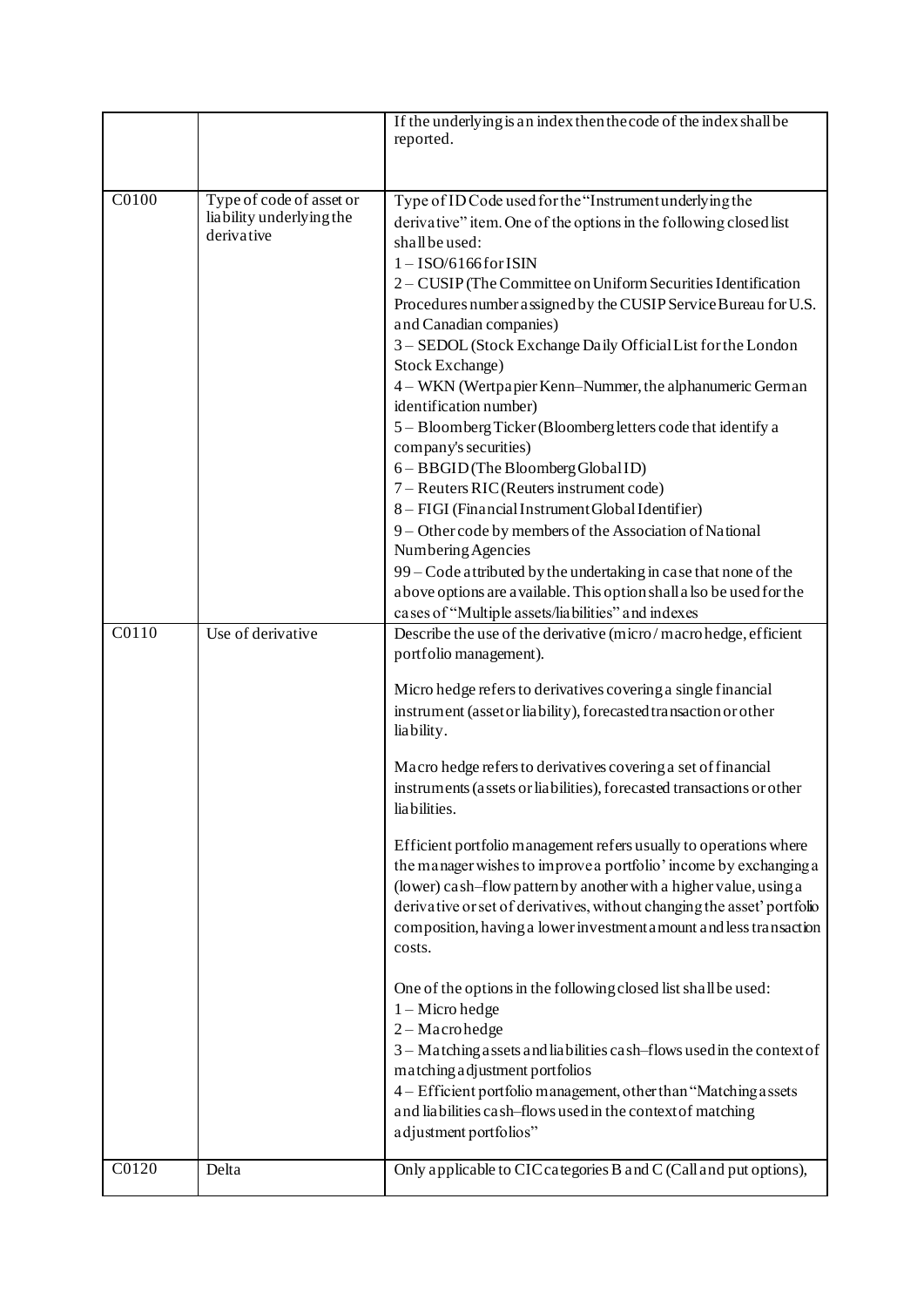|                    |                                      | with reference to the reporting date.                                                                                                                                                                                                                                              |
|--------------------|--------------------------------------|------------------------------------------------------------------------------------------------------------------------------------------------------------------------------------------------------------------------------------------------------------------------------------|
|                    |                                      | Measures the rate of change of option value with respect to changes<br>in the underlying asset's price.                                                                                                                                                                            |
|                    |                                      | This shall be reported as a decimal.                                                                                                                                                                                                                                               |
| C0130              | Notional amount of the<br>derivative | The amount covered or exposed to the derivative.<br>For futures and options corresponds to contract size multiplied by                                                                                                                                                             |
|                    |                                      | the trigger value and by the number of contracts reported in that<br>line. For swaps and forwards it corresponds to the contract amount<br>of the contracts reported in that line. When the trigger value<br>corresponds to a range, the average value of the range shall be used. |
|                    |                                      | The notional amount refers to the amount that is being hedged/<br>invested (when not covering risks). If several trades occur, it shall<br>be the net amount at the reporting date.                                                                                                |
| $\overline{C0140}$ | Buyer/Seller                         | Only for futures and options, swaps and credit derivatives contracts.                                                                                                                                                                                                              |
|                    |                                      | Identify whether the derivative contract was bought or sold.                                                                                                                                                                                                                       |
|                    |                                      | The buyer and seller position for swaps is defined relatively to the<br>security or notional a mount and the swap flows.                                                                                                                                                           |
|                    |                                      | A seller of a swap owns the security or notional amount at the<br>contract inception and a grees to deliver during the contract term that<br>security or notional a mount, including any other outflows related to<br>the contract, when applicable.                               |
|                    |                                      | A buyer of a swap will own the security or the notional amount at<br>the end of the derivatives contact and will receive during the<br>contract term that security or notional amount, including any other<br>inflows related to the contract, when applicable.                    |
|                    |                                      | One of the options in the following closed list shall be used, with<br>the exception of Interest Rate Swaps:<br>$1 - B$ uyer                                                                                                                                                       |
|                    |                                      | $2 -$ Seller<br>For interest rate swaps one of the options in the following closed list<br>shall be use:                                                                                                                                                                           |
|                    |                                      | 3 - FX-FL: Deliver fixed-for-floating<br>4 - FX-FX: Deliver fixed-for-fixed<br>5 - FL-FX: Deliver floating-for-fixed                                                                                                                                                               |
|                    |                                      | 6 - FL-FL: Deliver floating-for-floating                                                                                                                                                                                                                                           |
| C0150              | Premium paid to date                 | The payment made (if bought), for options and also up-front and<br>periodical premium a mounts paid for swaps, since the moment the<br>undertaking entered in the derivative.                                                                                                      |
| C0160              | Premium received to date             | The payment received (if sold), for options and also up-front and<br>periodical premium a mounts received for swaps, since the moment<br>the undertaking entered in the derivative.                                                                                                |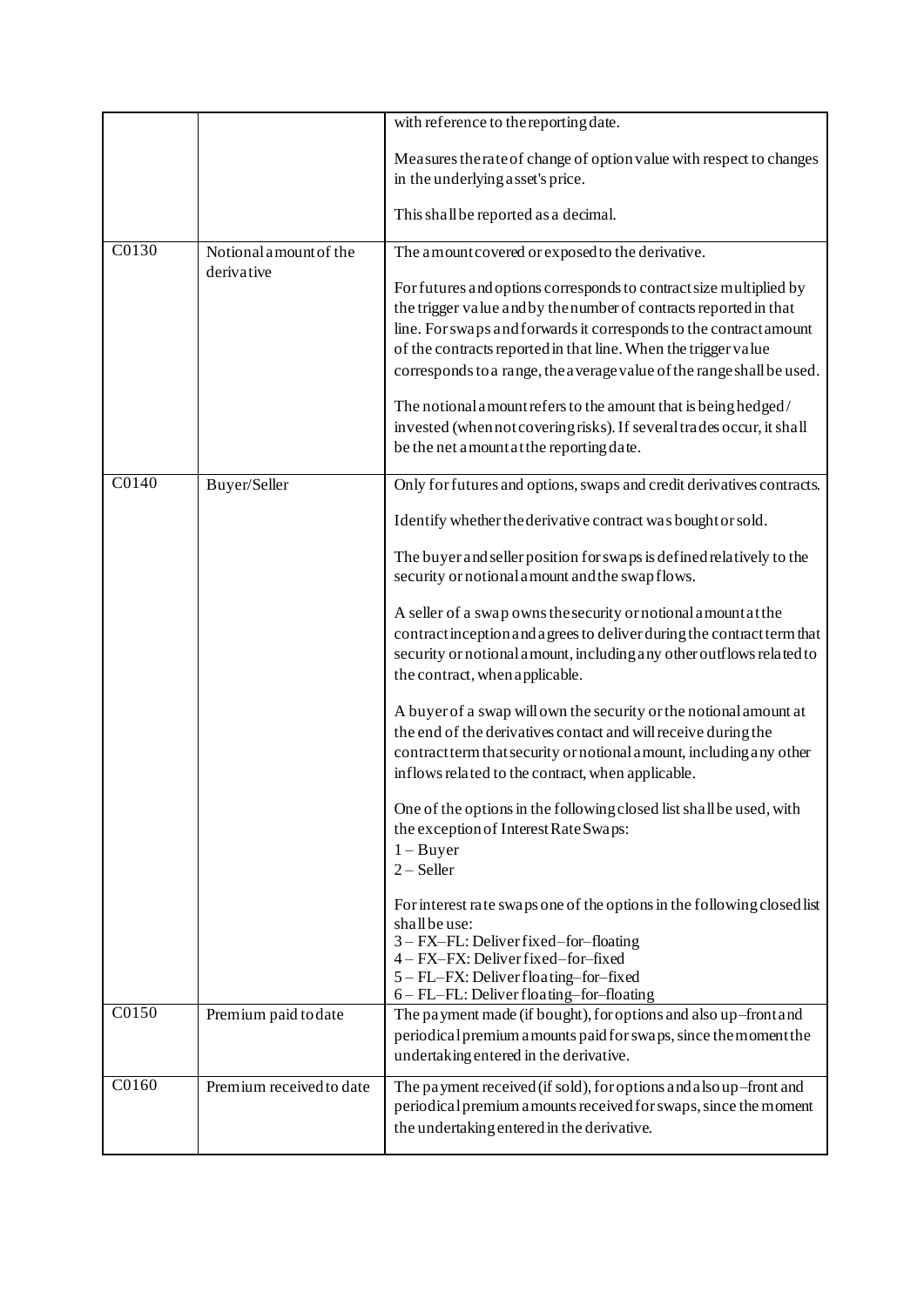| C0170              | Number of contracts                   | Number of similar derivative contracts reported in the line. It shall<br>be the number of contracts entered into. For Over-The-Counter<br>derivatives, e.g., one swap contract, "1" shall be reported, if ten<br>swaps with the same characteristics, "10" shall be reported.<br>The number of contracts shall be the ones outstanding at the<br>reporting date.                                                                                                                                                      |
|--------------------|---------------------------------------|-----------------------------------------------------------------------------------------------------------------------------------------------------------------------------------------------------------------------------------------------------------------------------------------------------------------------------------------------------------------------------------------------------------------------------------------------------------------------------------------------------------------------|
| C0180              | Contractsize                          | Number of underlying assets in the contract (e.g. for equity futures<br>it is the number of equities to be delivered per derivative contract at<br>maturity, for bond futures it is the reference amount underlying<br>each contract).<br>The way the contract size is defined varies according with the type<br>of instrument. For futures on equities it is common to find the<br>contract size defined as a function of the number of shares<br>underlying the contract.                                           |
|                    |                                       | For futures on bonds, it is the bond nominal amount underlying the<br>contract.<br>Only applicable for futures and options.                                                                                                                                                                                                                                                                                                                                                                                           |
| $\overline{C0190}$ | Maximum loss under<br>unwinding event | Maximum amount of loss if an unwinding event occurs. Applicable<br>to CIC category F.                                                                                                                                                                                                                                                                                                                                                                                                                                 |
|                    |                                       | Where a credit derivative is 100% collateralised, the maximum loss<br>under an unwinding event is zero.                                                                                                                                                                                                                                                                                                                                                                                                               |
| C0200              | Swap outflow amount                   | Amount delivered under the swap contract (other than premiums),<br>during the reporting period. Corresponds to interest paid for IRS<br>and amounts delivered for currency swaps, credit swaps, total retum<br>swaps and other swaps.<br>In the cases where the settlement is made on a net basis then only<br>one of the items C0200 and C0210 shall be reported.                                                                                                                                                    |
| C0210              | Swap inflow amount                    | Amount received under the swap contract (other than premiums),<br>during the reporting period. Corresponds to interest received for<br>IRS and amounts received for currency swaps, credit swaps, total<br>return swaps and other swaps.<br>In the cases where the settlement is made on a net basis then only<br>one of the items C0200 and C0210 shall be reported.                                                                                                                                                 |
| C0220              | Initialdate                           | Identify the ISO 8601 (yyyy-mm-dd) code of the date when<br>obligations under the contract come into effect.<br>When various dates occur for the same derivative, report only the<br>one regarding the first trade date of the derivative and only one row<br>for each derivative (no different rows for each trade) reflecting the<br>total amount invested in that derivative considering the different<br>dates of trade.<br>In case of novation, the novation date becomes the trade date for<br>that derivative. |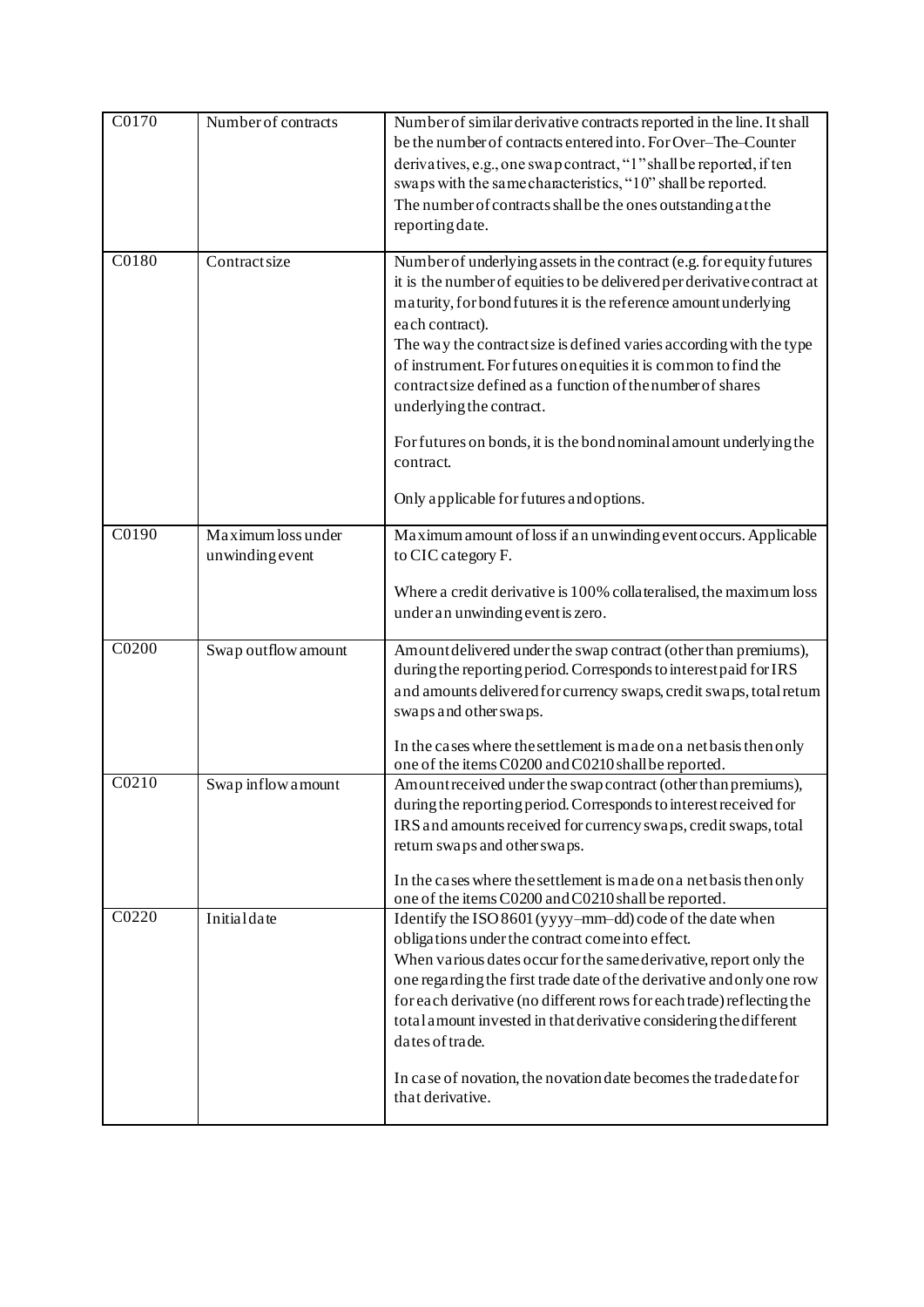| C0230             | Duration          | Derivative duration, defined as the residual modified duration, for<br>derivatives for which a duration measure is applicable.<br>Calculated as the net duration between in and out flows from the<br>derivative, when applicable.                                                                                                                                                                                                                    |
|-------------------|-------------------|-------------------------------------------------------------------------------------------------------------------------------------------------------------------------------------------------------------------------------------------------------------------------------------------------------------------------------------------------------------------------------------------------------------------------------------------------------|
| C <sub>0240</sub> | Solvency II value | Value of the derivative as of the reporting date calculated as defined<br>by Article 75 of the Directive 2009/138/EC. It can be positive,<br>negative or zero.                                                                                                                                                                                                                                                                                        |
| C <sub>0250</sub> | Valuation method  | Identify the valuation method used when valuing derivatives. One<br>of the options in the following closed list shall be used:<br>$1 -$ quoted market price in active markets for the same assets or<br><i>lia</i> bilities<br>2 – quoted market price in active markets for similar assets or<br><b>liabilities</b><br>$3$ – alternative valuation methods<br>6 – Market valuation according to Article 9(4) of Delegated<br>Regulation (EU) 2015/35 |

# **Information on derivatives**

|                    | <b>ITEM</b>             | <b>INSTRUCTIONS</b>                                               |
|--------------------|-------------------------|-------------------------------------------------------------------|
| C0040              | Derivative ID Code      | Derivative ID code using the following priority:                  |
|                    |                         | $-$ ISO 6166 code of ISIN when available                          |
|                    |                         | - Other recognised codes (e.g.: CUSIP, Bloomberg Ticker,          |
|                    |                         | Reuters RIC)                                                      |
|                    |                         | - Code attributed by the undertaking, when the options above are  |
|                    |                         | not a vailable, and must be consistent over time                  |
| $\overline{C0050}$ | Derivative ID Code type | Type of ID Code used for the "Derivative ID Code" item. One of    |
|                    |                         | the options in the following closed list shall be used:           |
|                    |                         | $1 - ISO/6166$ for ISIN                                           |
|                    |                         | 2 – CUSIP (The Committee on Uniform Securities Identification     |
|                    |                         | Procedures number assigned by the CUSIP Service Bureau for U.S.   |
|                    |                         | and Canadian companies)                                           |
|                    |                         | 3 - SEDOL (Stock Exchange Daily Official List for the London      |
|                    |                         | Stock Exchange)                                                   |
|                    |                         | 4 – WKN (Wertpapier Kenn–Nummer, the alphanumeric German          |
|                    |                         | identification number)                                            |
|                    |                         | 5 - Bloomberg Ticker (Bloomberg letters code that identify a      |
|                    |                         | company's securities)                                             |
|                    |                         | 6 - BBGID (The Bloomberg Global ID)                               |
|                    |                         | 7 – Reuters RIC (Reuters instrument code)                         |
|                    |                         | 8 - FIGI (Financial Instrument Global Identifier)                 |
|                    |                         | 9 - Other code by members of the Association of National          |
|                    |                         | Numbering Agencies                                                |
|                    |                         | 99 - Code attributed by the undertaking                           |
| C0260              | Counterparty Name       | Name of the counterparty of the derivative. When a vailable, this |
|                    |                         | item corresponds to the entity name in the LEI database. When not |
|                    |                         | a vailable, corresponds to the legal name.                        |
|                    |                         | The following shall be considered:                                |
|                    |                         | Name of the exchange market for exchanged traded                  |
|                    |                         | derivatives; or                                                   |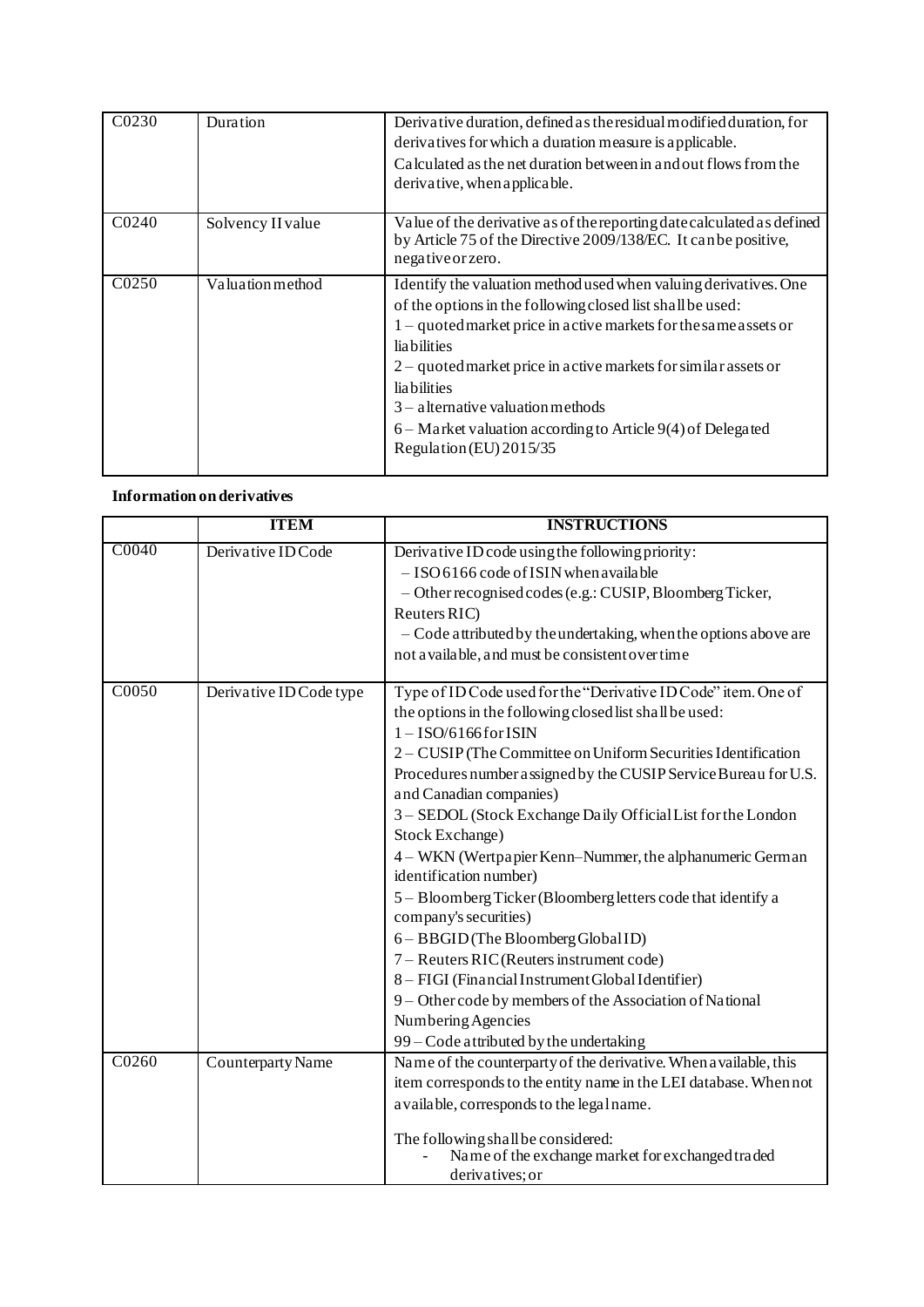|       |                           | Name of Central Counterparty ("CCP") for Over-The-<br>Counter derivatives where they are cleared through a CCP;<br><sub>or</sub><br>Name of the contractual counterparty for the other Over-<br>The-Counter derivatives.                                                                                                                                                                                                                                                                                                                                                                                                                                                                                                                                                                                                                             |
|-------|---------------------------|------------------------------------------------------------------------------------------------------------------------------------------------------------------------------------------------------------------------------------------------------------------------------------------------------------------------------------------------------------------------------------------------------------------------------------------------------------------------------------------------------------------------------------------------------------------------------------------------------------------------------------------------------------------------------------------------------------------------------------------------------------------------------------------------------------------------------------------------------|
| C0270 | Counterparty Code         | Identification code of the counterparty using the Legal Entity<br>Identifier (LEI) if a vailable.<br>If none is a vailable this item shall not be reported                                                                                                                                                                                                                                                                                                                                                                                                                                                                                                                                                                                                                                                                                           |
| C0280 | Type of counterparty code | Identification of the code used for the "Counterparty Code" item.<br>One of the options in the following closed list shall be used:<br>$1 - LEI$<br>$9 - None$                                                                                                                                                                                                                                                                                                                                                                                                                                                                                                                                                                                                                                                                                       |
| C0290 | External rating           | Only applicable to Over-The-Counter derivatives.<br>The rating of the counterparty of the derivative at the reporting<br>reference date as provided by the nominated credit assessment<br>institution (ECAI).<br>If an issuer rating is not available the item should be left blank.<br>This item is not applicable to derivatives for which undertakings<br>using internal model use internal ratings. If undertakings using<br>internal model do not use internal rating, this item shall be reported.                                                                                                                                                                                                                                                                                                                                             |
| C0300 | Nominated ECAI            | Identify the credit assessment institution (ECAI) giving the external<br>rating in C0290, by using the name of the ECAI as published on<br>ESMA's website. In case of ratings issued by subsidiaries of the<br>ECAI please report the parent ECAI (the reference is to ESMA list<br>of credit rating a gencies registered or certified in accordance with<br>Regulation (EC) No 1060/2009 of the European Parliament and of<br>the Council of 16 September 2009 on credit rating a gencies).<br>This item shall be reported when External rating $(C0290)$ is<br>reported.                                                                                                                                                                                                                                                                           |
| C0310 | Credit quality step       | Identify the credit quality step attributed to the counterparty of the<br>derivative, as defined by Article 109a(1) of Directive 2009/138/EC.<br>The credit quality step shall reflect any readjustments to the credit<br>quality made internally by the undertakings that use the standard<br>formula.<br>This item is not applicable to derivatives for which undertakings<br>using internal model use internal ratings. If undertakings using<br>internal model do not use internal rating, this item shall be reported.<br>One of the options in the following closed list shall be used:<br>$0$ – Credit quality step 0<br>$1 -$ Credit quality step 1<br>$2$ – Credit quality step 2<br>$3$ – Credit quality step 3<br>$4 -$ Credit quality step 4<br>$5 -$ Credit quality step 5<br>$6 -$ Credit quality step 6<br>$9 - No$ rating a vailable |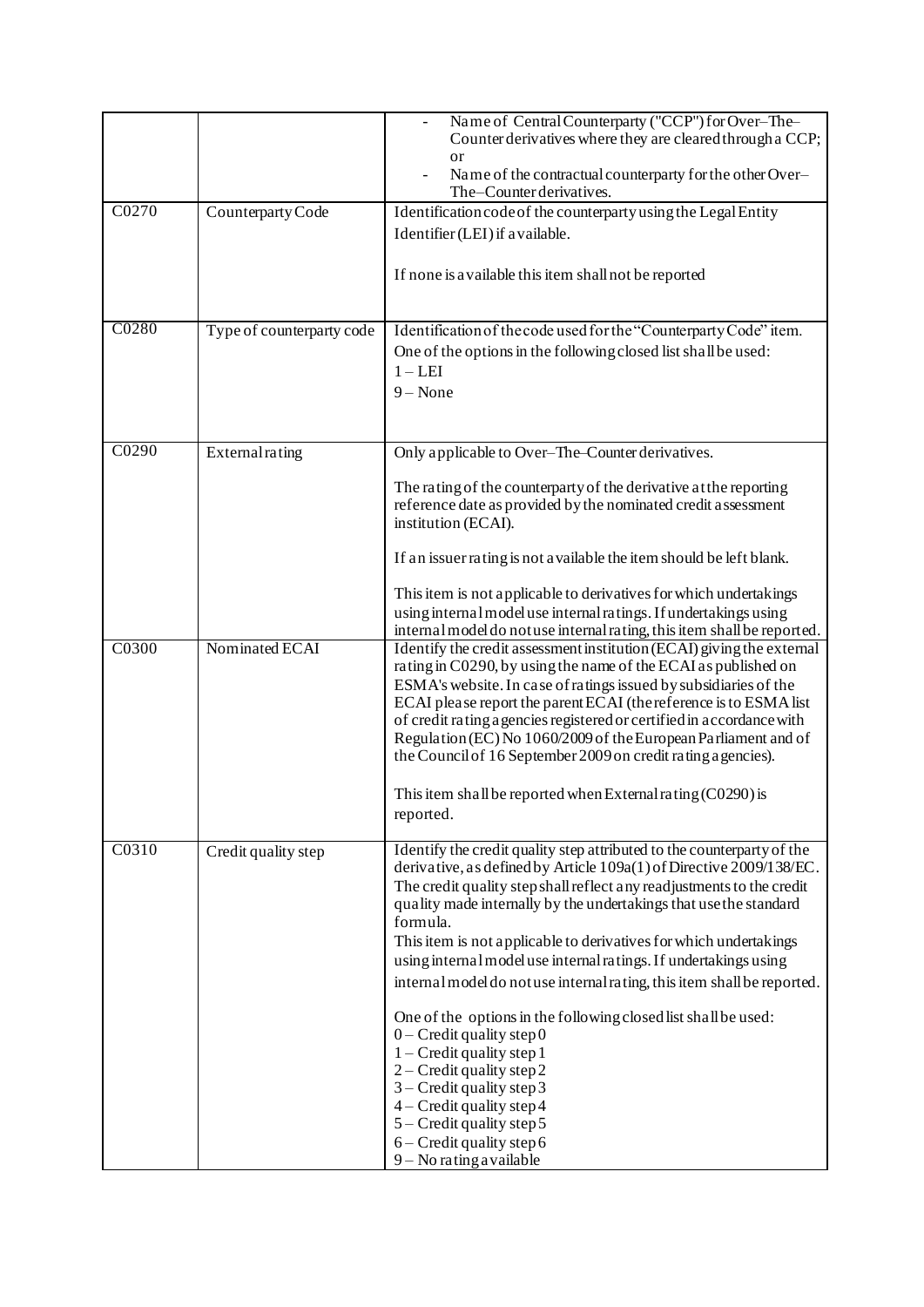| C0320 | Internal rating                    | Internal rating of assets for undertakings using internal model to the<br>extent that the internal ratings are used in their internal modelling. If<br>an internal model undertaking is using solely external ratings this<br>item shall not be reported.                                                                                                                                                                                                                                                                                                                                                                |
|-------|------------------------------------|--------------------------------------------------------------------------------------------------------------------------------------------------------------------------------------------------------------------------------------------------------------------------------------------------------------------------------------------------------------------------------------------------------------------------------------------------------------------------------------------------------------------------------------------------------------------------------------------------------------------------|
| C0330 | Counterparty group                 | Only applicable to Over-The-Counter derivatives, regarding<br>contractual counterparties other than an exchange market and<br>Central Counterparty (CCP).<br>Name of the ultimate parent entity of counterparty. When available,<br>this item corresponds to the entity name in the LEI database. When<br>not available, corresponds to the legal name.                                                                                                                                                                                                                                                                  |
| C0340 | Counterparty group code            | Only applicable to Over-The-Counter derivatives, regarding<br>contractual counterparties other than an exchange market and<br>Central Counterparty (CCP).<br>Identification code using the Legal Entity Identifier (LEI) if<br>a vaila ble.<br>If none is a vailable this item shall not be reported.                                                                                                                                                                                                                                                                                                                    |
| C0350 | Type of counterparty<br>group code | Identification of the code used for the "Counterparty group Code"<br>item. One of the options in the following closed list shall be used:<br>$1 - LEI$<br>$9 - None$                                                                                                                                                                                                                                                                                                                                                                                                                                                     |
| C0360 | Contractname                       | Name of the derivative contract.                                                                                                                                                                                                                                                                                                                                                                                                                                                                                                                                                                                         |
| C0370 | Currency                           | Identify the ISO 4217 alphabetic code of the currency of the<br>derivative, i.e., currency of the notional amount of the derivative<br>(e.g.: option having as underlying an amount in USD, currency for<br>which the notional amount is expressed contractually for FX swap,<br>etc.).                                                                                                                                                                                                                                                                                                                                  |
| C0380 | <b>CIC</b>                         | Complementary Identification Code used to classify assets, as set<br>out in Annex - VI CIC Table of this Regulation. When classifying<br>derivatives using the CIC table, undertakings shall take into<br>consideration the most representative risk to which the derivative is<br>exposedto.                                                                                                                                                                                                                                                                                                                            |
| C0390 | Trigger value                      | Reference price for futures, strike price for options (for bonds, price<br>shall be a percentage of the par amount), currency exchange rate or<br>interest rate for forwards, etc.<br>Not applicable to CICD3 – Interest rate and currency swaps. For<br>CIC F1 – Credit default swaps it shall not be completed if not<br>possible.<br>In the case of more than one trigger over time, report the next<br>trigger occurring.<br>When the derivative has a range of trigger values, report the set<br>separated by comma ',' if the range is not continuous and report the<br>range separated by '-'if it is continuous. |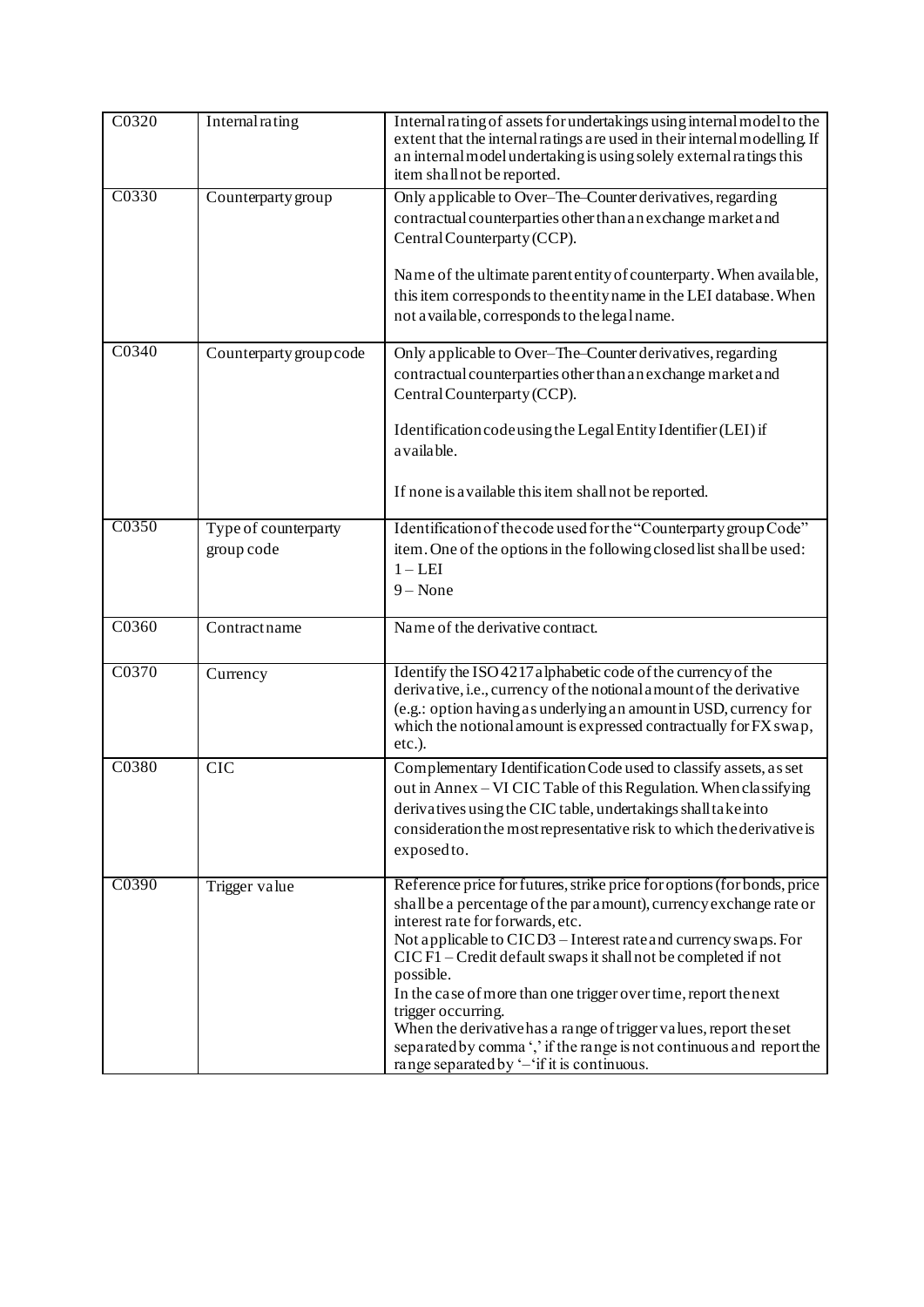| C0400             | Unwind trigger of contract | Identify the event that causes the unwinding of the contract, out of                                                                                    |
|-------------------|----------------------------|---------------------------------------------------------------------------------------------------------------------------------------------------------|
|                   |                            |                                                                                                                                                         |
|                   |                            | the regular expiration or term conditions. One of the options in the                                                                                    |
|                   |                            | following closed list shall be used:                                                                                                                    |
|                   |                            | 1 - Bankruptcy of the underlying or reference entity                                                                                                    |
|                   |                            | 2 – Adverse fall in value of the underlying reference asset                                                                                             |
|                   |                            | $3 -$ Adverse change in credit rating of the underlying assets or entity                                                                                |
|                   |                            | 4 – Novation, i.e. the act of replacing an obligation under the                                                                                         |
|                   |                            | derivative with a new obligation, or replacing a party of the                                                                                           |
|                   |                            | derivative with a new party                                                                                                                             |
|                   |                            | 5 – Multiple events or a combination of events                                                                                                          |
|                   |                            | 6 – Other events not covered by the previous options                                                                                                    |
|                   |                            | $9 -$ No unwind trigger                                                                                                                                 |
|                   |                            |                                                                                                                                                         |
| C <sub>0410</sub> | Swap delivered currency    | Identify the ISO 4217 alphabetic code of the currency of the swap<br>price (only for currency swaps and currency and interest rate                      |
|                   |                            | swaps).                                                                                                                                                 |
| C <sub>0420</sub> | Swap received currency     | Identify the ISO 4217 alphabetic code of the currency of the swap<br>notional amount (only for currency swaps and currency and interest<br>rate swaps). |
| C0430             | Maturity date              | Identify the contractually defined ISO 8601 (yyyy-mm-dd) code of                                                                                        |
|                   |                            | the date of close of the derivative contract, whether at maturity date,                                                                                 |
|                   |                            | expiring date for options (European or American), etc.                                                                                                  |
|                   |                            |                                                                                                                                                         |

### **S.52.01 – PEPP and PEPP saver information General comments:**

This section relates to annual submission of detailed information about a particular PEPP. In a ddition, som e information for a particular PEPP investment option, i.e. Basic PEPP or alternative investment options, shall be further described, by country in which this product is commercialized and by sub-accounts opened. In case the alternative investment options become, individually or on aggregate, significant in relation to the savings in the Basic PEPP, the information shall be reported at a more granular level or a t the level of ea ch investment option.

All values shall be provided as if it would be reported in accordance with the prudential framework under which remit the entity falls.

Information regarding all alternative investment options shall be aggregated.

| <b>TABLE ORDINATE</b> | ITEN                                         | <b>INSTRUCTIONS</b>                                                                                                                                                                                                 |
|-----------------------|----------------------------------------------|---------------------------------------------------------------------------------------------------------------------------------------------------------------------------------------------------------------------|
| C0020/R0010           | Administration costs of<br><b>Basic PEPP</b> | Total amount of administrative costs related to the<br>administration of the PEPP, charged to the PEPP saver<br>during the reporting period.<br>The amount relates to one-off and recurring costs of Basic<br>PEPP. |
| C0040/R0010           | Distribution costs of<br><b>Basic PEPP</b>   | Total amount of costs related to the distribution of the<br>PEPP, The amount relates to one-off and recurring costs of<br><b>Basic PEPP.</b>                                                                        |
| C0050/R0010           | Costs of advice of Basic<br><b>PEPP</b>      | Total amount of costs related to the costs of advice of the<br>PEPP, charged during the reporting period.<br>The amount relates to one-off and recurring costs of Basic                                             |

### **PEPP and PEPP saver information (1)**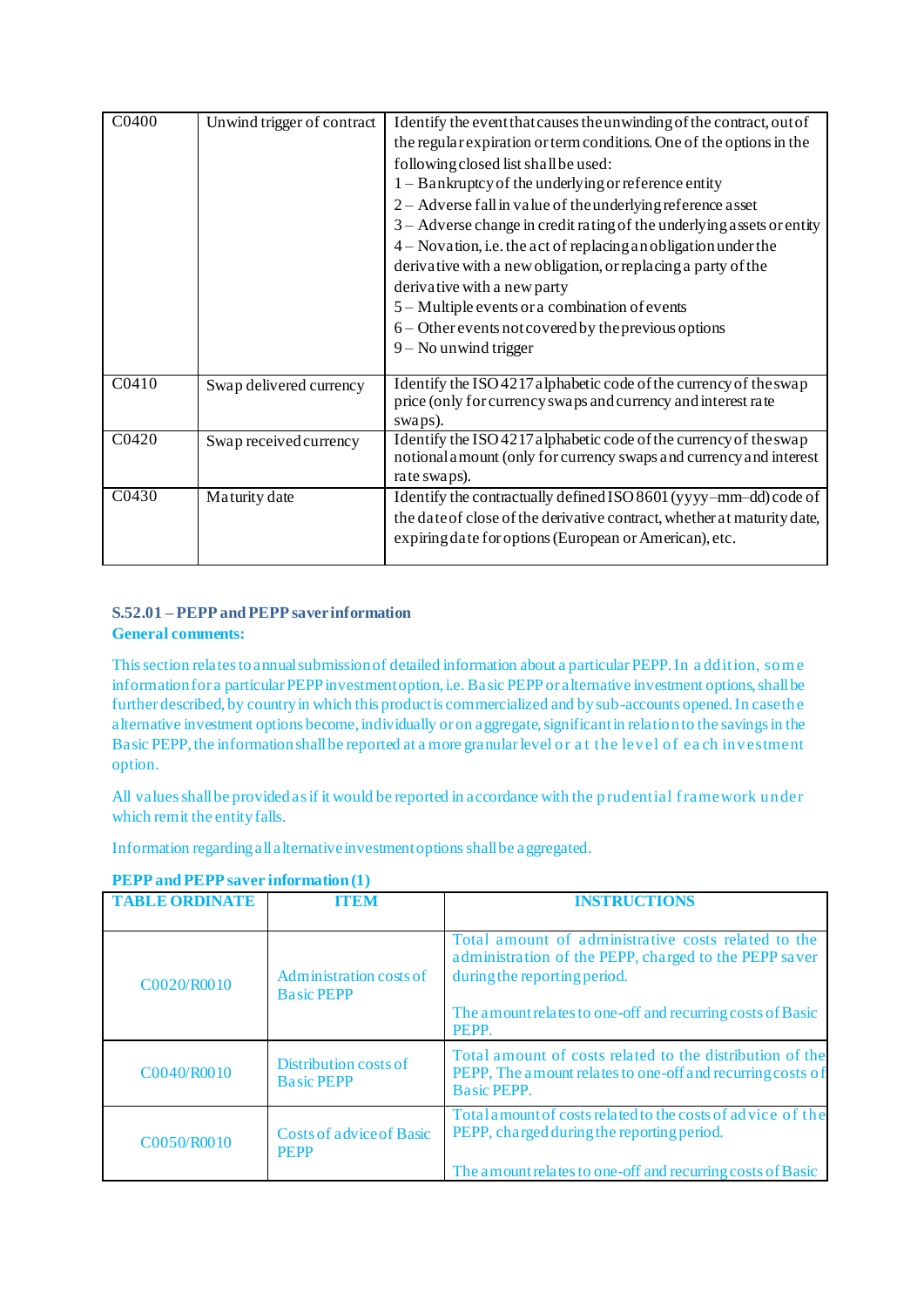|             |                                                 | PEPP.                                                                                                                                                                                                                                                                                                                                             |
|-------------|-------------------------------------------------|---------------------------------------------------------------------------------------------------------------------------------------------------------------------------------------------------------------------------------------------------------------------------------------------------------------------------------------------------|
|             |                                                 |                                                                                                                                                                                                                                                                                                                                                   |
|             |                                                 |                                                                                                                                                                                                                                                                                                                                                   |
|             |                                                 |                                                                                                                                                                                                                                                                                                                                                   |
| C0060/R0010 | <b>Investment costs of Basic</b><br><b>PEPP</b> | Total amount of investment costs related to the PEPP,<br>charged during the reporting period. These costs cover the<br>charges related to safekeeping of assets, activities<br>stemming from performing transaction operations and<br>other costs related to the investment activities but not<br>attributable to two categories mentioned above. |
|             |                                                 | The amount relates to one-off and recurring costs of Basic<br>PEPP.                                                                                                                                                                                                                                                                               |
| C0100/R0010 | Costs of the capital<br>guarantees, if any, of  | Total amount of premia for financial guarantees of the<br>PEPP, charged during the reporting period.                                                                                                                                                                                                                                              |
|             | <b>Basic PEPP</b>                               | The amount relates to one-off and recurring costs of Basic<br>PEPP.                                                                                                                                                                                                                                                                               |
| C0020/R0040 | Administration costs of                         | Total amount of administrative costs related to the                                                                                                                                                                                                                                                                                               |
|             | Alternative investment                          | administration of the PEPP, charged to the PEPP saver                                                                                                                                                                                                                                                                                             |
|             | options                                         | during the reporting period.                                                                                                                                                                                                                                                                                                                      |
|             |                                                 |                                                                                                                                                                                                                                                                                                                                                   |
|             |                                                 | The amount relates to one-off and recurring costs of<br>Alternative investment options.                                                                                                                                                                                                                                                           |
| C0040/R0040 | <b>Distribution costs of</b>                    | Total amount of costs related to the distribution of the PEPP.                                                                                                                                                                                                                                                                                    |
|             | Alternative investment                          |                                                                                                                                                                                                                                                                                                                                                   |
|             | options                                         | The amount relates to one-off and recurring costs of                                                                                                                                                                                                                                                                                              |
|             |                                                 | Alternative investment options.                                                                                                                                                                                                                                                                                                                   |
| C0050/R0040 | Costs of advice of                              | Total amount of costs related to the costs of advice of the                                                                                                                                                                                                                                                                                       |
|             | Alternative investment<br>options               | PEPP, charged during the reporting period.                                                                                                                                                                                                                                                                                                        |
|             |                                                 | The amount relates to one-off and recurring costs of                                                                                                                                                                                                                                                                                              |
|             |                                                 | Alternative investment options.                                                                                                                                                                                                                                                                                                                   |
| C0060/R0040 | Investment costs of                             | Total amount of investment costs related to the PEPP,                                                                                                                                                                                                                                                                                             |
|             | Alternative investment                          | charged during the reporting period. These costs cover the<br>charges related to safekeeping of assets, activities stemming                                                                                                                                                                                                                       |
|             | options                                         | from performing transaction operations and other costs                                                                                                                                                                                                                                                                                            |
|             |                                                 | related to the investment activities but not at tributable to                                                                                                                                                                                                                                                                                     |
|             |                                                 | two categories mentioned above.                                                                                                                                                                                                                                                                                                                   |
|             |                                                 |                                                                                                                                                                                                                                                                                                                                                   |
|             |                                                 | The amount relates to one-off and recurring costs of                                                                                                                                                                                                                                                                                              |
|             |                                                 | Alternative investment options.                                                                                                                                                                                                                                                                                                                   |
| C0100/R0040 |                                                 | Total a mount of premium for financial guarantees of the                                                                                                                                                                                                                                                                                          |
|             |                                                 | PEPP, charged during the reporting period.                                                                                                                                                                                                                                                                                                        |
|             | Costs of the capital<br>guarantees, if any, of  | The amount relates to one-off and recurring costs of                                                                                                                                                                                                                                                                                              |
|             | Alternative investment                          | Alternative investment options.                                                                                                                                                                                                                                                                                                                   |
|             | options                                         |                                                                                                                                                                                                                                                                                                                                                   |
|             |                                                 |                                                                                                                                                                                                                                                                                                                                                   |
|             |                                                 |                                                                                                                                                                                                                                                                                                                                                   |

# **PEPP and PEPP saver information (2)**

| <b>TABLE ORDINATE ITEM</b> |         | <b>INSTRUCTIONS</b>                                                                                                                                                                                |
|----------------------------|---------|----------------------------------------------------------------------------------------------------------------------------------------------------------------------------------------------------|
| Z0010                      | Country | ISO 3166 1 alpha 2 code of the home or host Member<br>States of the PEPP. This item shall be filled for each<br>country where a sub-account is a vailable or where the<br><b>PEPP</b> is provided. |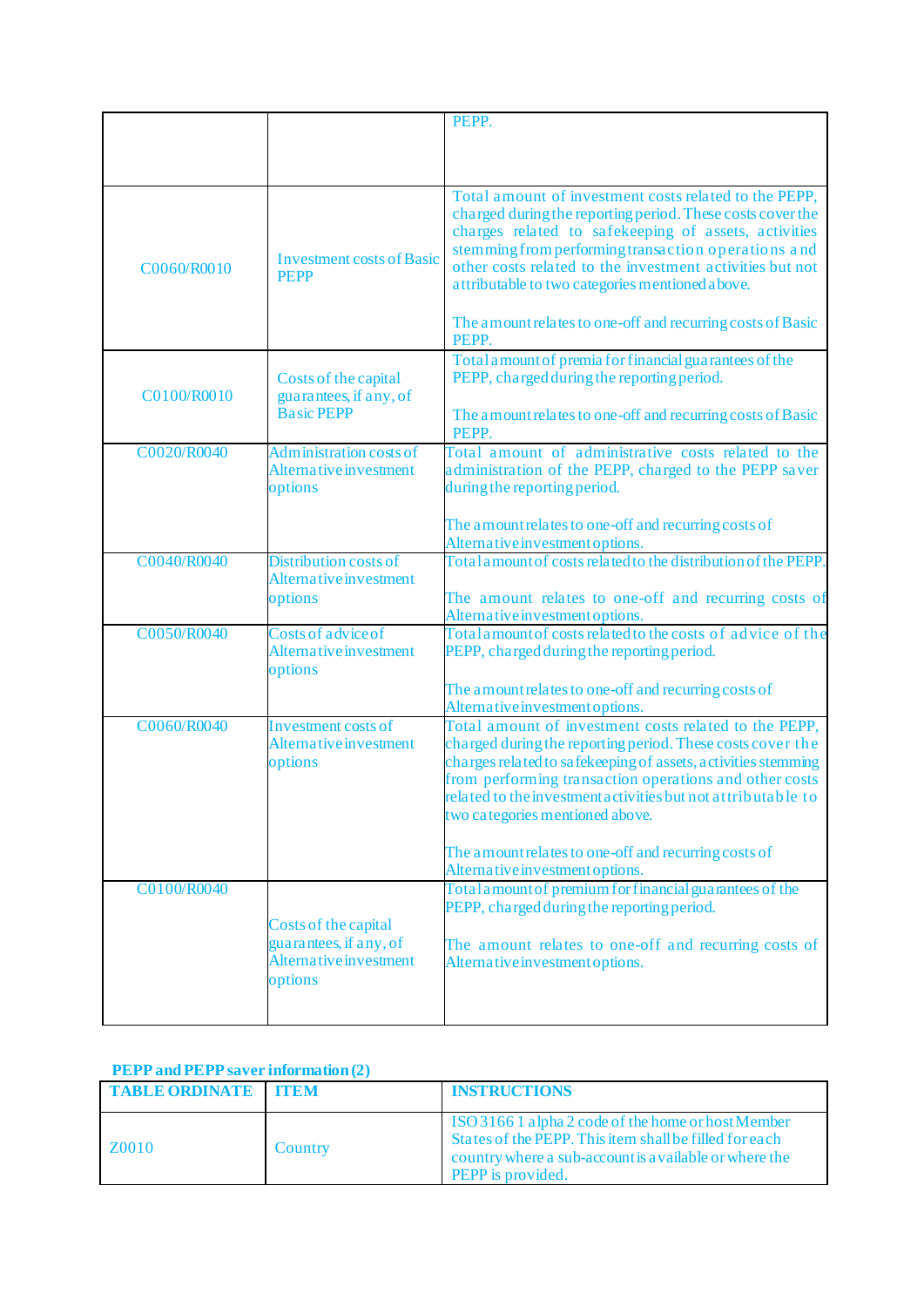| C0150/R0020 | Number of PEPP savers<br>in Basic PEPP<br>commercialised in the<br>country                                                                                                                                                                                           | Number of PEPP savers in Basic PEPP commercialised in<br>the country                                                                                                                                                                                                          |
|-------------|----------------------------------------------------------------------------------------------------------------------------------------------------------------------------------------------------------------------------------------------------------------------|-------------------------------------------------------------------------------------------------------------------------------------------------------------------------------------------------------------------------------------------------------------------------------|
| C0160/R0020 | Total gross contributions<br>received for Basic PEPP<br>commercialised in the<br>country                                                                                                                                                                             | Total amount of contributions over the reporting period<br>paid by PEPP savers of Basic PEPP commercialised in the<br>country.                                                                                                                                                |
| C0170/R0020 | Total gross investment<br>returns for Basic PEPP<br>commercialised in the<br>country                                                                                                                                                                                 | Total amount of gross investment returns a llocated to PEPP<br>savers. The value is gross of investment costs of Basic<br>PEPP commercialised in the country.                                                                                                                 |
| C0190/R0020 | <b>Total benefit payments</b><br>for Basic PEPP<br>commercialised in the<br>country                                                                                                                                                                                  | Total amount of benefit payments over the reporting<br>period to PEPP savers for the Basic PEPP commercialised<br>in the country. This amount includes all benefits paid out,<br>i.e. including biometric risks and other possible options<br>included in particular product. |
| C0200/R0020 | Benefit payments related<br>to retirement for Basic<br>PEPP commercialised in<br>the country                                                                                                                                                                         | Amount of benefit payment over the reporting period to<br>PEPP savers of Basic PEPP commercialised in the<br>country. This amount includes only benefits related to<br>retirement.                                                                                            |
| C0210/R0020 | <b>Benefit payments related</b><br>to retirement paid<br>through annuities for<br><b>Basic PEPP</b><br>commercialised in the<br>country                                                                                                                              | Amount of benefit payments over the reporting period to<br>PEPP savers of Basic PEPP commercialised in the<br>country. This amount includes only benefits related to<br>retirement paid through a nnuities.                                                                   |
| C0220/R0020 | <b>Benefit</b><br>payments<br>related to retirement<br>paid through lump sum<br><b>Basic</b><br><b>PEPP</b><br>for<br>commercialised in the<br>country                                                                                                               | Amount of benefit payments over the reporting period to<br>PEPP savers of Basic PEPP commercialised in the<br>country. This amount includes only benefits related to<br>retirement paid through a lump sum.                                                                   |
| C0230/R0020 | <b>Benefit payments related</b><br>to retirement paid<br>through drawdown<br>payments for Basic PEPP<br>commercialised in the<br>country                                                                                                                             | Amount of benefit payments over the reporting period to<br>PEPP savers of Basic PEPP commercialised in the<br>country. This amount includes only benefits related to<br>retirement paid through drawdown payments.                                                            |
| C0240/R0020 | Benefit payments not<br>related to retirement for<br><b>Basic PEPP</b><br>commercialised in the<br>country                                                                                                                                                           | Amount of benefit payments over the reporting period to<br>PEPP savers of Basic PEPP commercialised in the<br>country. This amount includes only benefits related to non-<br>retirement covers, i.e. biometric risks and other possible<br>options.                           |
| C0250/R0020 | Number of notifications<br>in accordance with<br>Article $20(1)$ of<br><b>Regulation</b> (EU)<br>2019/1238 received from<br>PEPP savers that have<br>changed their residence to<br>another Member State for<br><b>Basic PEPP</b><br>commercialised in the<br>country | Number of notifications received from PEPP savers of<br>Basic PEPP commercialised in the country related to PEPP<br>saver's change of residence to another Member State.                                                                                                      |
| C0260/R0020 | Number of requests for<br>opening a sub-account in<br>a ccordance with Article<br>20(2) of Regulation (EU)                                                                                                                                                           | Number of requests to open a new sub-account of the<br>Basic PEPP commercialised in the country, received from<br>PEPP savers which informed the PEPP provider about<br>their intention to change the residence to another Member                                             |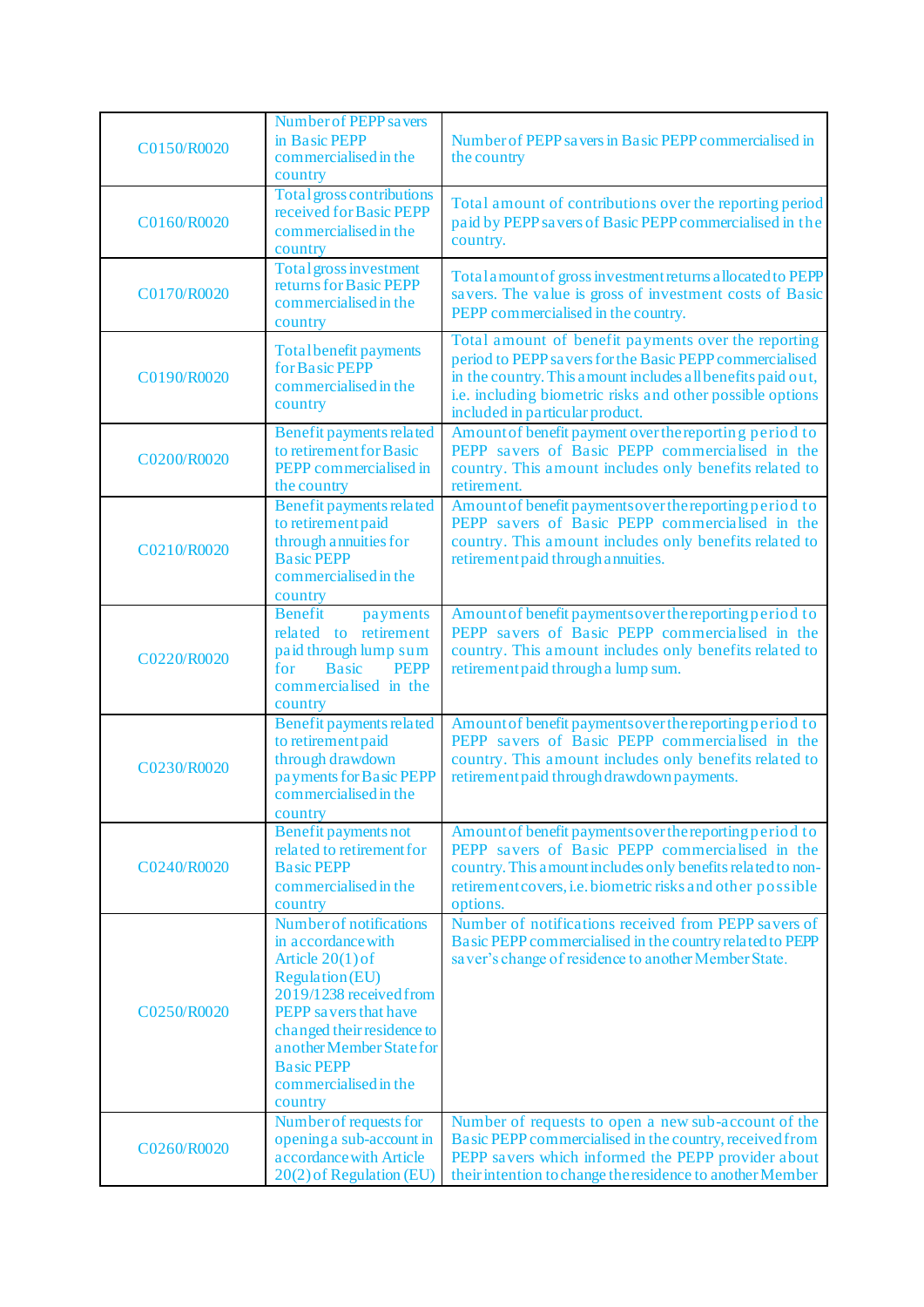|             | 2019/1238 for Basic<br>PEPP commercialised in<br>the country                                                                                                                                         | State.                                                                                                                                                                                                                                                          |
|-------------|------------------------------------------------------------------------------------------------------------------------------------------------------------------------------------------------------|-----------------------------------------------------------------------------------------------------------------------------------------------------------------------------------------------------------------------------------------------------------------|
| C0270/R0020 | Number of sub-accounts<br>opened in accordance<br>with Article 20(2) of<br><b>Regulation (EU)</b><br>2019/1238 for Basic<br>PEPP commercialised in<br>the country                                    | Number of actual sub-accounts opened of the Basic PEPP<br>commercialised in the country related to requests received<br>from PEPP savers which informed the PEPP provider<br>about their intention to change the residence to a nother<br><b>Member State.</b>  |
| C0280/R0020 | Number of requests from<br><b>PEPP</b> savers for<br>switching in accordance<br>with Article $20(5)(a)$ of<br><b>Regulation</b> (EU)<br>2019/1238 for Basic<br>PEPP commercialised in<br>the country | Number of requests to switch to another PEPP provider,<br>due to the current PEPP provider not being a ble to create a<br>sub-account related to PEPP savers of Basic PEPP<br>commercialised in the country changing the residence to<br>a nother Member State. |
| C0290/R0020 | Actual transfers made in<br>a ccordance with Article<br>$20(5)(a)$ of Regulation<br>(EU) 2019/1238 for Basic<br>PEPP commercialised in<br>the country                                                | Amount of actual transfers to another PEPP provider, due<br>to the current PEPP provider not being able to create a<br>sub-account related to PEPP savers of Basic PEPP<br>commercialised in the country changing the residence to<br>another Member State.     |
| C0300/R0020 | Number of requests from<br>PEPP savers for<br>switching in accordance<br>with Article 52(3) of<br><b>Regulation (EU)</b><br>2019/1238 for Basic<br>PEPP commercialised in<br>the country             | Number of requests to switch to another PEPP provider<br>upon request from PEPP savers of Basic PEPP<br>commercialised in the country provided in accordance<br>with Article 52(3) of Regulation (EU) 2019/1238                                                 |
| C0310/R0020 | Actual transfers made<br>with<br>in accordance<br>52(3)<br>Article<br>of<br>Regulation<br>(EU)<br>2019/1238 for Basic<br><b>PEPP</b> commercialised<br>in the country                                | Amount of actual transfers to another PEPP provider upon<br>request from PEPP savers of Basic PEPP commercialised<br>in the country provided in accordance with Article 52(3) of<br>Regulation (EU) 2019/1238                                                   |
| C0320/R0020 | <b>Assets of Basic PEPP</b><br>commercialised in the<br>country                                                                                                                                      | Total a mount of assets related to Basic PEPP<br>commercialised in the country.                                                                                                                                                                                 |
| C0330/R0020 | <b>Obligations of Basic</b><br>PEPP commercialised in<br>the country                                                                                                                                 | Total amount of technical provisions and other liabilities,<br>where relevant, related to Basic PEPP commercialised in<br>the country.                                                                                                                          |
| C0340/R0020 | Number of complaints for<br><b>Basic PEPP</b><br>commercialised in the<br>country                                                                                                                    | The total number of complaints received for the Basic<br>PEPP commercialised in the country over the reporting<br>period.                                                                                                                                       |
| C0150/R0030 | Number of PEPP savers in<br><b>Basic PEPP</b> in run-off                                                                                                                                             | Number of PEPP savers in Basic PEPP in run-off                                                                                                                                                                                                                  |
| C0160/R0030 | Total gross contributions<br>received for Basic PEPP in<br>run-off                                                                                                                                   | Total a mount of contributions over the reporting period paid<br>by PEPP savers of Basic PEPP in run-off.                                                                                                                                                       |
| C0170/R0030 | Total gross investment<br>returns for Basic PEPP in<br>run-off                                                                                                                                       | Total amount of gross investment returns a llocated to PEPP<br>savers. The value is gross of investment costs of Basic PEPP<br>in run-off.                                                                                                                      |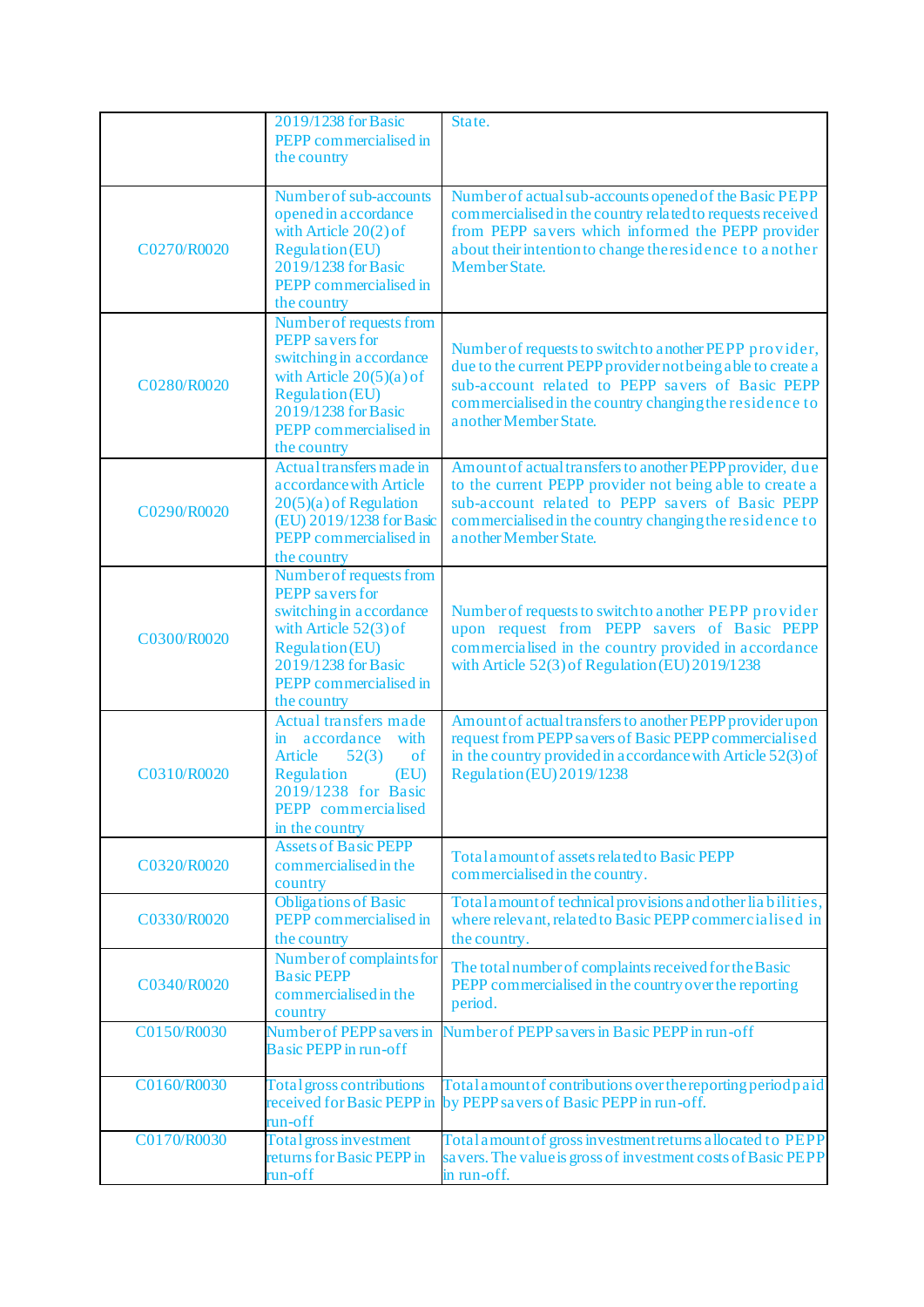| C0190/R0030 | <b>Basic PEPP</b> in run-off                                                                                                                                                                                                           | Total benefit payments for Total amount of benefit payments over the reporting period<br>to PEPP savers for the Basic PEPP in run-off. This a mount<br>includes all benefits paid out, i.e. including biometric risks<br>and other possible options included in particular product.     |
|-------------|----------------------------------------------------------------------------------------------------------------------------------------------------------------------------------------------------------------------------------------|-----------------------------------------------------------------------------------------------------------------------------------------------------------------------------------------------------------------------------------------------------------------------------------------|
| C0200/R0030 | retirement for Basic PEPP<br>in run-off                                                                                                                                                                                                | Benefit payments related to Amount of benefit payment over the reporting period to<br>PEPP savers of Basic PEPP in run-off. This amount includes<br>only benefits related to retirement.                                                                                                |
| C0210/R0030 | retirement paid through<br>run-off                                                                                                                                                                                                     | Benefit payments related to Amount of benefit payments over the reporting period to<br>PEPP savers of Basic PEPP in run-off. This amount includes<br>annuities for Basic PEPP in only benefits related to retirement paid through annuities.                                            |
| C0220/R0030 | Benefit payments related<br>to retirement paid through<br>lump sum for Basic PEPP<br>in run-off                                                                                                                                        | Amount of benefit payments over the reporting period to<br>PEPP savers of Basic PEPP in run-off. This amount includes<br>only benefits related to retirement paid through a lump sum.                                                                                                   |
| C0230/R0030 | retirement paid through<br>drawdown payments for<br><b>Basic PEPP</b> in run-off                                                                                                                                                       | Benefit payments related to Amount of benefit payments over the reporting period to<br>PEPP savers of Basic PEPP in run-off. This amount includes<br>only benefits related to retirement paid through drawdown<br>payments.                                                             |
| C0240/R0030 | <b>Benefit payments not</b><br>related to retirement for<br><b>Basic PEPP</b> in run-off                                                                                                                                               | Amount of benefit payments over the reporting period to<br>PEPP savers of Basic PEPP in run-off. This amount includes<br>only benefits related to non-retirement covers, i.e. biometric<br>risks and other possible options.                                                            |
| C0250/R0030 | Number of notifications in<br>accordance with Article<br>20(1) of Regulation (EU)<br>2019/1238 received from<br><b>PEPP</b> savers that have<br>changed their residence to<br>another Member State for<br><b>Basic PEPP</b> in run-off | Number of notifications received from PEPP savers of Basic<br>PEPP in run-off related to PEPP saver's change of residence<br>to another Member State.                                                                                                                                   |
| C0260/R0030 | Number of requests for<br>opening a sub-account in<br>accordance with Article<br>20(2) of Regulation (EU)<br>2019/1238 for Basic PEPP<br>in run-off                                                                                    | Number of requests to open a new sub-account of the B asic<br>PEPP in run-off, received from PEPP savers which informed<br>the PEPP provider about their intention to change the<br>residence to another Member State.                                                                  |
| C0270/R0030 | Number of sub-accounts<br>(EU) 2019/1238 for Basic<br><b>PEPP</b> in run-off                                                                                                                                                           | Number of actual sub-accounts opened of the Basic PEPP in<br>opened in accordance with run-off related to requests received from PEPP savers which<br>Article 20(2) of Regulation informed the PEPP provider a bout their intention to change<br>the residence to another Member State. |
| C0280/R0030 | Number of requests from<br>PEPP savers for switching<br>in accordance with Article<br>2019/1238 for Basic PEPP<br>in run-off                                                                                                           | Number of requests to switch to a nother PEPP provider, due<br>to the current PEPP provider not being a ble to create a sub-<br>account related to PEPP savers of Basic PEPP in run-off<br>20(5)(a) of Regulation (EU)changing the residence to another Member State.                   |
| C0290/R0030 | Actual transfers made in<br>accordance with Article<br>2019/1238 for Basic PEPP<br>in run-off                                                                                                                                          | Amount of actual transfers to another PEPP provider, due to<br>the current PEPP provider not being able to create a sub-<br>20(5)(a) of Regulation (EU) account related to PEPP savers of Basic PEPP in run-off<br>changing the residence to another Member State.                      |
| C0300/R0030 | Number of requests from<br><b>PEPP</b> savers for switching<br>in accordance with Article<br>52(3) of Regulation (EU)<br>2019/1238 for Basic PEPP                                                                                      | Number of requests to switch to a nother PEPP provider upon<br>request from PEPP savers of Basic PEPP in run-off provided<br>in accordance with Article 52(3) of Regulation (EU)<br>2019/1238.                                                                                          |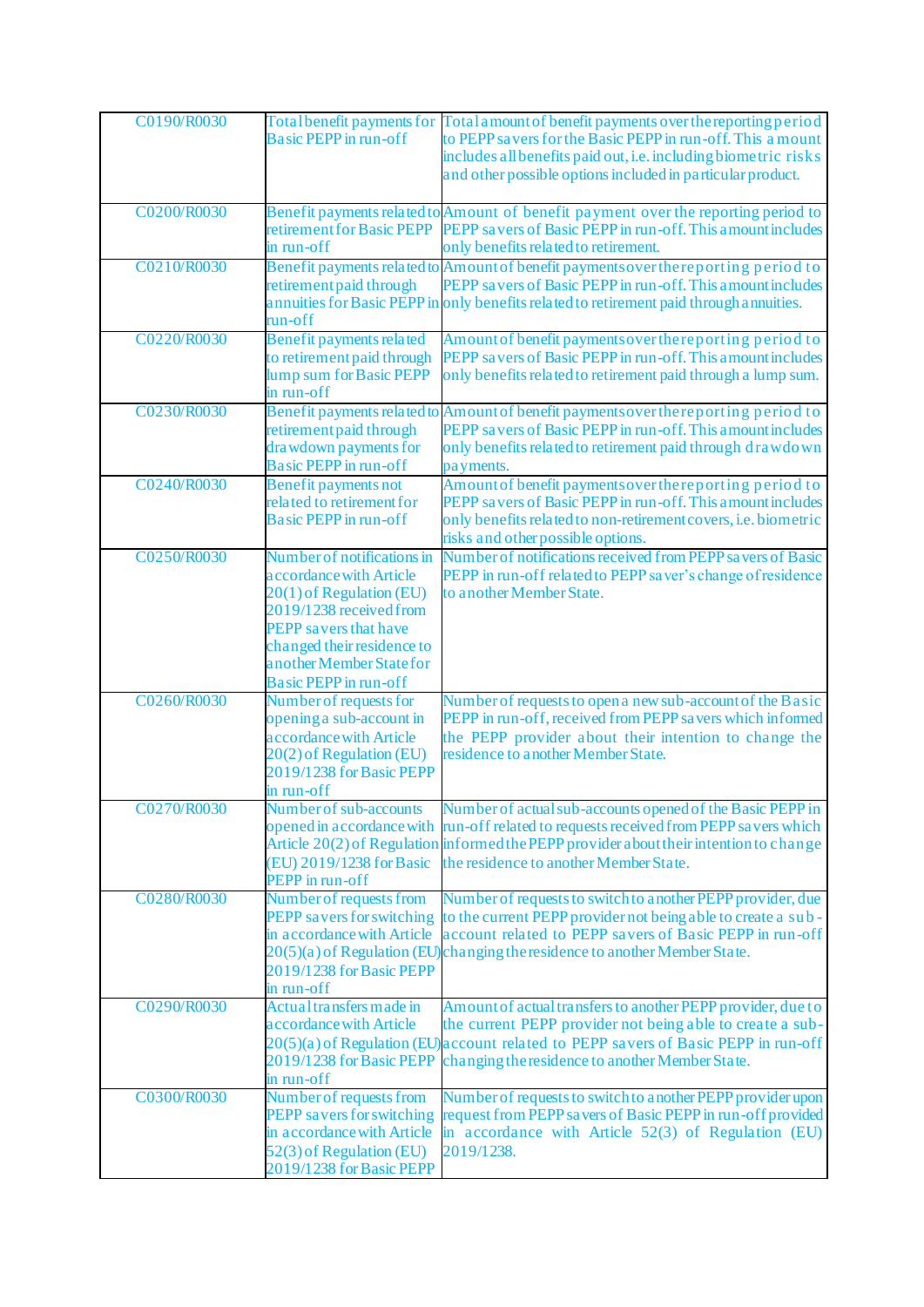|             | in run-off                                          |                                                                                                                              |
|-------------|-----------------------------------------------------|------------------------------------------------------------------------------------------------------------------------------|
|             |                                                     |                                                                                                                              |
|             |                                                     |                                                                                                                              |
| C0310/R0030 | Actual transfers m ade in                           | Amount of actual transfers to another PEPP provider upon                                                                     |
|             | accordance with Article                             | request from PEPP savers of Basic PEPP in run-off provided                                                                   |
|             | 52(3) of Regulation (EU)                            | in accordance with Article 52(3) of Regulation (EU)                                                                          |
|             | 2019/1238 or Basic PEPP                             | 2019/1238                                                                                                                    |
|             | in run-off                                          |                                                                                                                              |
| C0320/R0030 | <b>Assets of Basic PEPP in</b>                      | Total amount of assets related to Basic PEPP in run-off.                                                                     |
|             | run-off                                             |                                                                                                                              |
| C0330/R0030 |                                                     | Obligations of Basic PEPP Total amount of technical provisions and other liabilities,                                        |
|             | in run-off                                          | where relevant, related to Basic PEPP in run-off.                                                                            |
|             |                                                     |                                                                                                                              |
| C0340/R0030 | Number of complaints for                            | The total number of complaints received for the Basic PEPP                                                                   |
|             | <b>Basic PEPP</b> in run-off                        | in run-off over the reporting period.                                                                                        |
|             |                                                     |                                                                                                                              |
| C0150/R0050 | Number of PEPP savers in                            | Number of PEPP savers in Alternative investment options                                                                      |
|             | Alternative investment                              | commercialised in the country                                                                                                |
|             | options commercialised in<br>the country            |                                                                                                                              |
| C0160/R0050 | Total gross contributions                           | Total amount of contributions over the reporting period paid                                                                 |
|             | received for Alternative                            | by PEPP savers of Alternative investment options                                                                             |
|             | investment options                                  | commercialised in the country.                                                                                               |
|             | commercialised in the                               |                                                                                                                              |
| C0170/R0050 | country<br>Total gross investment                   |                                                                                                                              |
|             | returns for Alternative                             | Total amount of gross investment returns a llocated to PEPP<br>savers. The value is gross of investment costs of Alternative |
|             | investment options                                  | investment options commercialised in the country.                                                                            |
|             | commercialised in the                               |                                                                                                                              |
|             | country                                             |                                                                                                                              |
| C0190/R0050 | Total benefit payments for                          | Total a mount of benefit payments over the reporting period                                                                  |
|             | Alternative investment<br>options commercialised in | to PEPP savers for the Alternative investment options<br>commercialised in the country. This amount includes all             |
|             | the country                                         | benefits paid out, i.e. including biometric risks and other                                                                  |
|             |                                                     | possible options included in particular product.                                                                             |
| C0200/R0050 |                                                     | Benefit payments related to Amount of benefit payment over the reporting period to                                           |
|             | retirement for Alternative                          | PEPP savers of Alternative investment options                                                                                |
|             | investment options                                  | commercialised in the country. This a mount includes only                                                                    |
|             | commercialised in the<br>country                    | benefits related to retirement.                                                                                              |
| C0210/R0050 |                                                     | Benefit payments related to Amount of benefit payments over the reporting period to                                          |
|             | retirement paid through                             | PEPP savers of Alternative investment options                                                                                |
|             | annuities for Alternative                           | commercialised in the country. This amount includes only                                                                     |
|             | investment options                                  | benefits related to retirement paid through annuities.                                                                       |
|             | commercialised in the<br>country                    |                                                                                                                              |
| C0220/R0050 |                                                     | Benefit payments related to Amount of benefit payments over the reporting period to                                          |
|             | retirement paid through                             | PEPP savers of Alternative investment options                                                                                |
|             | lump sum for Alternative                            | commercialised in the country. This amount includes only                                                                     |
|             | investment options                                  | benefits related to retirement paid through a lump sum.                                                                      |
|             | commercialised in the                               |                                                                                                                              |
| C0230/R0050 | country                                             | Benefit payments related to Amount of benefit payments over the reporting period to                                          |
|             | retirement paid through                             | PEPP savers of alternative investment options                                                                                |
|             | drawdown payments for                               | commercialised in the country. This amount includes only                                                                     |
|             | alternative investment                              | benefits related to retirement paid through drawdown                                                                         |
|             | options commercialised in                           | payments.                                                                                                                    |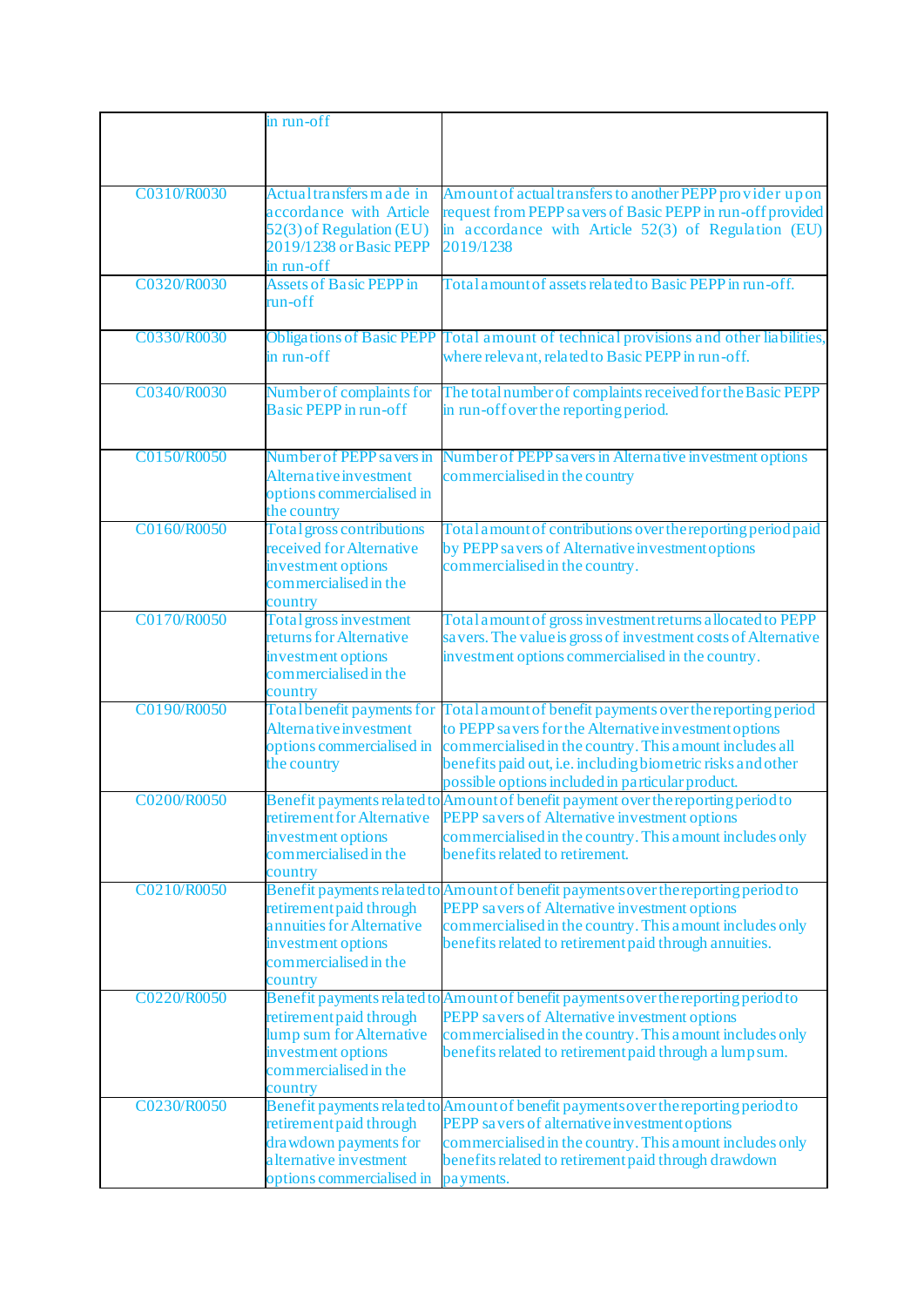|             | the country                                                                                                                                                                                                                                                                        |                                                                                                                                                                                                                                                                                     |
|-------------|------------------------------------------------------------------------------------------------------------------------------------------------------------------------------------------------------------------------------------------------------------------------------------|-------------------------------------------------------------------------------------------------------------------------------------------------------------------------------------------------------------------------------------------------------------------------------------|
|             |                                                                                                                                                                                                                                                                                    |                                                                                                                                                                                                                                                                                     |
| C0240/R0050 | <b>Benefit payments not</b><br>related to retirement for<br>Alternative investment<br>options commercialised in<br>the country                                                                                                                                                     | Amount of benefit payments over the reporting period to<br>PEPP savers of Alternative investment options<br>commercialised in the country. This amount includes only<br>benefits related to non-retirement covers, <i>i.e.</i> biometric risks<br>and other possible options.       |
| C0250/R0050 | Number of notifications<br>in accordance with<br>Article $20(1)$ of<br><b>Regulation</b> (EU)<br>2019/1238 received from<br>PEPP savers that have<br>changed their residence to<br>another Member State for<br>a lternative investment<br>options commercialised<br>in the country | Number of notifications received from PEPP savers of<br>Alternative investment options commercialised in the<br>country related to PEPP saver's change of residence to<br>a nother Member State.                                                                                    |
| C0260/R0050 | Number of requests for<br>opening a sub-account in<br>a ccordance with Article<br>20(2) of Regulation (EU)<br>2019/1238 for alternative<br>investment options<br>commercialised in the<br>country                                                                                  | Number of requests to open a new sub-account of the<br>Alternative investment options commercialised in the<br>country, received from PEPP savers which informed the<br>PEPP provider a bout their intention to change the residence<br>to a nother Member State.                   |
| C0270/R0050 | Number of sub-accounts<br>opened in accordance<br>with Article $20(2)$ of<br><b>Regulation (EU)</b><br>$2019/1238$ for alternative<br>investment options<br>commercialised in the<br>country                                                                                       | Number of actual sub-accounts opened of the Alternative<br>investment options commercialised in the country related to<br>requests received from PEPP savers which informed the<br>PEPP provider a bout their intention to change the residence<br>to another Member State.         |
| C0280/R0050 | Number of requests from<br>PEPP savers for<br>switching in accordance<br>with Article $20(5)(a)$ of<br><b>Regulation</b> (EU)<br>2019/1238 for alternative<br>investment options<br>commercialised in the<br>country                                                               | Number of requests to switch to a nother PEPP provider,<br>due to the current PEPP provider not being a ble to create a<br>sub-account related to PEPP savers of Alternative<br>investment options commercialised in the country changing<br>the residence to another Member State. |
| C0290/R0050 | Actual transfers made in<br>a ccordance with Article<br>$20(5)(a)$ of Regulation<br>(EU) 2019/1238 for<br>a lternative investment<br>options commercialised<br>in the country                                                                                                      | Amount of actual transfers to another PEPP provider, due<br>to the current PEPP provider not being able to create a sub-<br>account related to PEPP savers of Alternative investment<br>options commercialised in the country changing the<br>residence to another Member State.    |
| C0300/R0050 | Number of requests from<br>PEPP savers for<br>switching in accordance<br>with Article $52(3)$ of<br><b>Regulation</b> (EU)<br>2019/1238 for alternative<br>investment options<br>commercialised in the                                                                             | Number of requests to switch to a nother PEPP provider<br>upon request from PEPP savers of alternative investment<br>options commercialised in the country provided in<br>accordance with Article 52(3) of Regulation (EU)<br>2019/1238.                                            |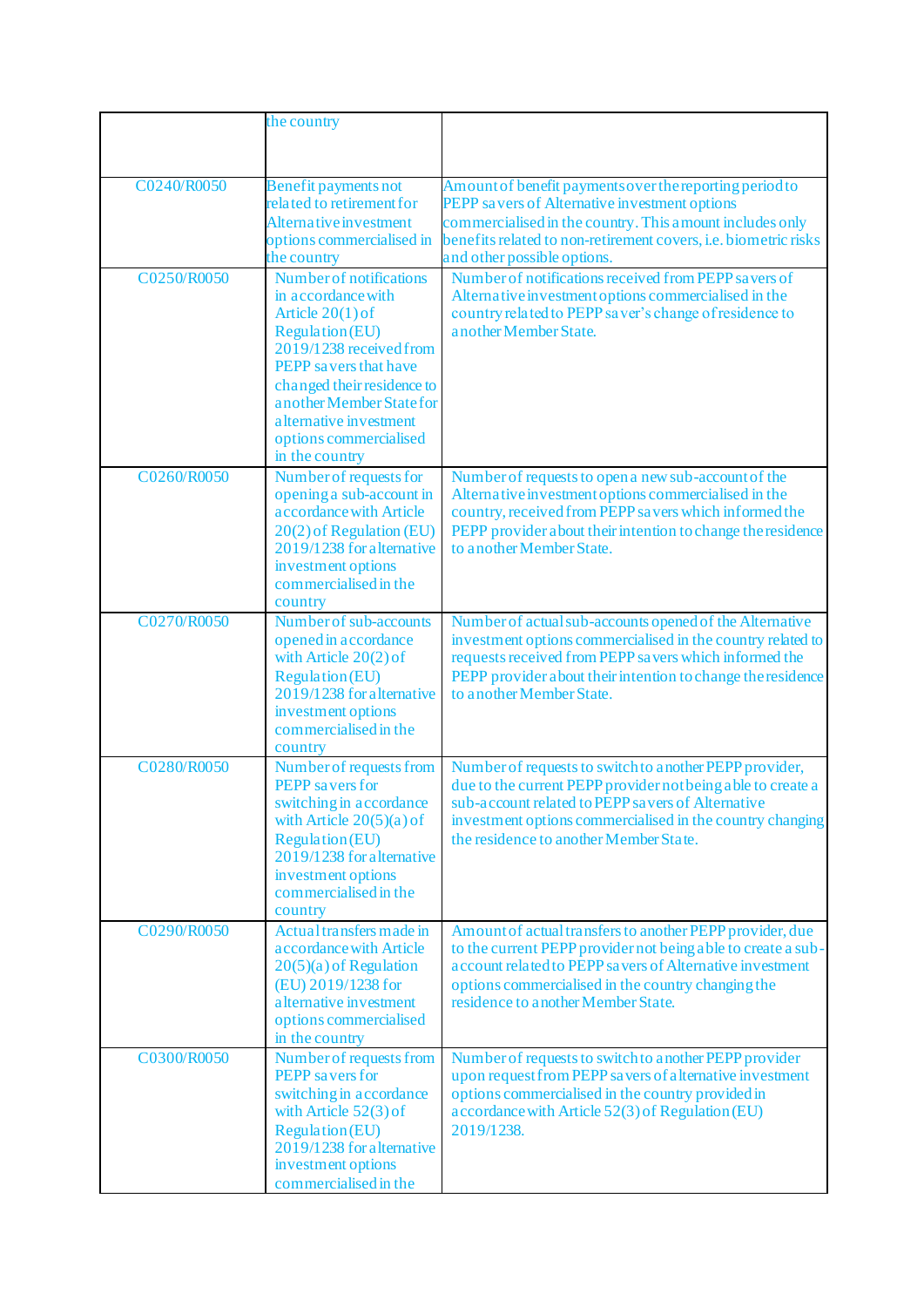|             | country                                                                                                                                                      |                                                                                                                                                                                                                                                                                |
|-------------|--------------------------------------------------------------------------------------------------------------------------------------------------------------|--------------------------------------------------------------------------------------------------------------------------------------------------------------------------------------------------------------------------------------------------------------------------------|
|             |                                                                                                                                                              |                                                                                                                                                                                                                                                                                |
| C0310/R0050 | Actual transfers made in<br>a ccordance with Article<br>52(3) of Regulation (EU)<br>2019/1238 for alternative<br>investment options<br>commercialised in the | Amount of actual transfers to another PEPP provider upon<br>request from PEPP savers of alternative investment options<br>commercialised in the country provided in accordance with<br>Article 52(3) of Regulation (EU) 2019/1238.                                             |
|             | country                                                                                                                                                      |                                                                                                                                                                                                                                                                                |
| C0320/R0050 | <b>Assets of Alternative</b><br>investment options<br>commercialised in the<br>country                                                                       | Total amount of assets related to Alternative investment<br>options commercialised in the country.                                                                                                                                                                             |
| C0330/R0050 | <b>Obligations of Alternative</b><br>investment options<br>commercialised in the<br>country                                                                  | Total amount of technical provisions and other liabilities,<br>where relevant, related to Alternative investment options<br>commercialised in the country.                                                                                                                     |
| C0340/R0050 | Number of complaints for<br>Alternative investment<br>options commercialised<br>in the country                                                               | The total number of complaints received for the Alternative<br>investment options commercialised in the country over the<br>reporting period.                                                                                                                                  |
| C0149/R0060 | Number of alternative<br>investment options<br>offered for PEPP product<br>in run-off                                                                        | Number of alternative investment options offered for PEPP<br>product in run-off                                                                                                                                                                                                |
| C0150/R0060 | Number of PEPP savers<br>in Alternative investment<br>options in run-off                                                                                     | Number of PEPP sa vers in Alternative investment options<br>in run-off                                                                                                                                                                                                         |
| C0160/R0060 | Total gross contributions<br>received for Alternative<br>investment options in<br>run-off                                                                    | Total amount of contributions over the reporting period<br>paid by PEPP savers of Alternative investment options in<br>run-off.                                                                                                                                                |
| C0170/R0060 | Total gross investment<br>returns for Alternative<br>investment options in<br>run-off                                                                        | Total amount of gross investment returns allocated to PEPP<br>savers. The value is gross of investment costs of<br>Alternative investment options in run-off.                                                                                                                  |
| C0190/R0060 | <b>Total benefit payments</b><br>for Alternative<br>investment options in<br>run-off                                                                         | Total amount of benefit payments over the reporting period<br>to PEPP savers for the Alternative investment options in<br>run-off. This amount includes all benefits paid out, i.e.<br>including biometric risks and other possible options<br>included in particular product. |
| C0200/R0060 | Benefit payments related<br>to retirement for<br>Alternative investment<br>options in run-off                                                                | Amount of benefit payment over the reporting period to<br>PEPP savers of Alternative investment options in run-off.<br>This a mount includes only benefits related to retirement.                                                                                              |
| C0210/R0060 | Benefit payments related<br>to retirement paid through<br>annuities for Alternative<br>investment options in<br>run-off                                      | Amount of benefit payments over the reporting period to<br>PEPP savers of Alternative investment options in run-off.<br>This a mount includes only benefits related to retirement<br>paid through annuities.                                                                   |
| C0220/R0060 | Benefit payments related<br>to retirement paid through<br>lump sum for Alternative<br>investment options in<br>run-off                                       | Amount of benefit payments over the reporting period to<br>PEPP savers of Alternative investment options in run-off.<br>This a mount includes only benefits related to retirement<br>paid through a lump sum.                                                                  |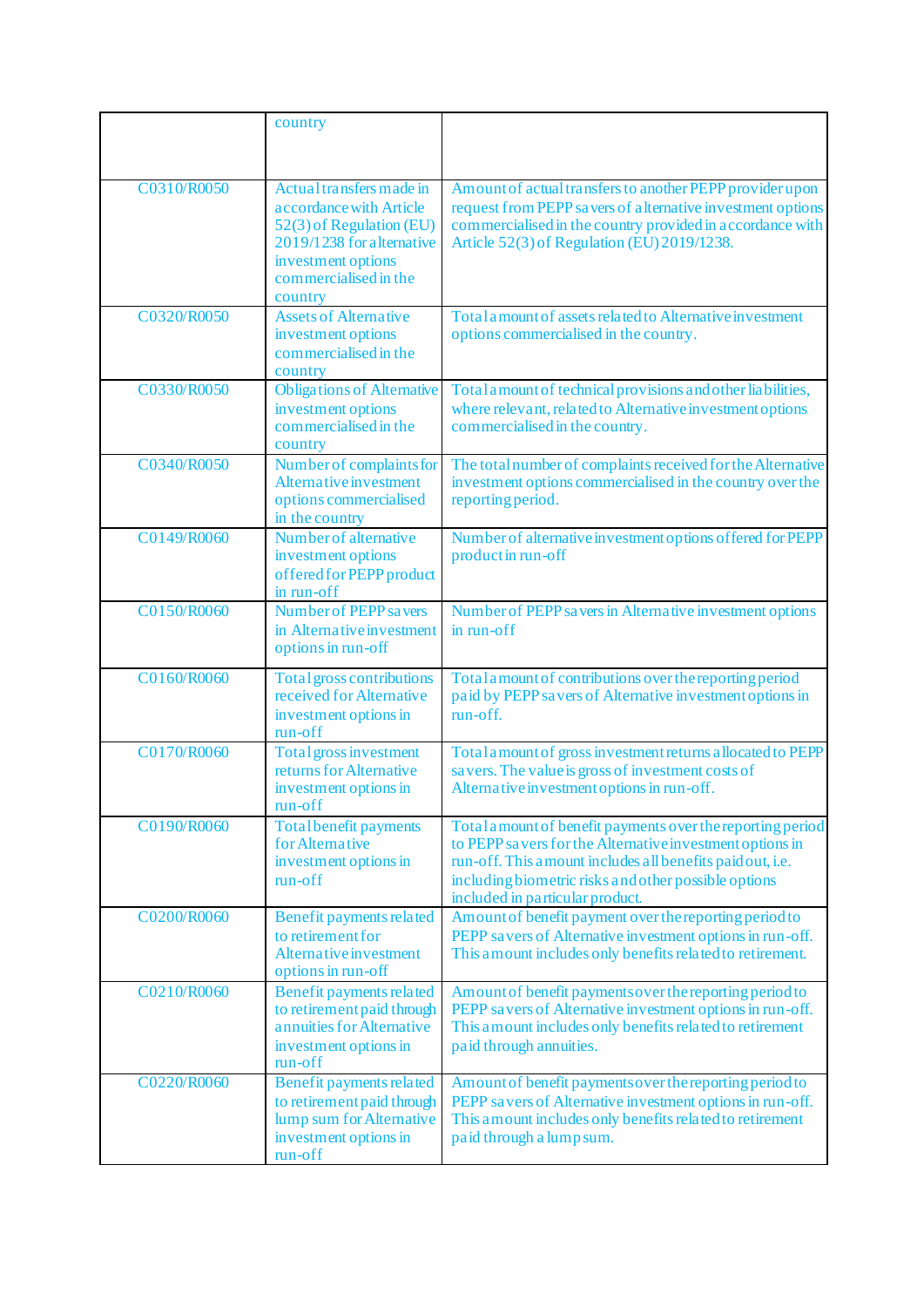| C0230/R0060 | Benefit payments related<br>to retirement paid through<br>drawdown payments for<br>a lternative investment<br>options in run-off                                                                                                                             | Amount of benefit payments over the reporting period to<br>PEPP savers of alternative investment options in run-off.<br>This amount includes only benefits related to retirement<br>paid through drawdown payments.                                                  |
|-------------|--------------------------------------------------------------------------------------------------------------------------------------------------------------------------------------------------------------------------------------------------------------|----------------------------------------------------------------------------------------------------------------------------------------------------------------------------------------------------------------------------------------------------------------------|
| C0240/R0060 | <b>Benefit payments not</b><br>related to retirement for<br>Alternative investment<br>options in run-off                                                                                                                                                     | Amount of benefit payments over the reporting period to<br>PEPP savers of Alternative investment options in run-off.<br>This a mount includes only benefits related to non-<br>retirement covers, i.e. biometric risks and other possible<br>options.                |
| C0250/R0060 | Number of notifications<br>in accordance with<br>Article $20(1)$ of<br><b>Regulation (EU)</b><br>2019/1238 received from<br>PEPP savers that have<br>changed their residence to<br>another Member State for<br>a lternative investment<br>options in run-off | Number of notifications received from PEPP savers of<br>Alternative investment options in run-off related to PEPP<br>saver's change of residence to another Member State.                                                                                            |
| C0260/R0060 | Number of requests for<br>opening a sub-account in<br>a ccordance with Article<br>20(2) of Regulation (EU)<br>2019/1238 for alternative<br>investment options in<br>run-off                                                                                  | Number of requests to open a new sub-account of the<br>Alternative investment options in run-off, received from<br>PEPP savers which informed the PEPP provider about their<br>intention to change the residence to another Member State.                            |
| C0270/R0060 | Number of sub-accounts<br>opened in accordance<br>with Article $20(2)$ of<br><b>Regulation</b> (EU)<br>2019/1238 for alternative<br>investment options in<br>run-off                                                                                         | Number of actual sub-accounts opened of the Alternative<br>investment options in run-off related to requests received<br>from PEPP savers which informed the PEPP provider about<br>their intention to change the residence to another Member<br>State.              |
| C0280/R0060 | Number of requests from<br>PEPP savers for<br>switching in accordance<br>with Article $20(5)(a)$ of<br><b>Regulation (EU)</b><br>2019/1238 for alternative<br>investment options in<br>run-off                                                               | Number of requests to switch to a nother PEPP provider,<br>due to the current PEPP provider not being a ble to create a<br>sub-account related to PEPP savers of Alternative<br>investment options in run-off changing the residence to<br>a nother Member State.    |
| C0290/R0060 | Actual transfers made in<br>a ccordance with Article<br>20(5) of Regulation (EU)<br>2019/1238 for alternative<br>investment options in<br>run-off                                                                                                            | Amount of actual transfers to another PEPP provider, due<br>to the current PEPP provider not being able to create a sub-<br>account related to PEPP savers of Alternative investment<br>options in run-off changing the residence to another<br><b>Member State.</b> |
| C0300/R0060 | Number of requests from<br><b>PEPP</b> savers for<br>switching in accordance<br>with Article $52(3)$ of<br><b>Regulation (EU)</b><br>2019/1238 for alternative<br>investment options in<br>run-off                                                           | Number of requests to switch to a nother PEPP provider<br>upon request from PEPP sa vers of a lternative investment<br>options in run-off provided in accordance with Article<br>52(3) of Regulation (EU) 2019/1238.                                                 |